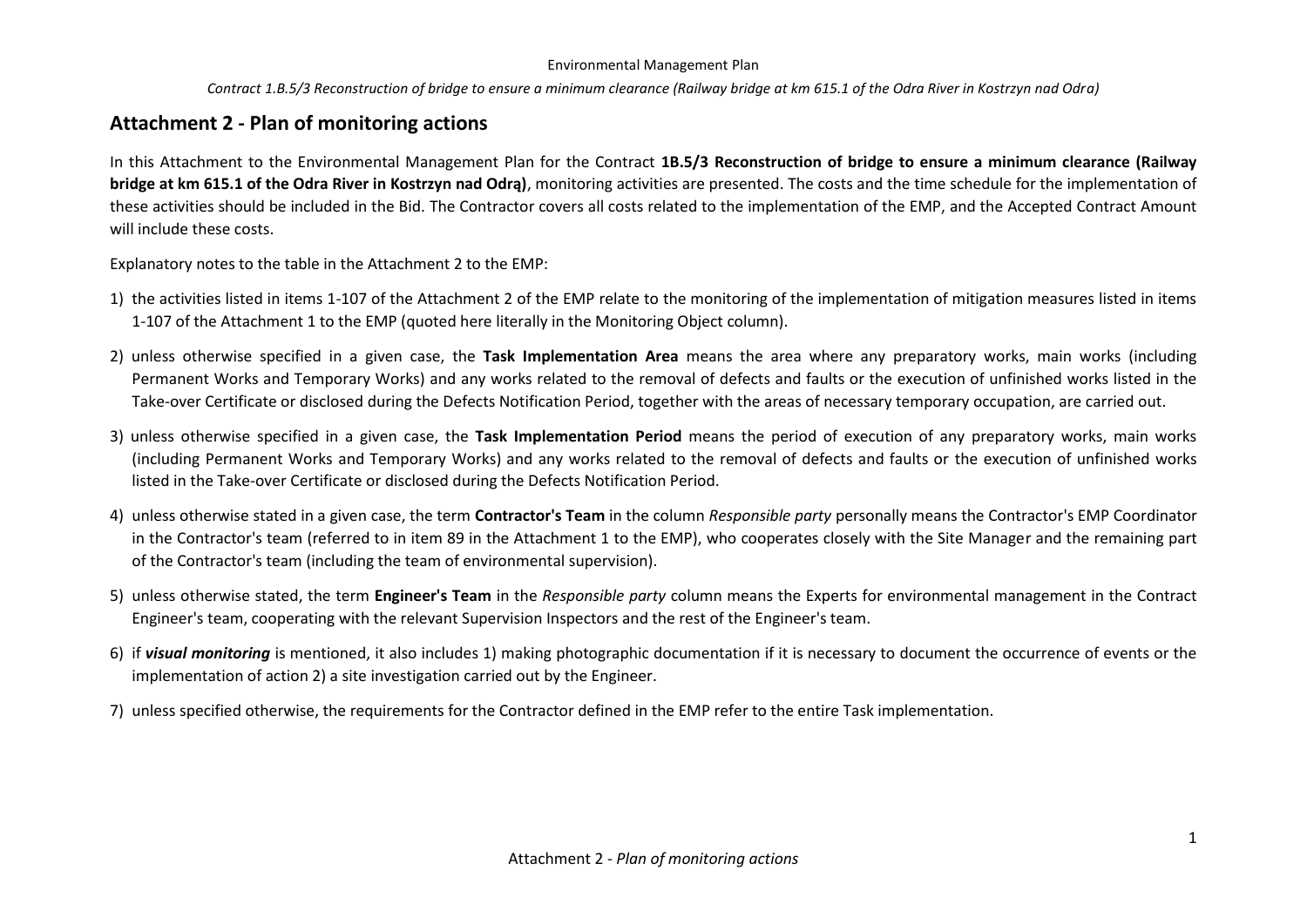| <b>Items</b> | <b>Issue</b>                                                                                                                                                                         | <b>Subject of monitoring</b>                                                                                                                                                                                                                                                                                                                                                                                                                                                                                                                                                                                                                                                       | Place of<br>monitoring                                                                              | Responsible<br>party | <b>Monitoring method</b>                                                                                                                                                                                                                                                                          | Period and frequency of<br>monitoring                                                                                                                                                                                                                                                           |
|--------------|--------------------------------------------------------------------------------------------------------------------------------------------------------------------------------------|------------------------------------------------------------------------------------------------------------------------------------------------------------------------------------------------------------------------------------------------------------------------------------------------------------------------------------------------------------------------------------------------------------------------------------------------------------------------------------------------------------------------------------------------------------------------------------------------------------------------------------------------------------------------------------|-----------------------------------------------------------------------------------------------------|----------------------|---------------------------------------------------------------------------------------------------------------------------------------------------------------------------------------------------------------------------------------------------------------------------------------------------|-------------------------------------------------------------------------------------------------------------------------------------------------------------------------------------------------------------------------------------------------------------------------------------------------|
| A            |                                                                                                                                                                                      | <b>REQUIREMENTS FOR THE TASK IMPLEMENTATION SCHEDULE</b>                                                                                                                                                                                                                                                                                                                                                                                                                                                                                                                                                                                                                           |                                                                                                     |                      |                                                                                                                                                                                                                                                                                                   |                                                                                                                                                                                                                                                                                                 |
| 1            | Schedule<br>of<br>works                                                                                                                                                              | Terms and conditions of the EMP concerning the<br>dates of works<br>When establishing the schedules of works and at<br>the stage of their execution, the Contractor shall<br>take into account the conditions of the EMP<br>concerning dates and times of various types of<br>works to be carried out, including:<br>permissible hours for execution of works<br>a)<br>(see item 57)                                                                                                                                                                                                                                                                                               | Task<br>implementati<br>on area                                                                     | Contractor's<br>Team | Verification of the works schedule.<br>Ongoing monitoring of compliance<br>with the terms and conditions of EMP<br>listed in item 1 of the Attachment 1 of<br>the EMP (as given in the descriptions<br>for these items in this table).                                                            | Before the beginning of the Task<br>implementation period and<br>during the Task implementation<br>period (including, among other<br>before<br>things,<br>the<br>commencement of works and<br>during the works period) - on an<br>basis, not<br>ongoing<br>less<br>frequently than once a week  |
|              | permissible dates for removal of trees and<br>b)<br>shrubs<br>(see items 26 - 27)<br>permissible time limit for the removal of<br>c)<br>fertile<br>earth<br>(humus)<br>(see item 21) |                                                                                                                                                                                                                                                                                                                                                                                                                                                                                                                                                                                                                                                                                    | Engineer's<br>Team                                                                                  |                      | Ongoing monitoring of compliance<br>with<br>particular terms and conditions of EMP<br>listed in item 1 of the Attachment 1 of<br>the EMP (as given in the descriptions<br>for these items in this table).<br>Verification of the documentation<br>submitted by the Contractor to the<br>Engineer. | Before the beginning of the Task<br>implementation period and<br>during the Task implementation<br>period (including, among other<br>things,<br>before<br>the<br>commencement of works and<br>during the works period) - on an<br>ongoing<br>basis, not<br>less<br>frequently than once a month |
| $\mathbf{2}$ | Schedule<br>of<br>works                                                                                                                                                              | Terms and conditions of the EMP concerning<br>activities to be carried out before the<br>commencement or at the initial stage of works.<br>When establishing the schedules of works and at<br>the stage of their execution, the Contractor shall<br>take into account the conditions of the EMP<br>concerning activities to be carried out before the<br>commencement or at the initial stage of works,<br>including:<br>conditions concerning the construction and<br>a)<br>equipping of construction backup facilities,<br>technological roads and yards (see items 14-<br>16, 43, 61, 63, 68)<br>conditions concerning the transport service<br>b)<br>for the construction site | Task<br>implementati<br>on<br>area<br>together with<br>access roads<br>their<br>and<br>surroundings | Contractor's<br>Team | Verification of the works schedules.<br>Ongoing monitoring of implementation<br>of the terms and conditions of EMP<br>listed in item 2 of the Attachment 1 to<br>the EMP (as given in the descriptions<br>for these items in this table).                                                         | During the Task implementation<br>period (including, among other<br>before<br>things,<br>the<br>commencement of works and<br>during the works period) - on an<br>ongoing basis, at least once a<br>week.                                                                                        |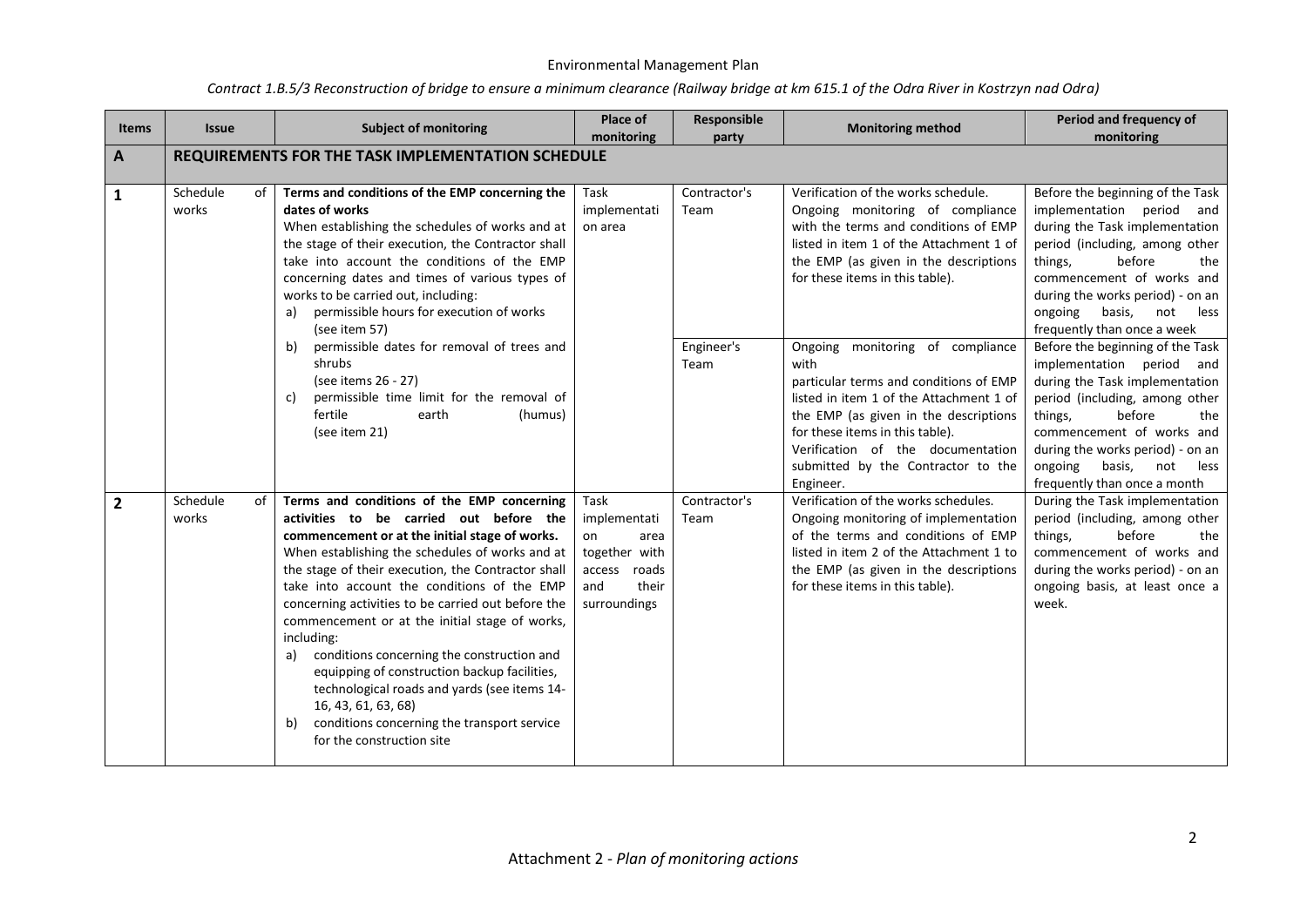| Contract 1.B.5/3 Reconstruction of bridge to ensure a minimum clearance (Railway bridge at km 615.1 of the Odra River in Kostrzyn nad Odra) |  |
|---------------------------------------------------------------------------------------------------------------------------------------------|--|
|---------------------------------------------------------------------------------------------------------------------------------------------|--|

| During the Task implementation<br>Engineer's<br>Verification of the documentation<br>(see items $3-13$ )<br>Team<br>submitted by the Contractor to the<br>period (including, among other<br>conditions concerning fencing of the<br>c)<br>before<br>Engineer.<br>things,<br>the<br>construction site<br>Ongoing monitoring of implementation<br>commencement of works and<br>(see item 73);<br>of particular terms and conditions of<br>during the works period) - on an<br>condition concerning the removal and<br>d)<br>EMP listed in item 2 of the Attachment<br>ongoing basis, at least once a<br>protection of the humus layer<br>1 to the EMP (as given in the<br>month.<br>(see items 20 - 25);<br>descriptions for these items in the<br>conditions for cutting of trees and shrubs<br>e)<br>Attachment 2).<br>and protection of trees<br>(see items 26 - 33);<br>condition concerning carrying out the<br>f)<br>environmental inventory<br>(see item 34);<br>conditions concerning the conservation of<br>g)<br>habitats and sites of protected species and<br>the protection of small animals (see items<br>$39-42)$<br>conditions concerning preparation of<br>h)<br>documents<br>(see items 4, 64, 70-72, 79, 82, 83, 93, 102).<br>conditions for obtaining the Engineer's<br>i)<br>approval for the person of the coordinator<br>for the implementation of the EMP and the<br>composition of the environmental<br>supervision team, the archaeologists' expert<br>team and the sapper's supervision team<br>(see items 89, 90, 92, 93);<br>conditions for training on EMP<br>j)<br>implementation rules<br>(see item $88$ );<br>conditions for carrying out other types of<br>k)<br>training<br>(see items 40, 77, 78, 91, 100, 105)<br>conditions concerning sapper's site<br>$\vert$<br>investigation and archaeological surveys<br>prior to the commencement of works (see<br>items 74, 86). | <b>Items</b> | <b>Issue</b> | <b>Subject of monitoring</b> | Place of   | Responsible | <b>Monitoring method</b> | Period and frequency of |
|--------------------------------------------------------------------------------------------------------------------------------------------------------------------------------------------------------------------------------------------------------------------------------------------------------------------------------------------------------------------------------------------------------------------------------------------------------------------------------------------------------------------------------------------------------------------------------------------------------------------------------------------------------------------------------------------------------------------------------------------------------------------------------------------------------------------------------------------------------------------------------------------------------------------------------------------------------------------------------------------------------------------------------------------------------------------------------------------------------------------------------------------------------------------------------------------------------------------------------------------------------------------------------------------------------------------------------------------------------------------------------------------------------------------------------------------------------------------------------------------------------------------------------------------------------------------------------------------------------------------------------------------------------------------------------------------------------------------------------------------------------------------------------------------------------------------------------------------------------------------------------------------------------------|--------------|--------------|------------------------------|------------|-------------|--------------------------|-------------------------|
|                                                                                                                                                                                                                                                                                                                                                                                                                                                                                                                                                                                                                                                                                                                                                                                                                                                                                                                                                                                                                                                                                                                                                                                                                                                                                                                                                                                                                                                                                                                                                                                                                                                                                                                                                                                                                                                                                                              |              |              |                              | monitoring | party       |                          | monitoring              |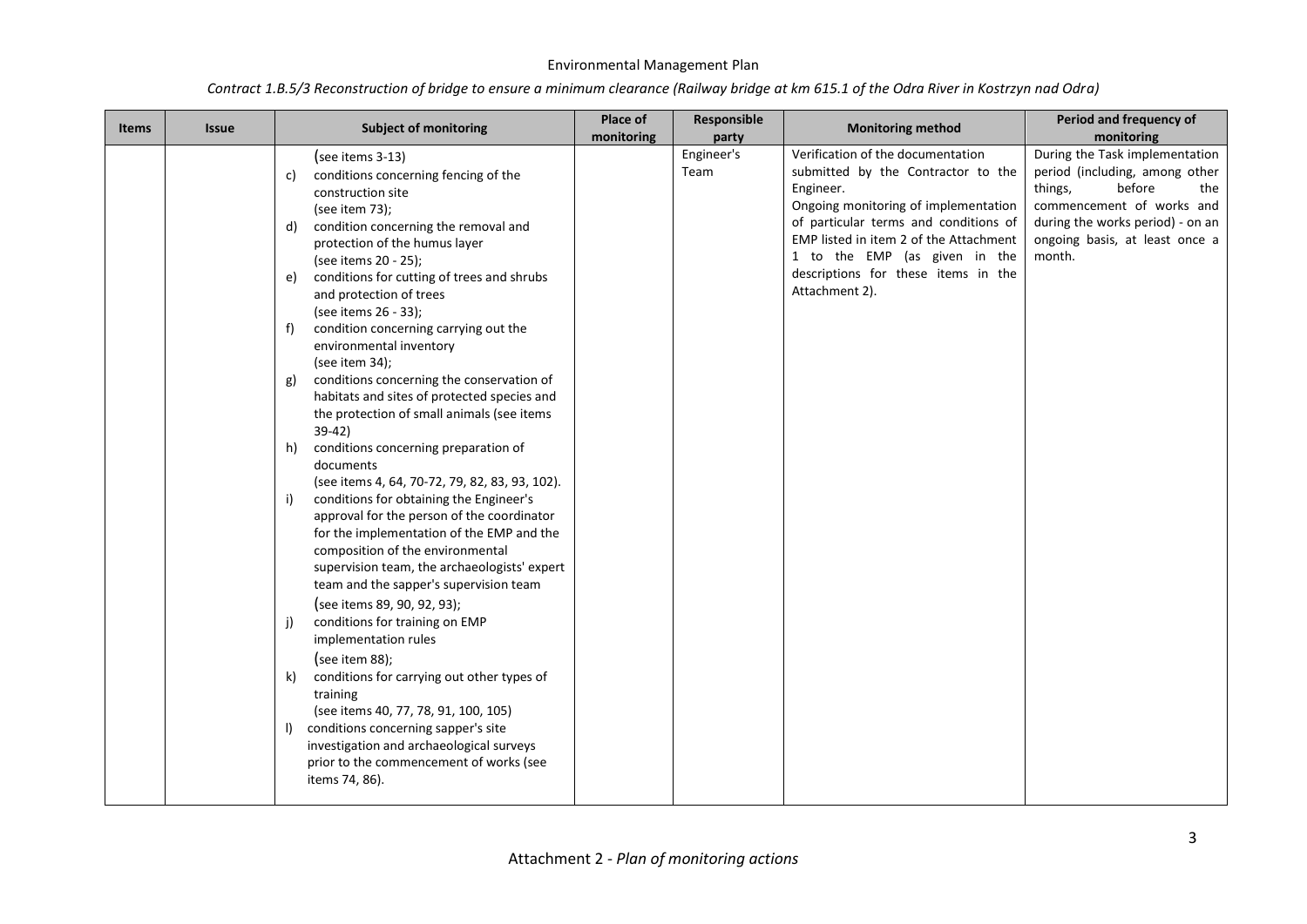| <b>Items</b> | <b>Subject of monitoring</b><br><b>Issue</b>                           |                                                                                                                                                                                                                               | Place of<br>monitoring                                                              | Responsible<br>party                       | <b>Monitoring method</b>                                                                                                                        | Period and frequency of<br>monitoring                                                                                                                                                |
|--------------|------------------------------------------------------------------------|-------------------------------------------------------------------------------------------------------------------------------------------------------------------------------------------------------------------------------|-------------------------------------------------------------------------------------|--------------------------------------------|-------------------------------------------------------------------------------------------------------------------------------------------------|--------------------------------------------------------------------------------------------------------------------------------------------------------------------------------------|
| B            |                                                                        | REQUIREMENTS FOR THE TRANSPORT SERVICE OF THE TASK IMPLEMENTATION AREA                                                                                                                                                        |                                                                                     |                                            |                                                                                                                                                 |                                                                                                                                                                                      |
|              | Protection<br>of<br>health<br>and safety of<br>people                  | Conditions for using access roads to the Task<br>implementation area<br>The following conditions apply to the use of<br>access roads to the Task implementation area:                                                         | Task<br>implementati<br>on area and<br>access roads                                 |                                            |                                                                                                                                                 |                                                                                                                                                                                      |
| 3            | Protection<br>0f<br>material goods<br>of<br>Protection<br>land surface | Access to the Task implementation area<br>a)<br>shall be determined on the basis of the<br>existing roads.                                                                                                                    | to the Task<br>implementati<br>area<br>on<br>together with<br>their<br>surroundings | Contractor's<br>Team<br>Engineer's<br>Team | Visual monitoring.<br>Visual monitoring.<br>Verification of the documentation<br>submitted by the Contractor to the                             | During the Task implementation<br>period, on an ongoing basis, at<br>least once a month.<br>During the Task implementation<br>period, on an ongoing basis, at<br>least once a month. |
| 4            |                                                                        | The Contractor shall prepare a project of<br>b)<br>traffic organisation and works protection<br>the<br>duration<br>of<br>the<br>Task<br>for<br>implementation in accordance with the<br>provisions contained in the Technical |                                                                                     | Contractor's<br>Team                       | Engineer.<br>Control of the progress of works on the<br>preparation of documents.<br>Control of the submission of<br>documents to the Engineer. | During the Task implementation<br>period, on an ongoing basis, at<br>least once a week until the<br>condition is met.                                                                |
|              |                                                                        | Specifications and requirements of road<br>operators concerning transport routes and<br>conditions of their use.                                                                                                              |                                                                                     | Engineer's<br>Team                         | Verification of the documentation<br>submitted by the Contractor to the<br>Engineer.                                                            | During the Task implementation<br>period, on an ongoing basis, at<br>least once a month until the<br>condition is met.                                                               |
| 5            |                                                                        | The Contractor shall agree with the road<br>c)<br>operators on the project of traffic<br>organisation and works protection. The<br>Contractor shall organise the traffic                                                      |                                                                                     | Contractor's<br>Team                       | Visual monitoring and verification of<br>documentation.                                                                                         | During the Task implementation<br>period, on an ongoing basis, at<br>least once a week.                                                                                              |
|              |                                                                        | according to the agreed project (marking<br>and securing of works and marking of<br>diverted traffic and recommended road<br>signs associated with the change of the<br>traffic organisation, etc.).                          |                                                                                     | Engineer's<br>Team                         | Visual monitoring.<br>Verification of the documentation<br>submitted by the Contractor to the<br>Engineer.                                      | During the Task implementation<br>period, on an ongoing basis, at<br>least once a month.                                                                                             |
| 6            |                                                                        | Prior to the commencement of works, the<br>d)<br>Contractor shall submit to the Engineer for<br>approval, as agreed with the road operators<br>and the traffic management authority, a                                        |                                                                                     | Contractor's<br>Team                       | Visual monitoring.                                                                                                                              | During the Task implementation<br>period, on an ongoing basis, at<br>least once a week.                                                                                              |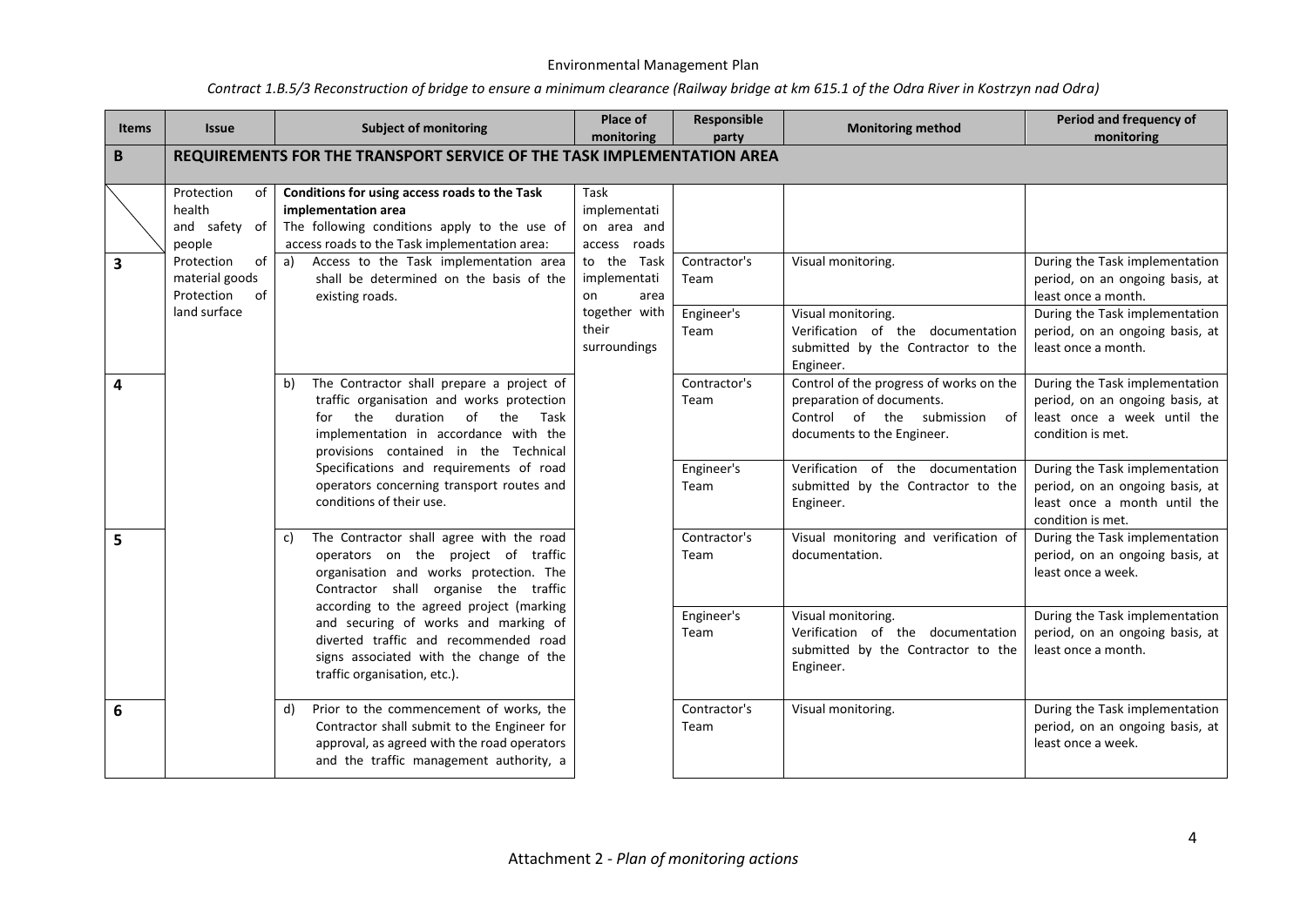| <b>Items</b>   | <b>Issue</b> | <b>Subject of monitoring</b>                                                                                                                                                                                                                                                                                    | Place of<br>monitoring | Responsible<br>party | <b>Monitoring method</b>                                                                                   | Period and frequency of<br>monitoring                                                    |
|----------------|--------------|-----------------------------------------------------------------------------------------------------------------------------------------------------------------------------------------------------------------------------------------------------------------------------------------------------------------|------------------------|----------------------|------------------------------------------------------------------------------------------------------------|------------------------------------------------------------------------------------------|
|                |              | traffic organisation and works protection<br>project. Depending on the needs and<br>progress of the works, the traffic<br>organisation and works protection project<br>shall be kept updated by the Contractor.                                                                                                 |                        | Engineer's<br>Team   | Visual monitoring.<br>Verification of the documentation<br>submitted by the Contractor to the<br>Engineer. | During the Task implementation<br>period, on an ongoing basis, at<br>least once a month. |
| $\overline{ }$ |              | The Contractor shall ensure that all access<br>e)<br>roads to the Task implementation area are<br>properly marked, in accordance with the<br>applicable law and agreements with the<br>relevant road operators. These markings                                                                                  |                        | Contractor's<br>Team | Visual monitoring.                                                                                         | During the implementation<br>period, on an ongoing basis, at<br>least once a week.       |
|                |              | shall be regularly inspected by the<br>Contractor; in the event of damage or theft<br>of the markings, the Contractor shall<br>immediately reconstruct or supplement<br>them.                                                                                                                                   |                        | Engineer's<br>Team   | Visual monitoring.<br>Verification of the documentation<br>submitted by the Contractor to the<br>Engineer. | During the Task implementation<br>period, on an ongoing basis, at<br>least once a month. |
| 8              |              | The Contractor shall maintain the hardened<br>f)<br>areas in good technical condition within the<br>Task implementation area, within which the                                                                                                                                                                  |                        | Contractor's<br>Team | Visual monitoring.                                                                                         | During the Task implementation<br>period, on an ongoing basis, at<br>least once a week.  |
|                |              | traffic of vehicles will take place. When<br>needed, the Contractor will make necessary<br>repairs and reinforcements of existing<br>roads to maintain traffic and adequate road<br>standard.                                                                                                                   |                        | Engineer's<br>Team   | Visual monitoring.<br>Verification of the documentation<br>submitted by the Contractor to the<br>Engineer. | During the Task implementation<br>period, on an ongoing basis, at<br>least once a month. |
| 9              |              | The Contractor shall be liable for any<br>g)<br>damage to structures and buildings, roads,<br>drainage ditches, culverts, water and gas<br>pipelines, pillars and power lines, cables,<br>geodetic network points and installations of<br>any kind, and other objects such as vertical                          |                        | Contractor's<br>Team | Visual monitoring.                                                                                         | During the Task implementation<br>period, on an ongoing basis, at<br>least once a week.  |
|                |              | and horizontal signs, navigation signs,<br>information boards, cultural goods objects,<br>etc., caused by it or its Subcontractors<br>during the Task implementation period.<br>The Contractor shall immediately repair at<br>his own expense any damage caused and, if<br>necessary, carry out any other works |                        | Engineer's<br>Team   | Visual monitoring.<br>Verification of the documentation<br>submitted by the Contractor to the<br>Engineer. | During the Task implementation<br>period, on an ongoing basis, at<br>least once a month. |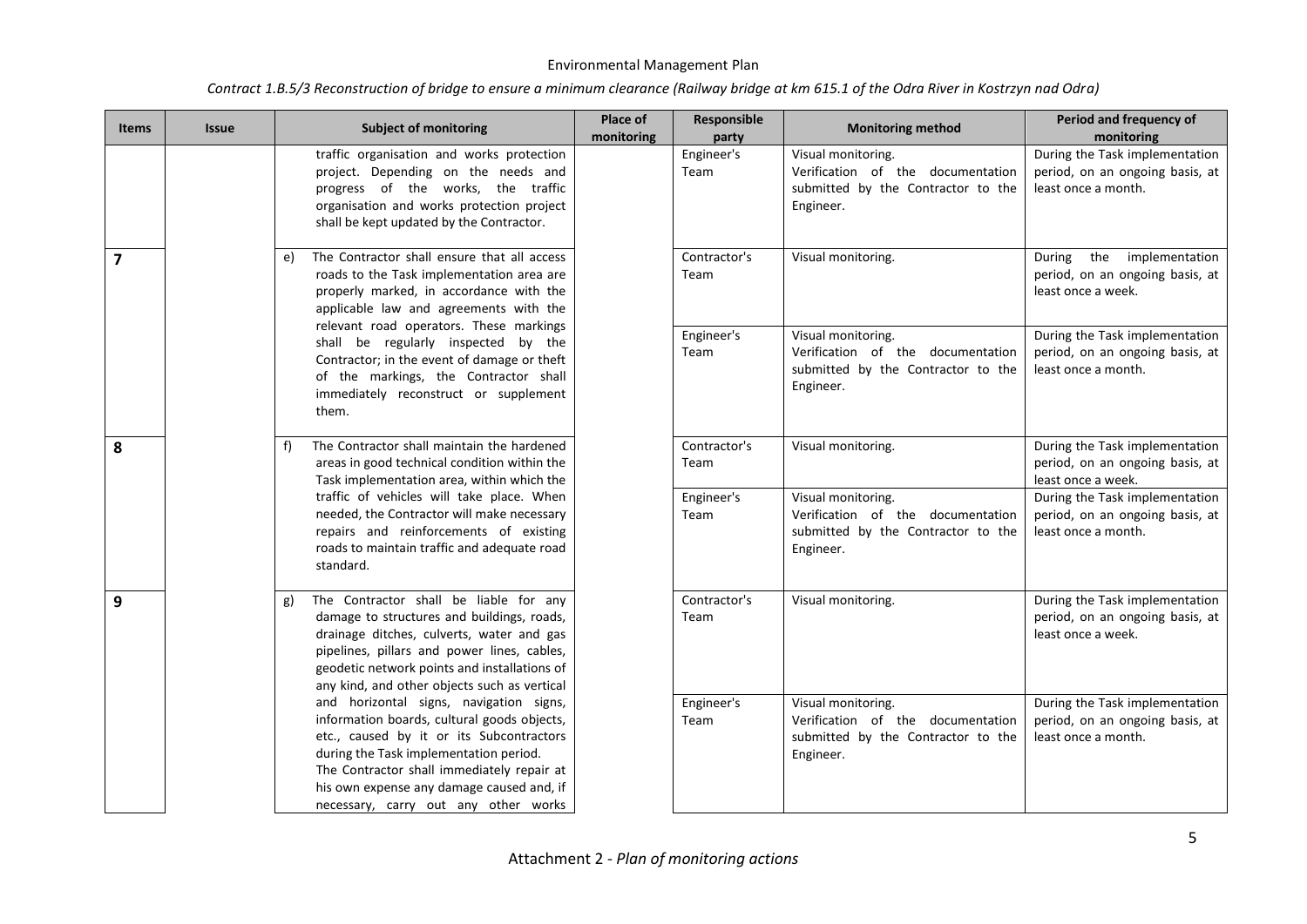| <b>Items</b> | <b>Issue</b> | <b>Subject of monitoring</b>                                                                                                                                                                                                  | Place of<br>monitoring | Responsible<br>party | <b>Monitoring method</b>                                                                                                                                     | Period and frequency of<br>monitoring                                                                                  |
|--------------|--------------|-------------------------------------------------------------------------------------------------------------------------------------------------------------------------------------------------------------------------------|------------------------|----------------------|--------------------------------------------------------------------------------------------------------------------------------------------------------------|------------------------------------------------------------------------------------------------------------------------|
|              |              | ordered by the Engineer.                                                                                                                                                                                                      |                        |                      |                                                                                                                                                              |                                                                                                                        |
|              |              |                                                                                                                                                                                                                               |                        |                      |                                                                                                                                                              |                                                                                                                        |
|              |              |                                                                                                                                                                                                                               |                        |                      |                                                                                                                                                              |                                                                                                                        |
| 10           |              | The Contractor shall comply with the official<br>h)<br>axle load limits when transporting materials<br>and equipment to and from the Task                                                                                     |                        | Contractor's<br>Team | Visual monitoring.                                                                                                                                           | During the Task implementation<br>period, on an ongoing basis, at<br>least once a week.                                |
|              |              | implementation area.                                                                                                                                                                                                          |                        | Engineer's<br>Team   | Visual monitoring.<br>Verification of the documentation<br>submitted by the Contractor to the<br>Engineer.                                                   | During the Task implementation<br>period, on an ongoing basis, at<br>least once a month.                               |
| 11           |              | The Contractor shall obtain all necessary<br>i)<br>permits from the authorities for the<br>carriage of non-standard cargo and shall                                                                                           |                        | Contractor's<br>Team | Visual monitoring. Control of the<br>progress of works on the preparation<br>of documentation.                                                               | During the Task implementation<br>period, on an ongoing basis, at<br>least once a week.                                |
|              |              | notify the Engineer of any such carriage on<br>a continuous basis.                                                                                                                                                            |                        | Engineer's<br>Team   | Visual monitoring.<br>Verification of the documentation<br>submitted by the Contractor to the<br>Engineer.                                                   | During the Task implementation<br>period, on an ongoing basis, at<br>least once a month.                               |
| 12           |              | The Contractor shall be obliged to prepare<br>j)<br>photographic documentation of the entire<br>area of the Task implementation area and<br>access roads, with particular emphasis on<br>the technical condition of roads and |                        | Contractor's<br>Team | Visual monitoring. Control of the<br>progress of works on the preparation<br>of documentation.<br>Control of the submission of<br>documents to the Engineer. | During the Task implementation<br>period, on an ongoing basis, at<br>least once a week until the<br>condition is met.  |
|              |              | buildings located in the vicinity of transport<br>roads for construction materials.                                                                                                                                           |                        | Engineer's<br>Team   | Verification of the documentation<br>submitted by the Contractor to the<br>Engineer.                                                                         | During the Task implementation<br>period, on an ongoing basis, at<br>least once a month until the<br>condition is met. |
| 13           |              | Prior to the commencement of works, the<br>k)<br>Contractor shall carry out local inspections<br>in the presence of road operators, as the<br>result of which reports on the condition of                                     |                        | Contractor's<br>Team | Control of the progress of works on the<br>preparation of documents.<br>Control of the submission of<br>documents to the Engineer.                           | During the Task implementation<br>period, on an ongoing basis, at<br>least once a week.                                |
|              |              | access roads to the Task implementation<br>area will be drawn up. On this basis, the<br>Contractor shall be obliged to restore the<br>technical condition of roads from before<br>the Task implementation period.             |                        | Engineer's<br>Team   | Verification of the documentation<br>submitted by the Contractor to the<br>Engineer.                                                                         | During the Task implementation<br>period, on an ongoing basis, at<br>least once a month.                               |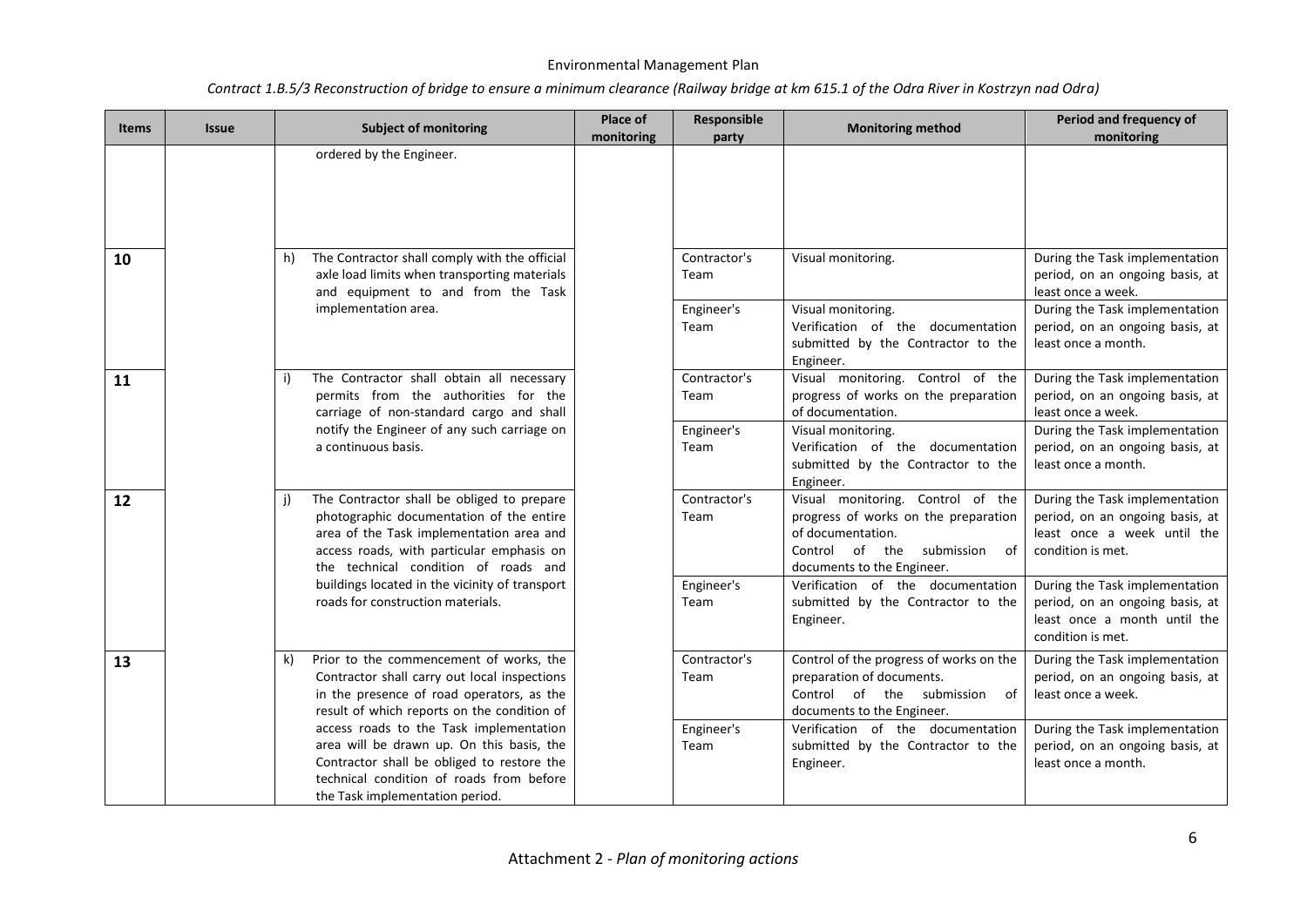| <b>Items</b> | <b>Issue</b>                                                                                                                                                                                                                                                                                                                                                                                                         | <b>Subject of monitoring</b>                                                                                                                                                                                                                                                                                                                                                                                                                                                                                                                                         | Place of<br>monitoring          | Responsible<br>party                       | <b>Monitoring method</b>                                                                                                         | Period and frequency of<br>monitoring                                                                                                                                        |
|--------------|----------------------------------------------------------------------------------------------------------------------------------------------------------------------------------------------------------------------------------------------------------------------------------------------------------------------------------------------------------------------------------------------------------------------|----------------------------------------------------------------------------------------------------------------------------------------------------------------------------------------------------------------------------------------------------------------------------------------------------------------------------------------------------------------------------------------------------------------------------------------------------------------------------------------------------------------------------------------------------------------------|---------------------------------|--------------------------------------------|----------------------------------------------------------------------------------------------------------------------------------|------------------------------------------------------------------------------------------------------------------------------------------------------------------------------|
| $\mathsf{C}$ |                                                                                                                                                                                                                                                                                                                                                                                                                      | REQUIREMENTS FOR THE LOCATION OF CONSTRUCTION SITE BACKUP FACILITIES AND ROADS, MATERIAL STORAGE AND PARKING AREAS                                                                                                                                                                                                                                                                                                                                                                                                                                                   |                                 |                                            |                                                                                                                                  |                                                                                                                                                                              |
| 14           | Protection<br>of<br>water<br>and soil<br>of<br>Protection<br>wildlife<br>Protection<br>of                                                                                                                                                                                                                                                                                                                            | Obligation for the execution of construction site<br>backup facilities and roads, material storage and<br>parking areas<br>Prior to the commencement of construction<br>works, the Contractor shall carry out the<br>construction backup facilities, roads and material                                                                                                                                                                                                                                                                                              | Task<br>implementati<br>on area | Contractor's<br>Team                       | Visual monitoring.                                                                                                               | During the Task implementation<br>period, on an ongoing basis, at<br>least once a week.                                                                                      |
|              | land<br>surface<br>storage areas, as well as parking spaces.<br>The equipment of the construction backup<br>and landscape<br>facilities and the use of the area should meet,<br>among other things, the conditions specified in<br>items 61, 63, 68.<br>When planning the above mentioned elements of<br>the construction site, it is necessary to ensure<br>that their area is limited to the minimum<br>necessary. |                                                                                                                                                                                                                                                                                                                                                                                                                                                                                                                                                                      |                                 | Engineer's<br>Team                         | Visual monitoring.<br>Verification of the documentation<br>submitted by the Contractor to the<br>Engineer.                       | During the Task implementation<br>period, on an ongoing basis, at<br>least once a month.                                                                                     |
|              | Protection<br>of<br>water<br>and soil<br>of<br>Protection                                                                                                                                                                                                                                                                                                                                                            | Requirements for the selection of the location of<br>construction site backup facilities and roads,<br>material storage and parking areas                                                                                                                                                                                                                                                                                                                                                                                                                            | Task<br>implementati<br>on area |                                            |                                                                                                                                  |                                                                                                                                                                              |
| 15           | wildlife<br>Protection<br>of<br>surface<br>land<br>and landscape                                                                                                                                                                                                                                                                                                                                                     | a) Construction site backup facilities (including<br>material storage places, vehicle parks) will be<br>located on anthropogenically transformed<br>sites; they will not be delimited within the area<br>of the patches of riparian forest habitats 91E0*<br>identified in the vicinity of the railway line<br>(willow, poplar, alder and ash riparian forests),<br>oxbow lakes 3150 (oxbow lakes and natural<br>eutrophic water reservoirs with communities<br>with Nympheion, Potamion) and within the<br>radius of 50 m from water reservoirs and river<br>banks. |                                 | Contractor's<br>Team<br>Engineer's<br>Team | Visual monitoring.<br>Visual monitoring.<br>Verification of the documentation<br>submitted by the Contractor to the<br>Engineer. | the implementation<br>During<br>period, on an ongoing basis, at<br>least once a week.<br>During the implementation<br>period, on an ongoing basis, at<br>least once a month. |
| 16           |                                                                                                                                                                                                                                                                                                                                                                                                                      | b) Materials for the superstructure of the<br>embankment and elements of the track<br>superstructure will be stored within rented<br>transshipment ramps/storage yards at the                                                                                                                                                                                                                                                                                                                                                                                        |                                 | Contractor's<br>Team                       | Visual monitoring.                                                                                                               | During the Task implementation<br>period, on an ongoing basis, at<br>least once a week.                                                                                      |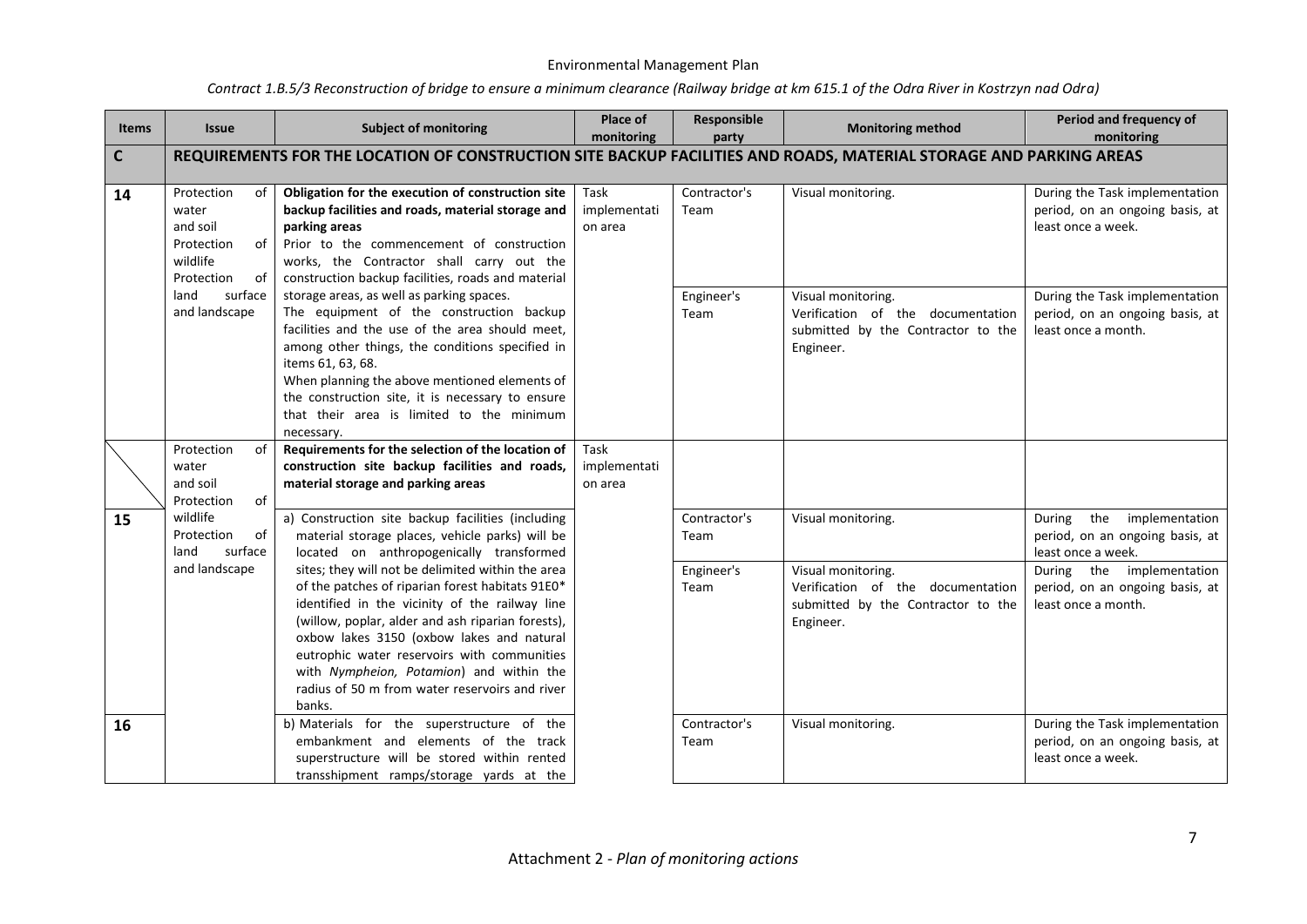| <b>Items</b> | <b>Issue</b>                           | <b>Subject of monitoring</b>                                                                                                                                                                                                                                                                                                                                                                                                                                                                                                                                        | Place of<br>monitoring          | Responsible<br>party                       | <b>Monitoring method</b>                                                                                                                                                           | Period and frequency of<br>monitoring                                                                                                                                               |
|--------------|----------------------------------------|---------------------------------------------------------------------------------------------------------------------------------------------------------------------------------------------------------------------------------------------------------------------------------------------------------------------------------------------------------------------------------------------------------------------------------------------------------------------------------------------------------------------------------------------------------------------|---------------------------------|--------------------------------------------|------------------------------------------------------------------------------------------------------------------------------------------------------------------------------------|-------------------------------------------------------------------------------------------------------------------------------------------------------------------------------------|
|              |                                        | Kostrzyn station and will be delivered directly<br>to the construction site according to the<br>current demand of the works site.                                                                                                                                                                                                                                                                                                                                                                                                                                   |                                 | Engineer's<br>Team                         | Visual monitoring.<br>Verification of the documentation<br>submitted by the Contractor to the<br>Engineer.                                                                         | During the Task implementation<br>period, on an ongoing basis, at<br>least once a month.                                                                                            |
| D            |                                        | <b>REQUIREMENTS FOR THE MANAGEMENT OF EARTH MASSES</b>                                                                                                                                                                                                                                                                                                                                                                                                                                                                                                              |                                 |                                            |                                                                                                                                                                                    |                                                                                                                                                                                     |
| 17           | Protection<br>of<br>water<br>and soils | Management of soil coming from the<br>construction site<br>Soil located on the construction site should be<br>first used on the construction site. The remaining<br>excess soil should be managed in accordance<br>with applicable regulations and design<br>documentation.<br>Earth masses, in which exceedances of the<br>permitted concentrations of substances are<br>demonstrated (in accordance with applicable<br>management<br>and<br>environmental<br>waste<br>protection legislation) shall be considered as<br>waste and transferred to entities holding | Task<br>implementati<br>on area | Contractor's<br>Team<br>Engineer's<br>Team | Visual monitoring. Verification of soil<br>management documentation.<br>Visual monitoring.<br>Verification of the documentation<br>submitted by the Contractor to the<br>Engineer. | During the Task implementation<br>period, on an ongoing basis, at<br>least once a week.<br>During the Task implementation<br>period, on an ongoing basis, at<br>least once a month. |
|              |                                        | permits<br>for<br>their<br>further<br>appropriate<br>management.<br>The method of managing soil constituting waste<br>shall be presented in the Waste Management<br>Plan, prepared by the Contractor and submitted<br>to the Engineer's approval prior to the<br>commencement of works (in accordance with<br>item 59).                                                                                                                                                                                                                                             |                                 |                                            |                                                                                                                                                                                    |                                                                                                                                                                                     |
| 18           | Protection<br>of<br>water<br>and soils | Quality control of excavated earth masses<br>If, as the result of ongoing assessment and<br>verification of the quality of excavated earth<br>masses (see monitoring activity item 109 in the<br>Attachment 2 to EMP) changes in the parameters<br>and appearance of the soil (e.g. colour, smell,                                                                                                                                                                                                                                                                  | Task<br>implementati<br>on area | Contractor's<br>Team                       | Visual monitoring.<br>Verification of the documentation on<br>quality testing of excavated earth<br>suspected<br>of<br>masses<br>being<br>contaminated.                            | During the Task implementation<br>period, on an ongoing basis, at<br>least once a week.                                                                                             |
|              |                                        | consistency) are found:<br>- The Contractor shall carry out control tests and<br>determine the quality of earth masses in<br>accordance with applicable regulations (in<br>accordance with the Act of 14 December 2012 on                                                                                                                                                                                                                                                                                                                                           |                                 | Engineer's<br>Team                         | Visual monitoring.<br>Verification of the documentation<br>submitted by the Contractor to the<br>Engineer.                                                                         | During the Task implementation<br>period, on an ongoing basis, at<br>least once a month.                                                                                            |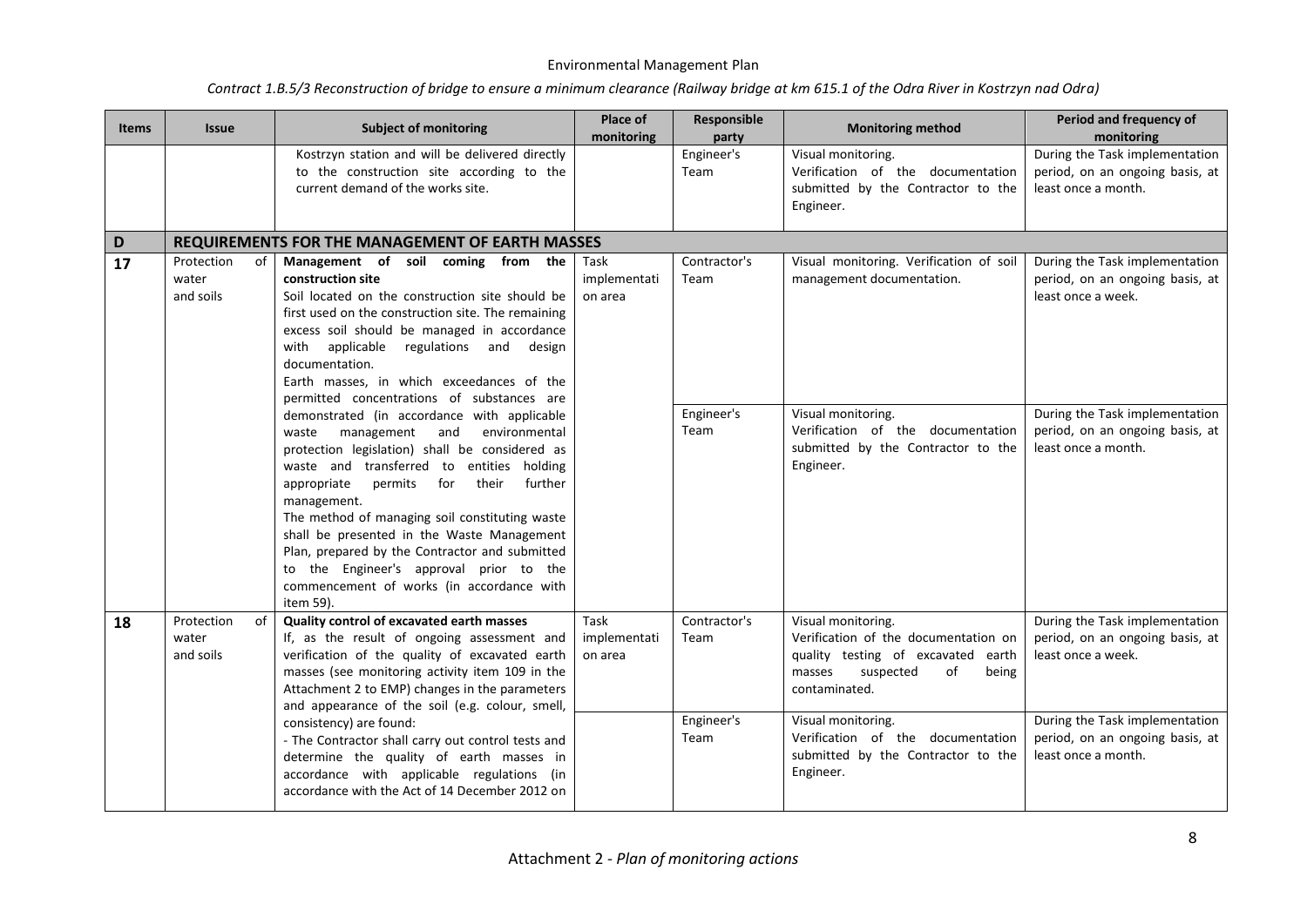| <b>Items</b> | <b>Issue</b>                           |                                                                                                       | <b>Subject of monitoring</b>                                                                                                                                                                                                                                                                                                 | Place of<br>monitoring          | Responsible<br>party | <b>Monitoring method</b>                                                                                                          | Period and frequency of<br>monitoring                                                                                  |
|--------------|----------------------------------------|-------------------------------------------------------------------------------------------------------|------------------------------------------------------------------------------------------------------------------------------------------------------------------------------------------------------------------------------------------------------------------------------------------------------------------------------|---------------------------------|----------------------|-----------------------------------------------------------------------------------------------------------------------------------|------------------------------------------------------------------------------------------------------------------------|
|              |                                        | accredited for this type of examination.<br>The purpose of the tests is:<br>substances is confirmed); | Waste and relevant executive acts to the Act).<br>The tests will be carried out by a laboratory<br>establishing the possibility of using earth<br>masses within the construction site area (if<br>the lack of contamination with hazardous<br>determination of acceptable ways of<br>dealing with contaminated earth masses. |                                 |                      |                                                                                                                                   |                                                                                                                        |
| 19           | Protection<br>of<br>water<br>and soils | outside the construction site                                                                         | Requirements for soils and aggregates from<br>Earth (including earth masses) and aggregates<br>used for the construction works and coming from<br>outside the construction site should comply with<br>soil and earth quality standards (in accordance                                                                        | Task<br>implementati<br>on area | Contractor's<br>Team | Visual monitoring. Verification of soil<br>management documentation.                                                              | During the Task implementation<br>period, on an ongoing basis, at<br>least once a week.                                |
|              |                                        | the EMP).                                                                                             | with the Environmental Protection Law and its<br>implementing legislation) as well as any other<br>applicable laws and standards (including<br>conditions from item 49 of the Attachment 1 to                                                                                                                                |                                 | Engineer's<br>Team   | Visual monitoring.<br>Verification of the documentation<br>submitted by the Contractor to the<br>Engineer.                        | During the Task implementation<br>period, on an ongoing basis, at<br>least once a month.                               |
| E            |                                        |                                                                                                       | REQUIREMENTS FOR MANAGEMENT OF THE HUMUS LAYER                                                                                                                                                                                                                                                                               |                                 |                      |                                                                                                                                   |                                                                                                                        |
|              | Protection<br>of                       | Collection, storage and use of the humus layer                                                        |                                                                                                                                                                                                                                                                                                                              | Task                            |                      |                                                                                                                                   |                                                                                                                        |
| 20           | soils<br>Protection<br>of<br>wildlife  | a)                                                                                                    | Before starting works in individual parts of<br>the Task implementation area, where<br>works, roads, technological sites, etc. are<br>planned, a layer of fertile soil (so-called                                                                                                                                            | implementati<br>on area         | Contractor's<br>Team | Visual monitoring.                                                                                                                | During the Task implementation<br>period, on an ongoing basis, at<br>least once a week until the<br>condition is met.  |
|              |                                        | by the Engineer;                                                                                      | humus) with a thickness of not less than<br>about 0.2 m should be collected and stored<br>in piles in a place and in method approved                                                                                                                                                                                         |                                 | Engineer's<br>Team   | Visual monitoring. Verification of the<br>documentation submitted by the<br>Contractor to the Engineer.                           | During the Task implementation<br>period, on an ongoing basis, at<br>least once a month until the<br>condition is met. |
| 21           |                                        | b)                                                                                                    | The works related the removal of humus<br>shall be carried out between the beginning<br>of September and the end of February. If it<br>is necessary to carry out these works at a                                                                                                                                            |                                 | Contractor's<br>Team | Visual monitoring.<br>Verification of the works schedules.<br>Checking the participation<br>and<br>agreement of required experts. | During the Task implementation<br>period, on an ongoing basis, at<br>least once a week.                                |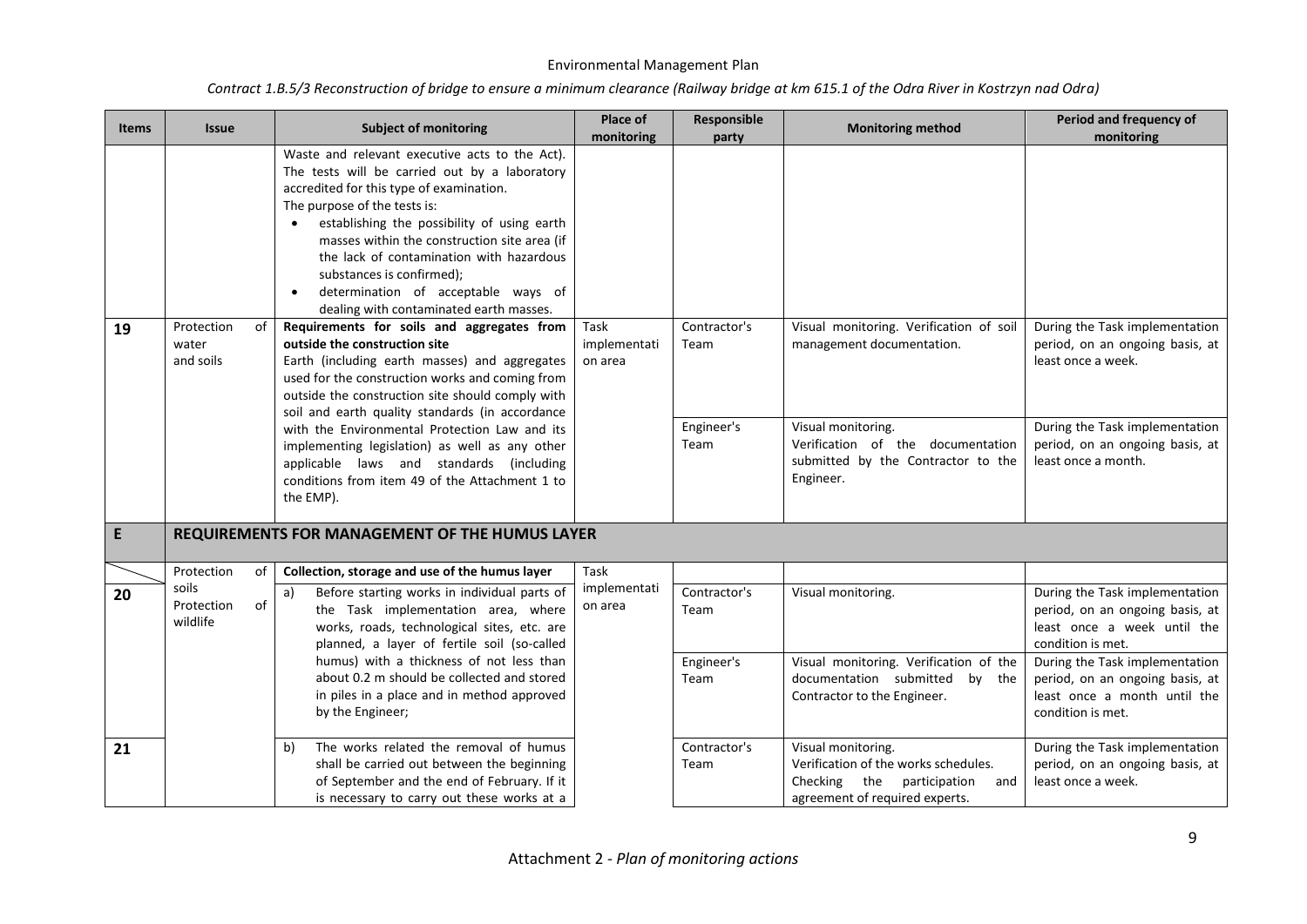| <b>Items</b> | <b>Issue</b> | <b>Subject of monitoring</b>                                                                                                                                                                                                                        | Place of<br>monitoring | Responsible<br>party | <b>Monitoring method</b>                                                                                                                                                                    | Period and frequency of<br>monitoring                                                    |
|--------------|--------------|-----------------------------------------------------------------------------------------------------------------------------------------------------------------------------------------------------------------------------------------------------|------------------------|----------------------|---------------------------------------------------------------------------------------------------------------------------------------------------------------------------------------------|------------------------------------------------------------------------------------------|
|              |              | different time, the Engineer's approval<br>must be obtained.                                                                                                                                                                                        |                        | Engineer's<br>Team   | Visual monitoring. Verification of the<br>documentation submitted by the<br>Contractor to the Engineer.<br>Checking the arrangements of required<br>experts.                                | During the Task implementation<br>period, on an ongoing basis, at<br>least once a month. |
| 22           |              | The stored humus prisms should be<br>c)<br>sprayed systematically, with the frequency<br>depending on the weather conditions (do                                                                                                                    |                        | Contractor's<br>Team | Visual monitoring.                                                                                                                                                                          | During the Task implementation<br>period, on an ongoing basis, at<br>least once a week.  |
|              |              | not allow the prisms to dry out for more<br>than 5 days).                                                                                                                                                                                           |                        | Engineer's<br>Team   | Visual monitoring. Verification of the<br>documentation submitted<br>by the<br>Contractor to the Engineer.                                                                                  | During the Task implementation<br>period, on an ongoing basis, at<br>least once a month. |
| 23           |              | The stored humus prisms should be<br>d)<br>protected against contamination, running<br>over, compaction, storage of construction                                                                                                                    |                        | Contractor's<br>Team | Visual monitoring.                                                                                                                                                                          | During the Task implementation<br>period, on an ongoing basis, at<br>least once a week.  |
|              |              | materials, and lichen weeds and invasive<br>plants etc.                                                                                                                                                                                             |                        | Engineer's<br>Team   | Visual monitoring. Verification of the<br>documentation submitted by the<br>Contractor to the Engineer.                                                                                     | During the Task implementation<br>period, on an ongoing basis, at<br>least once a month. |
| 24           |              | After completion of construction works, the<br>e)<br>stored humus must be used for the<br>construction of green areas (also a condition<br>in item 44).<br>Activities related to the restoration of the<br>humus layer and the restoration of green |                        | Contractor's<br>Team | Visual monitoring.<br>Verification of the works schedules.<br>Verification<br>of<br>reclamation<br>documentation.<br>Checking the<br>participation<br>and<br>agreement of required experts. | During the Task implementation<br>period, on an ongoing basis, at<br>least once a week.  |
|              |              | areas shall be started as soon as possible in<br>order to allow their implementation.                                                                                                                                                               |                        | Engineer's<br>Team   | Visual monitoring. Verification of the<br>documentation submitted by the<br>Contractor to the Engineer.<br>Checking the arrangements of required<br>experts.                                | During the Task implementation<br>period, on an ongoing basis, at<br>least once a month. |
| 25           |              | Works related to the construction of green<br>f)<br>areas shall be carried out under the<br>supervision of a botanist/phytosociologist<br>expert from the Contractor's environmental                                                                |                        | Contractor's<br>Team | Visual monitoring.<br>Checking the participation<br>and<br>agreement of required experts.                                                                                                   | During the Task implementation<br>period, on an ongoing basis, at<br>least once a week.  |
|              |              | team as referred to in item 90.                                                                                                                                                                                                                     |                        | Engineer's<br>Team   | Visual monitoring. Verification of the<br>documentation submitted by the<br>Contractor to the Engineer.<br>Checking the arrangements of required<br>experts.                                | During the Task implementation<br>period, on an ongoing basis, at<br>least once a month. |
| F            |              | <b>REQUIREMENTS FOR REMOVAL OF TREES AND SHRUBS</b>                                                                                                                                                                                                 |                        |                      |                                                                                                                                                                                             |                                                                                          |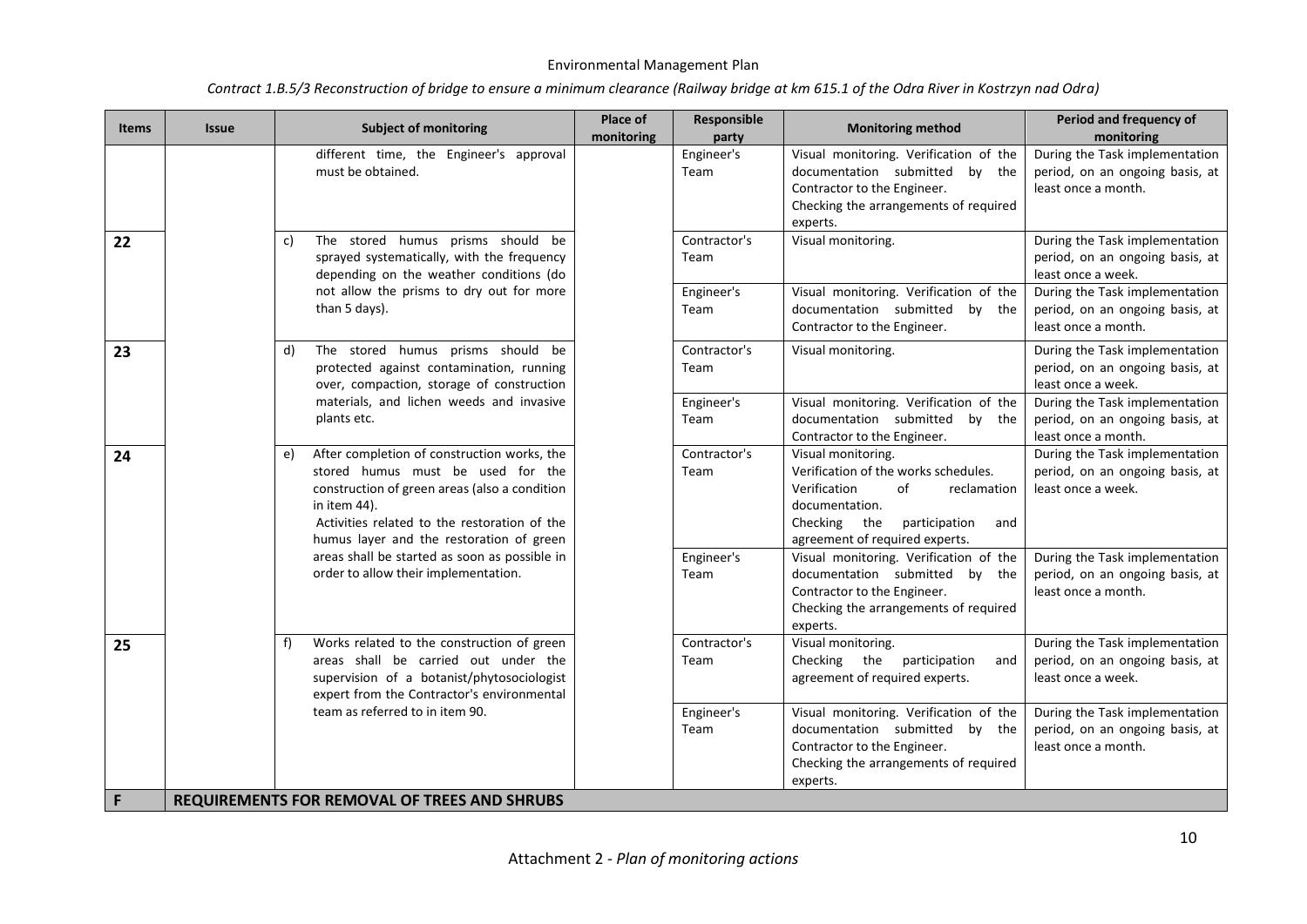| <b>Items</b> | <b>Issue</b>                 | <b>Subject of monitoring</b>                                                                                                                                                                                                                                                                                                                                                            | Place of<br>monitoring          | Responsible<br>party | <b>Monitoring method</b>                                                                                                                                                                                                | Period and frequency of<br>monitoring                                                    |
|--------------|------------------------------|-----------------------------------------------------------------------------------------------------------------------------------------------------------------------------------------------------------------------------------------------------------------------------------------------------------------------------------------------------------------------------------------|---------------------------------|----------------------|-------------------------------------------------------------------------------------------------------------------------------------------------------------------------------------------------------------------------|------------------------------------------------------------------------------------------|
|              |                              |                                                                                                                                                                                                                                                                                                                                                                                         |                                 |                      |                                                                                                                                                                                                                         |                                                                                          |
| 26           | Protection<br>of<br>wildlife | Permissible dates for removal of trees and<br>shrubs<br>In order to protect the birds, the planned<br>removal of trees and shrubs shall be carried out                                                                                                                                                                                                                                  | Task<br>implementati<br>on area | Contractor's<br>Team | Visual monitoring. Verification of the<br>works schedules.                                                                                                                                                              | During the Task implementation<br>period, on an ongoing basis, at<br>least once a week.  |
|              |                              | outside the bird breeding season, i.e. between 15<br>October and 1 March.                                                                                                                                                                                                                                                                                                               |                                 | Engineer's<br>Team   | Visual monitoring. Verification of the<br>documentation submitted by the<br>Contractor to the Engineer.                                                                                                                 | During the Task implementation<br>period, on an ongoing basis, at<br>least once a month. |
| 27           | Protection<br>wildlife       | Condition for removal of trees and shrubs<br>of<br>outside the permitted period<br>If trees and shrubs need to be removed during<br>the bird breeding period, immediately before<br>cutting, their presence in the area of bird habitats<br>must be inspected by the environmental<br>supervision ornithologist indicated in the item<br>90; if the above mentioned habitats are found, |                                 | Contractor's<br>Team | Visual monitoring. Verification of the<br>participation of required experts.<br>Verification of obtaining the required<br>permits.                                                                                      | During the Task implementation<br>period, on an ongoing basis, at<br>least once a week.  |
|              |                              | according<br>to the<br>inventoried<br>habitats,<br>appropriate permits must be obtained to<br>derogate from the prohibitions in force for<br>particular protected fauna species (according to<br>the rules defined in accordance with the<br>applicable regulations) - see also items $36 - 39$ .                                                                                       |                                 | Engineer's<br>Team   | Visual monitoring. Verification of the<br>documentation submitted by the<br>Contractor to the Engineer. Verification<br>of the participation of required<br>experts. Verification of obtaining the<br>required permits. | During the Task implementation<br>period, on an ongoing basis, at<br>least once a month. |
| 28           | Protection<br>of<br>wildlife | Minimising the removal of trees and shrubs<br>The Contractor will minimize the scope of felling<br>trees and shrubs to the necessary minimum while<br>maintaining the requirements arising from the<br>provisions on railway traffic safety.<br>The scope of cutting is subject to the Engineer's                                                                                       | Task<br>implementati<br>on area | Contractor's<br>Team | Visual monitoring. Verification of the<br>participation of required experts.<br>Verification of obtaining the required<br>permits.                                                                                      | During the Task implementation<br>period, on an ongoing basis, at<br>least once a week   |
|              |                              | approval.                                                                                                                                                                                                                                                                                                                                                                               |                                 | Engineer's<br>Team   | Visual monitoring. Verification of the<br>documentation submitted by<br>the<br>Contractor to the Engineer for<br>approval.                                                                                              | During the Task implementation<br>period, on an ongoing basis, at<br>least once a month. |
| 29           | Protection<br>of<br>wildlife | Control of trees for the presence of protected<br>species of animals<br>In the case of felling trees of gingerbread<br>circumference (i.e. measured at a height of 130                                                                                                                                                                                                                  | Task<br>implementati<br>on area | Contractor's<br>Team | Visual monitoring. Verification of the<br>participation of required experts.<br>Verification of obtaining the required<br>permits.                                                                                      | During the Task implementation<br>period, on an ongoing basis, at<br>least once a week.  |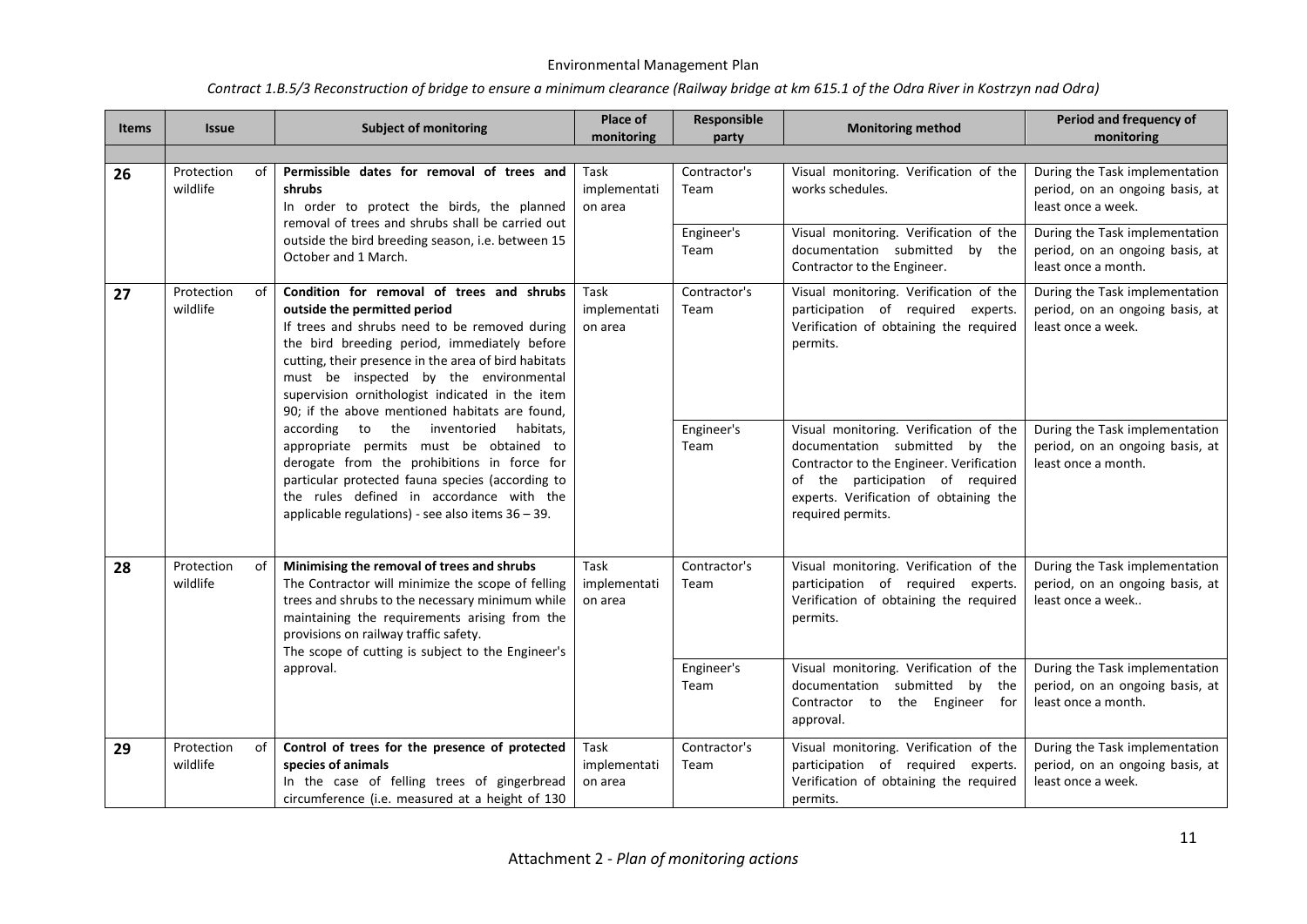| <b>Items</b> | <b>Issue</b>                 | <b>Subject of monitoring</b>                                                                                                                                                                                                                                                                                                                                                                                                                                                                                                                                                                                                                                                                                                                                                                                                     | <b>Place of</b><br>monitoring   | Responsible<br>party                       | <b>Monitoring method</b>                                                                                                                                                                                                                                                                                                                                      | Period and frequency of<br>monitoring                                                                                                                                               |
|--------------|------------------------------|----------------------------------------------------------------------------------------------------------------------------------------------------------------------------------------------------------------------------------------------------------------------------------------------------------------------------------------------------------------------------------------------------------------------------------------------------------------------------------------------------------------------------------------------------------------------------------------------------------------------------------------------------------------------------------------------------------------------------------------------------------------------------------------------------------------------------------|---------------------------------|--------------------------------------------|---------------------------------------------------------------------------------------------------------------------------------------------------------------------------------------------------------------------------------------------------------------------------------------------------------------------------------------------------------------|-------------------------------------------------------------------------------------------------------------------------------------------------------------------------------------|
|              |                              | cm in accordance with the Act on the Nature<br>Conservation) above 100 cm, immediately before<br>felling (maximum 7 days before the planned<br>felling), should be performed with the<br>participation of an entomologist<br>and<br>chiropterologist experts from the Contractor's<br>environmental team, control of the occupation of<br>these trees by protected species of bats and/or<br>invertebrate species. Felling of trees and shrubs<br>should be carried out under the supervision of<br>the above mentioned specialists.<br>If individuals of protected insects and bats<br>species are found in the trees subject to felling,<br>the above mentioned experts will determine<br>ways of dealing with wood inhabited by<br>protected animal species and ways to reduce<br>their mortality.                            |                                 | Engineer's<br>Team                         | Visual monitoring. Verification of the<br>documentation submitted by the<br>Contractor to the Engineer. Verification<br>of the participation of required<br>experts. Verification of obtaining the<br>required permits.                                                                                                                                       | During the Task implementation<br>period, on an ongoing basis, at<br>least once a month.                                                                                            |
| 30           | Protection<br>of<br>wildlife | Conditions justifying the felling of trees<br>populated by valuable beetle species<br>In the case of the presence of protected beetle<br>species (larval or adult forms) within the trees<br>planned for felling, consent to the felling of the<br>inhabited tree may be conditioned only by<br>technical or technological reasons.<br>Before cutting down the tree inhabited by<br>protected beetle species, the Contractor will<br>obtain the necessary administrative decision<br>issued under the Nature Conservation Act,<br>permitting derogations from the prohibitions<br>applicable to protected species - see also item 36<br>$-39.$<br>Then, the Contractor will carry out felling and all<br>other activities imposed by an administrative<br>decision issued on the basis of the Act of the<br>Nature Conservation. | Task<br>implementati<br>on area | Contractor's<br>Team<br>Engineer's<br>Team | Visual monitoring. Verification of the<br>participation of required experts.<br>Verification of obtaining the required<br>permits.<br>Visual monitoring. Verification of the<br>documentation submitted by the<br>Contractor to the Engineer. Verification<br>of the participation of required<br>experts. Verification of obtaining the<br>required permits. | During the Task implementation<br>period, on an ongoing basis, at<br>least once a week.<br>During the Task implementation<br>period, on an ongoing basis, at<br>least once a month. |
| 31           | Protection<br>of<br>wildlife | Rules of conduct for felling trees inhabited by<br>bat species<br>If bats are found in trees for felling, the felling<br>should be temporarily stopped and the                                                                                                                                                                                                                                                                                                                                                                                                                                                                                                                                                                                                                                                                   | Task<br>implementati<br>on area | Contractor's<br>Team                       | Visual monitoring. Verification of the<br>participation of required experts.<br>Verification of obtaining the required<br>permits.                                                                                                                                                                                                                            | During the Task implementation<br>period, on an ongoing basis, at<br>least once a week.                                                                                             |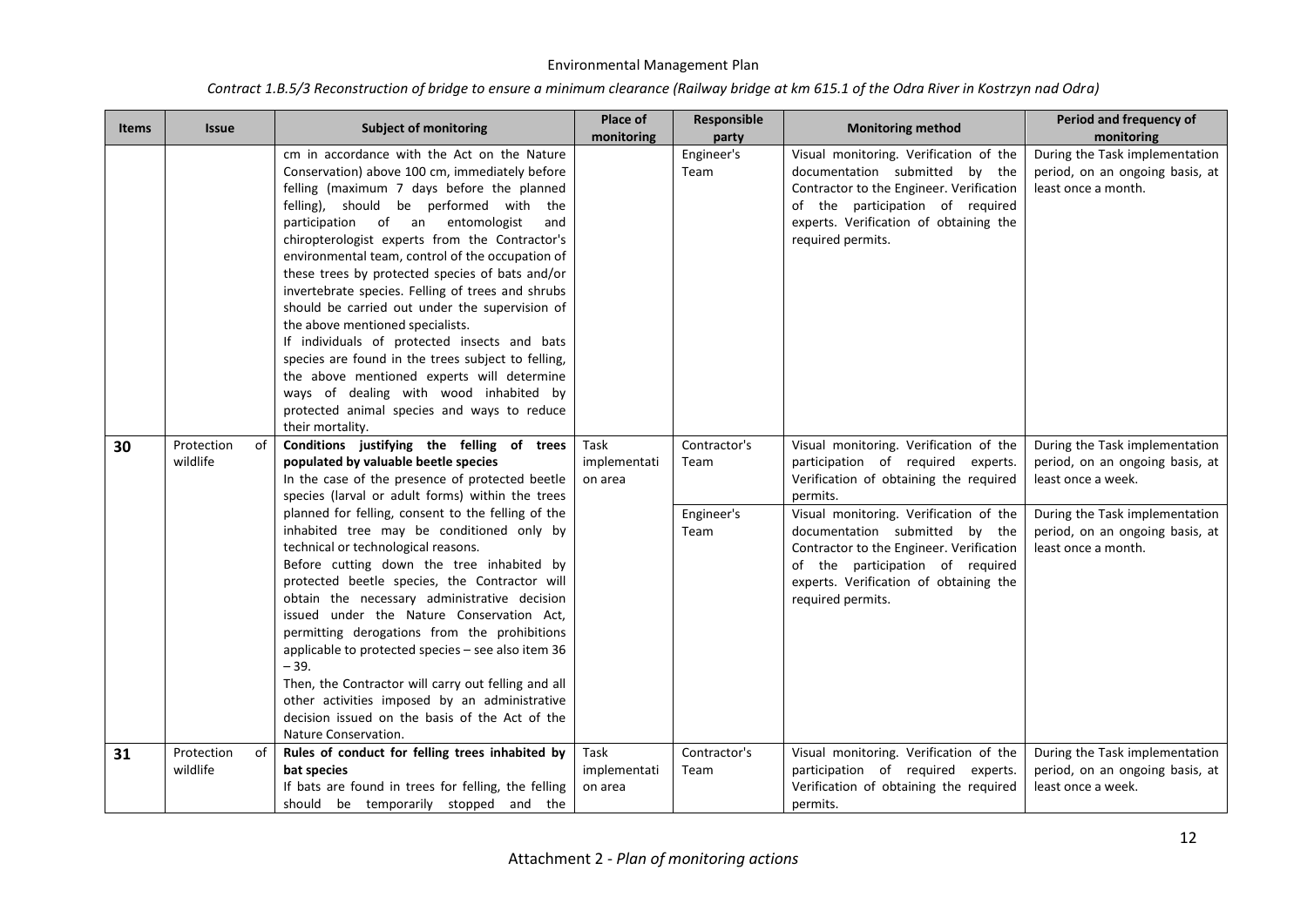| <b>Items</b> | <b>Issue</b>                 | <b>Subject of monitoring</b>                                                                                                                                                                                                                                                                                                                                                                                                                                                                                                                                         | Place of<br>monitoring          | Responsible<br>party                       | <b>Monitoring method</b>                                                                                                                                                                                                | Period and frequency of<br>monitoring                                                                                                                                               |
|--------------|------------------------------|----------------------------------------------------------------------------------------------------------------------------------------------------------------------------------------------------------------------------------------------------------------------------------------------------------------------------------------------------------------------------------------------------------------------------------------------------------------------------------------------------------------------------------------------------------------------|---------------------------------|--------------------------------------------|-------------------------------------------------------------------------------------------------------------------------------------------------------------------------------------------------------------------------|-------------------------------------------------------------------------------------------------------------------------------------------------------------------------------------|
|              |                              | recommendations of the<br>chiropterologist<br>specialist Contractor's environmental team,<br>adequate to the current atmospheric situation<br>and identified bat species, should be<br>implemented.                                                                                                                                                                                                                                                                                                                                                                  |                                 | Engineer's<br>Team                         | Visual monitoring. Verification of the<br>documentation submitted by the<br>Contractor to the Engineer. Verification<br>of the participation of required<br>experts. Verification of obtaining the<br>required permits. | During the Task implementation<br>period, on an ongoing basis, at<br>least once a month.                                                                                            |
| G            |                              | PROTECTION REQUIREMENTS FOR TREES AND SHRUBS NOT INTENDED FOR REMOVAL                                                                                                                                                                                                                                                                                                                                                                                                                                                                                                |                                 |                                            |                                                                                                                                                                                                                         |                                                                                                                                                                                     |
| 32           | Protection<br>0f<br>wildlife | Execution of works in the area of trees not<br>intended for removal<br>Trees not intended for removal, growing in the<br>Works implementation area and exposed to<br>damage due to the work and movement of<br>equipment shall be protected against mechanical<br>damage by:<br>protecting tree trunks growing in the<br>a)<br>immediate vicinity of executed earthworks,<br>e.g. by placing wooden planks around the<br>whole trunks up to the height of not less<br>than 1.5 m,<br>carrying out earthworks within the root<br>b)<br>system, if possible, manually, | Task<br>implementati<br>on area | Contractor's<br>Team<br>Engineer's<br>Team | Visual monitoring.<br>Visual monitoring.<br>Verification of the documentation<br>submitted by the Contractor to the<br>Engineer.                                                                                        | During the Task implementation<br>period, on an ongoing basis, at<br>least once a week.<br>During the Task implementation<br>period, on an ongoing basis, at<br>least once a month. |
|              |                              | exposed roots of trees and shrubs, in order<br>C)<br>to protect them from excessive drying<br>(summer) or freezing (winter) should be<br>covered with mats made of straw, baggy<br>fabrics or peat,<br>construction materials and soil from<br>d)<br>excavations must not be stored under tree<br>branches as this prevents gas exchange<br>between air and soil, which can result in<br>dying out and rotting of roots.<br>prophylactic undercutting of tree crowns to<br>e)<br>prevent their damage in the area of garage                                          |                                 |                                            |                                                                                                                                                                                                                         |                                                                                                                                                                                     |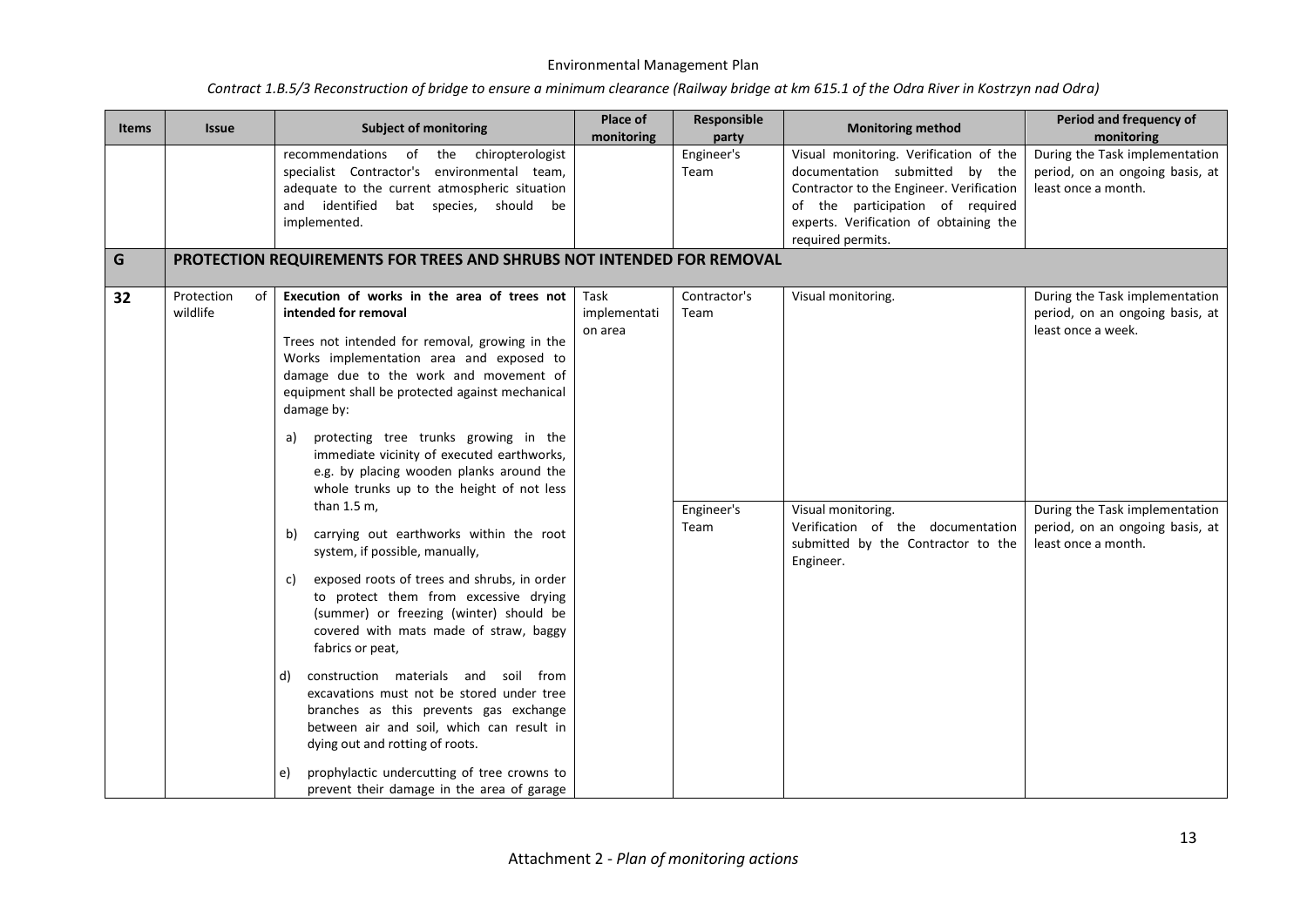| <b>Items</b> | <b>Issue</b>                 | <b>Subject of monitoring</b>                                                                                                                                                                                                                                                                                                                                                                                                                                                                                                                                                                                                                                                                          | Place of<br>monitoring                                                                                      | Responsible<br>party                       | <b>Monitoring method</b>                                                                                                                                                                                                                                                                                                                              | Period and frequency of<br>monitoring                                                                                                                                                           |
|--------------|------------------------------|-------------------------------------------------------------------------------------------------------------------------------------------------------------------------------------------------------------------------------------------------------------------------------------------------------------------------------------------------------------------------------------------------------------------------------------------------------------------------------------------------------------------------------------------------------------------------------------------------------------------------------------------------------------------------------------------------------|-------------------------------------------------------------------------------------------------------------|--------------------------------------------|-------------------------------------------------------------------------------------------------------------------------------------------------------------------------------------------------------------------------------------------------------------------------------------------------------------------------------------------------------|-------------------------------------------------------------------------------------------------------------------------------------------------------------------------------------------------|
|              |                              | machinery and equipment (in the event of<br>such a need under the supervision of a<br>Contractor's<br>dendrologist<br>from<br>the<br>environmental team, referred to in item 90).                                                                                                                                                                                                                                                                                                                                                                                                                                                                                                                     |                                                                                                             |                                            |                                                                                                                                                                                                                                                                                                                                                       |                                                                                                                                                                                                 |
| 33           | Protection<br>of<br>wildlife | Protection of damaged trees and shrubs<br>In case of damage to the aboveground parts of<br>trees and shrubs not intended for removal, the<br>necessary care actions should be carried out<br>immediately, appropriate to the place and type<br>of damage.<br>In case of root damage, cut off the damaged tips<br>and protect the roots with a fungicide.<br>The above mentioned activities should be carried<br>out in consultation with the environmental<br>supervision team (referred to in item 90), and<br>after their execution the opinion of the above<br>team should be presented to the Engineer for<br>approval regarding the assessment of the<br>correctness of the executed activities. | Task<br>implementati<br>on area and<br>areas directly<br>adjacent to<br>the Task<br>implementati<br>on area | Contractor's<br>Team<br>Engineer's<br>Team | Visual monitoring.<br>Checking<br>the<br>participation of required experts.<br>Visual monitoring. Verification of the<br>documentation submitted by the<br>Contractor to the Engineer. Checking<br>the participation of required experts.                                                                                                             | During the Task implementation<br>period, each time a situation<br>covered by the condition occurs.<br>During the Task implementation<br>period, on an ongoing basis, at<br>least once a month. |
| H            |                              | REQUIREMENTS FOR THE CONSERVATION OF PROTECTED NATURAL RESOURCES                                                                                                                                                                                                                                                                                                                                                                                                                                                                                                                                                                                                                                      |                                                                                                             |                                            |                                                                                                                                                                                                                                                                                                                                                       |                                                                                                                                                                                                 |
| 34           | Protection<br>0f<br>wildlife | One-off environmental inventory of the Task<br>implementation<br>before<br>area<br>the<br>commencement of works<br>Prior to the commencement of preparation<br>works, the environmental supervision team,<br>referred to in item 90, shall carry out a one-off<br>nature inventory of the Task implementation<br>area.<br>If habitats and species of fauna and flora subject                                                                                                                                                                                                                                                                                                                          | Task<br>implementati<br>on area                                                                             | Contractor's<br>Team                       | of the Contractor's<br>Confirmation<br>execution of activities in one of the<br>monthly<br>the<br>reports<br>on<br>implementation of the Contract,<br>supported by the reports from the site<br>of<br>investigation,<br>reports<br>the<br>environmental<br>supervision<br>team<br>(referred to in item 85), etc.<br>Check of the participation of the | One-off,<br>prior<br>to<br>the<br>commencement of works.                                                                                                                                        |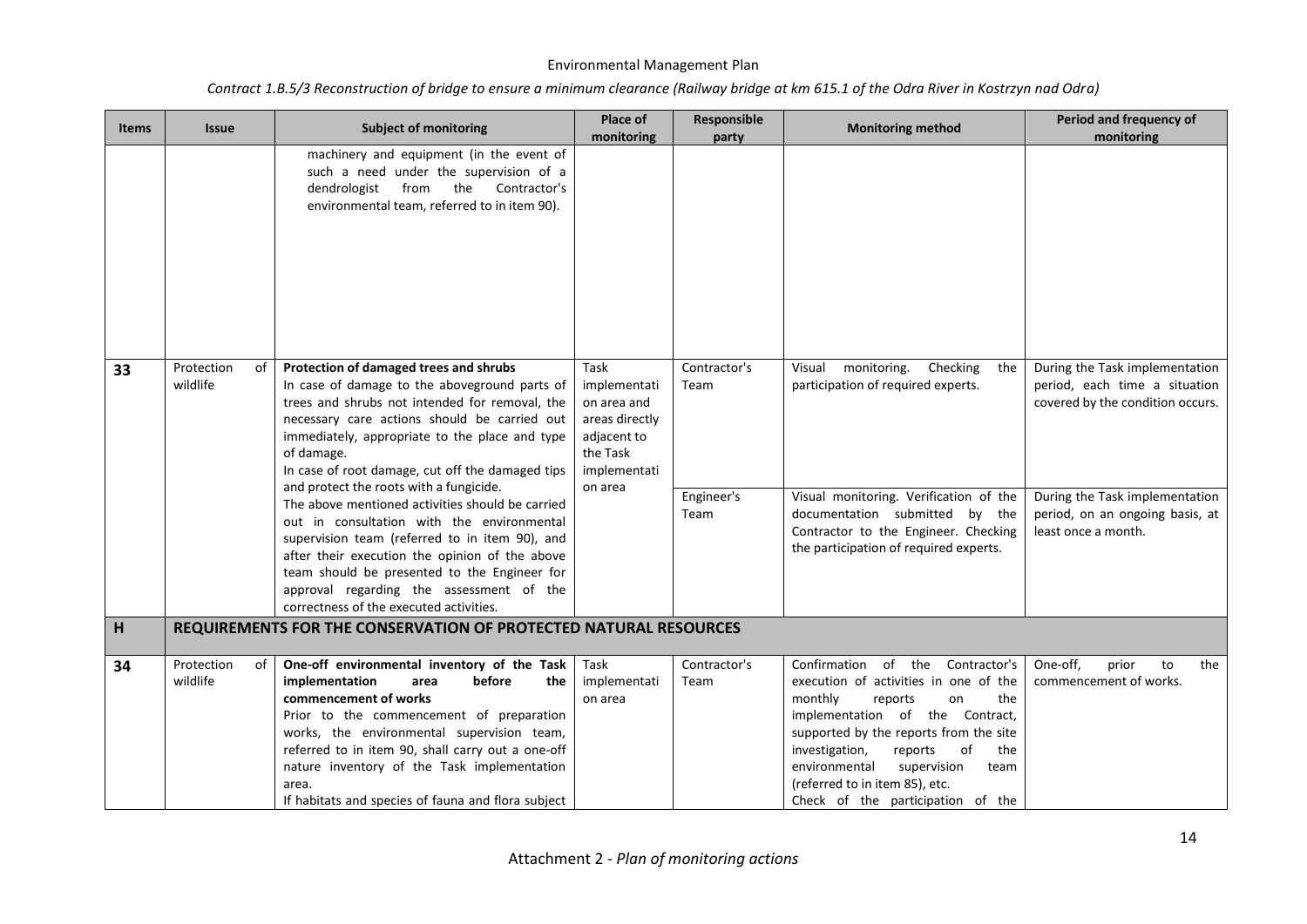| <b>Items</b> | <b>Issue</b>                 | <b>Subject of monitoring</b>                                                                                                                                                                                                                                                                                                                                                                                                                                                                                           | Place of<br>monitoring          | Responsible<br>party | <b>Monitoring method</b>                                                                                                                                         | Period and frequency of<br>monitoring                                                    |
|--------------|------------------------------|------------------------------------------------------------------------------------------------------------------------------------------------------------------------------------------------------------------------------------------------------------------------------------------------------------------------------------------------------------------------------------------------------------------------------------------------------------------------------------------------------------------------|---------------------------------|----------------------|------------------------------------------------------------------------------------------------------------------------------------------------------------------|------------------------------------------------------------------------------------------|
|              |                              | to protection are found, for which it will be<br>necessary to violate the prohibitions specified in<br>the applicable regulations, decisions should be<br>obtained allowing for derogations from the<br>principles of the plant, fungi and animal species<br>protection, referred to in items 36 - 39.                                                                                                                                                                                                                 |                                 |                      | required experts in the Contractor's<br>team.                                                                                                                    |                                                                                          |
|              |                              |                                                                                                                                                                                                                                                                                                                                                                                                                                                                                                                        |                                 | Engineer's<br>Team   | Verification of the documentation<br>submitted by the Contractor to the<br>Engineer.<br>Checking the participation of required<br>experts.                       | One-off,<br>prior<br>to<br>the<br>commencement of works.                                 |
| 35           | Protection<br>of<br>wildlife | Ongoing inspections of the environmental<br>supervision<br>the<br>team<br>during<br>Task<br>implementation period<br>Works and other works carried out during the<br>Task implementation period shall be carried out<br>under the current supervision of the<br>environmental supervision team (referred to in<br>item 90).<br>These experts should, in accordance with the                                                                                                                                            | Task<br>implementati<br>on area | Contractor's<br>Team | Visual monitoring<br>Control<br>of<br>participation<br>and<br>arrangements<br>of required experts.                                                               | During the Task implementation<br>period, on an ongoing basis, at<br>least once a week.  |
|              |                              | speciality and type of executed works, inter alia,<br>carry out regular inspections of the entire Task<br>area (at least once a month) and currently submit<br>their comments and recommendations to the<br>Contractor's personnel responsible for carrying<br>out the works in accordance with the conditions<br>of the EMP.<br>Written notes of the inspections carried out,<br>attached to the monthly reports on the<br>implementation of the conditions of the EMP<br>(referred to in item 90) shall be prepared. |                                 | Engineer's<br>Team   | Visual monitoring.<br>Checking the participation of required<br>experts.<br>Verification of the documentation<br>submitted by the Contractor to the<br>Engineer. | During the Task implementation<br>period, on an ongoing basis, at<br>least once a month. |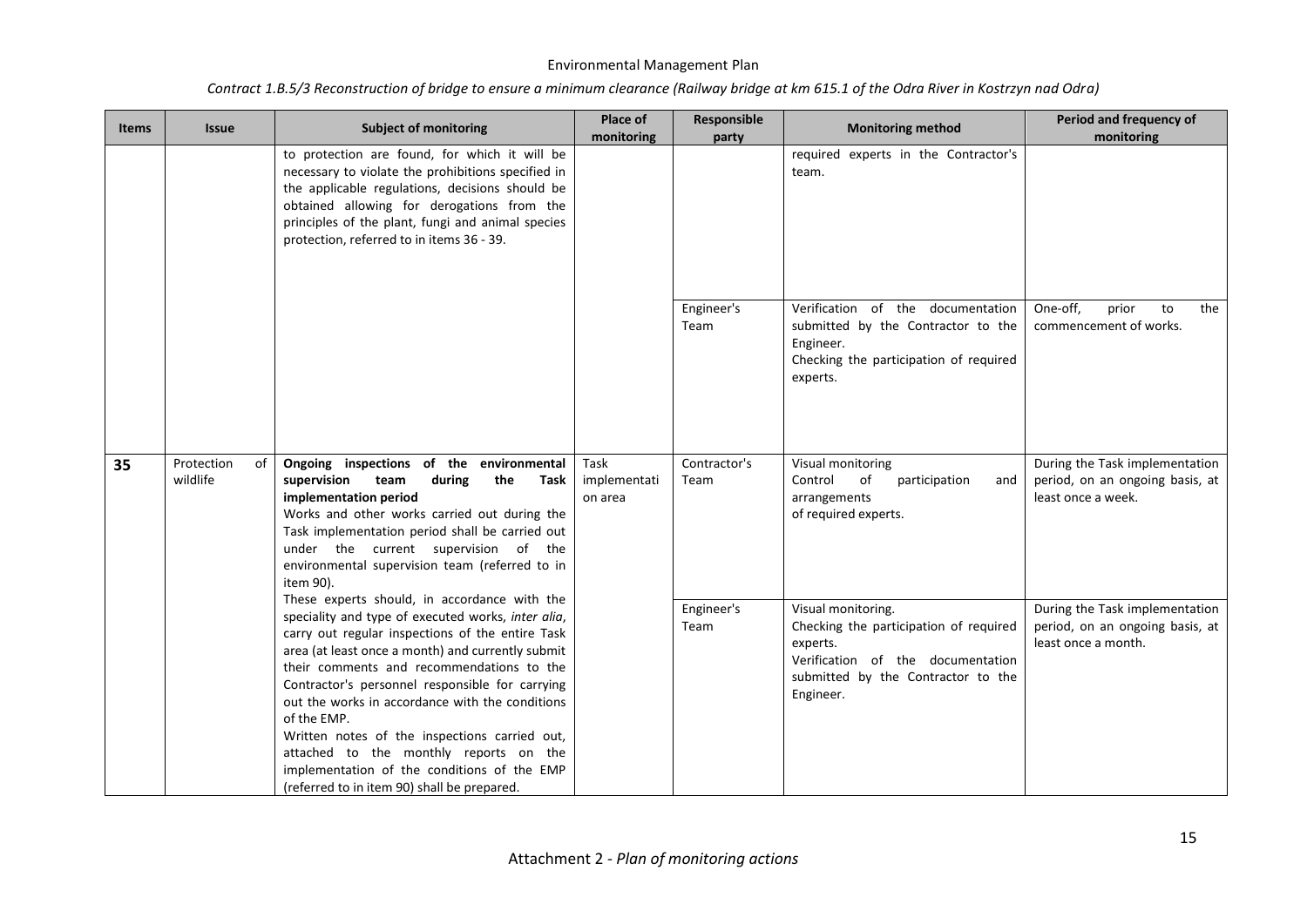| <b>Items</b> | <b>Issue</b>                 | <b>Subject of monitoring</b>                                                                                                                                                                                                                                                                                                                                                                                                                                                                                                                                  | Place of<br>monitoring          | Responsible<br>party | <b>Monitoring method</b>                                                                                                                                                                                                                                                                                                                                                                  | Period and frequency of<br>monitoring                                                                                                                          |
|--------------|------------------------------|---------------------------------------------------------------------------------------------------------------------------------------------------------------------------------------------------------------------------------------------------------------------------------------------------------------------------------------------------------------------------------------------------------------------------------------------------------------------------------------------------------------------------------------------------------------|---------------------------------|----------------------|-------------------------------------------------------------------------------------------------------------------------------------------------------------------------------------------------------------------------------------------------------------------------------------------------------------------------------------------------------------------------------------------|----------------------------------------------------------------------------------------------------------------------------------------------------------------|
| 36           | Protection<br>of<br>wildlife | Obtaining a decision allowing for derogations<br>from the rules on the plant, fungi and animal<br>species protection<br>If before the commencement - as a part of one-<br>off nature inventory indicated in item 34 - or<br>during the execution of construction works (see<br>also item 35) the presence of habitats or sites of<br>protected species of flora and fauna is found in<br>the area of the Task implementation, then the<br>following conditions shall apply (indicated in<br>items $36 - 39$ :<br>The Contractor shall obtain and submit<br>a) | Task<br>implementati<br>on area | Contractor's         | of the Contractor's<br>Confirmation                                                                                                                                                                                                                                                                                                                                                       | During the Task implementation                                                                                                                                 |
|              |                              | for the Engineer's approval a written opinion of<br>the environmental supervision team (referred to<br>in item 90) containing the definition of the<br>necessity to obtain the decision referred to in<br>item b), and then, if it proves necessary in the<br>light of the opinion referred to above, it shall<br>implement the measures referred to in items b-d<br>(below);                                                                                                                                                                                 |                                 | Team                 | execution of activities in a monthly<br>report on the implementation of the<br>Contract, supported by the reports<br>from the site investigation, reports of<br>the environmental supervision team<br>(referred to in item 85), etc.<br>Checking the participation of the<br>required experts in the Contractor's<br>team and the progress of works on<br>preparing the required opinion. | period, in case of occurrence of<br>a situation covered by the<br>condition, on an ongoing basis,<br>at least once a week.                                     |
|              |                              |                                                                                                                                                                                                                                                                                                                                                                                                                                                                                                                                                               |                                 | Engineer's<br>Team   | Verification of the documentation<br>submitted by the Contractor to the<br>Engineer. Ongoing inspections of the<br>fulfilment of current duties by<br>environmental<br>in<br>experts<br>the<br>Contractor's team.<br>Checking the participation of required<br>experts.                                                                                                                   | During the Task implementation<br>period, in case of occurrence of<br>a situation covered by the<br>condition - on an ongoing basis,<br>at least once a month. |
| 37           |                              | before taking any actions that could<br>b)<br>lead to the destruction of habitats and sites or<br>scaring-off the protected species (in accordance<br>with the opinion referred to in item a), the<br>Contractor shall obtain administrative decisions                                                                                                                                                                                                                                                                                                        |                                 | Contractor's<br>Team | Checking the participation of the<br>required experts in the Contractor's<br>team and control of the progress of<br>works on preparing applications and<br>obtaining decisions.                                                                                                                                                                                                           | During the Task implementation<br>period, in case of occurrence of<br>a situation covered by the<br>condition, on an ongoing basis,<br>at least once a week.   |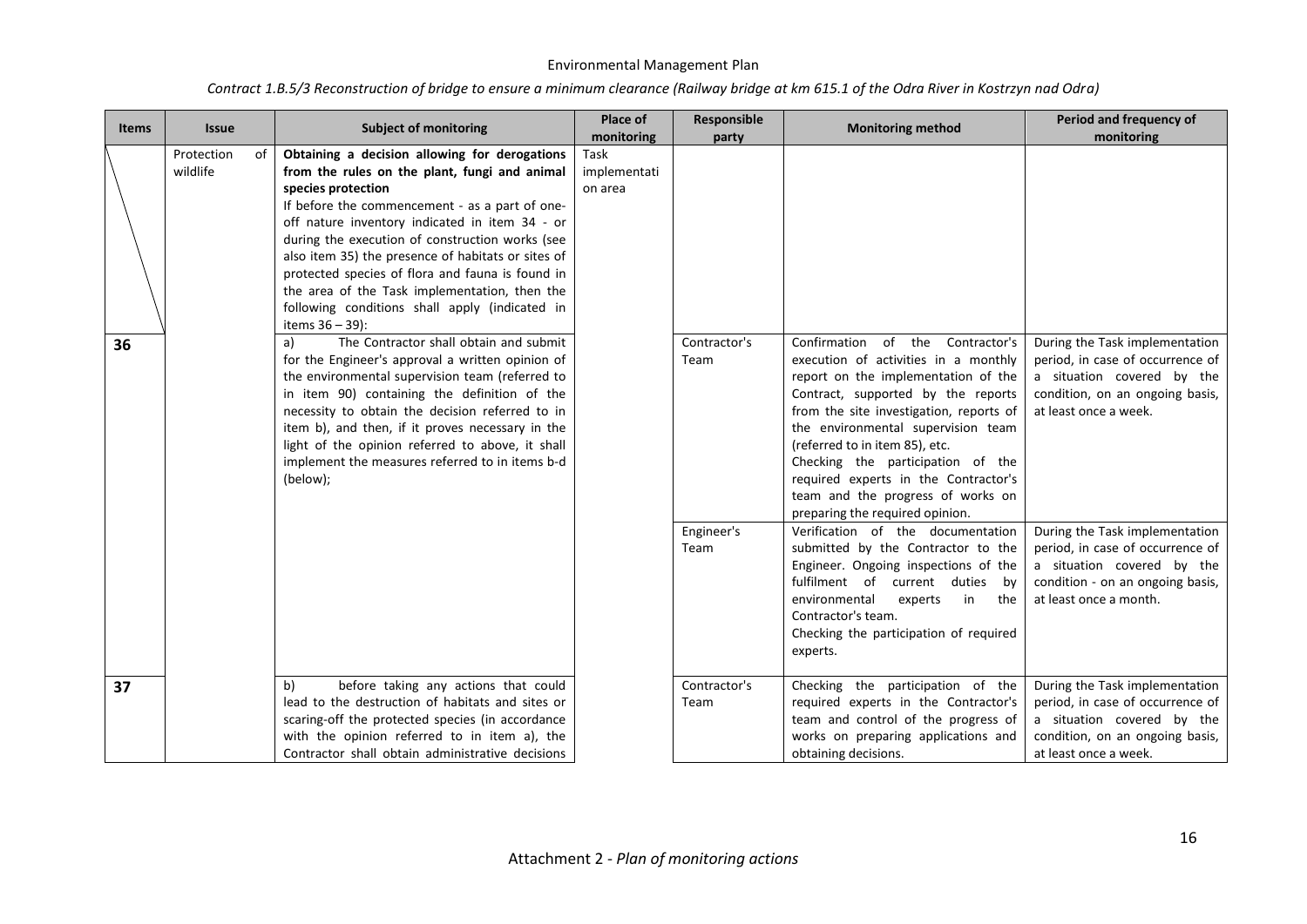| <b>Items</b> | <b>Issue</b> | <b>Subject of monitoring</b>                                                                                                                | Place of<br>monitoring | Responsible<br>party | <b>Monitoring method</b>                                                                                                                                                                                                                                                                                                                                                                                  | Period and frequency of<br>monitoring                                                                                                                          |
|--------------|--------------|---------------------------------------------------------------------------------------------------------------------------------------------|------------------------|----------------------|-----------------------------------------------------------------------------------------------------------------------------------------------------------------------------------------------------------------------------------------------------------------------------------------------------------------------------------------------------------------------------------------------------------|----------------------------------------------------------------------------------------------------------------------------------------------------------------|
|              |              | required by law allowing for derogations from<br>the prohibitions in force in relation to the<br>protected plant, fungi and animal species; |                        | Engineer's<br>Team   | Verification of the documentation<br>submitted by the Contractor to the<br>Engineer. Ongoing inspections of the<br>fulfilment of current duties by<br>environmental<br>in<br>the<br>experts<br>Contractor's team.<br>Checking the participation of required<br>experts.                                                                                                                                   | During the Task implementation<br>period, in case of occurrence of<br>a situation covered by the<br>condition - on an ongoing basis,<br>at least once a month. |
| 38           |              | c) the obtained decisions shall be submitted by<br>the Contractor to the Engineer for<br>information;                                       |                        | Contractor's<br>Team | Confirmation of the Contractor's<br>execution of activities in a monthly<br>report on the implementation of the<br>Contract.                                                                                                                                                                                                                                                                              | During the Task implementation<br>period, each time a situation<br>covered by the condition occurs.                                                            |
|              |              |                                                                                                                                             |                        | Engineer's<br>Team   | Verification of the documentation<br>submitted by the Contractor to the<br>Engineer.                                                                                                                                                                                                                                                                                                                      | During the Task implementation<br>period, each time a situation<br>covered by the condition occurs.                                                            |
| 39           |              | d) The Contractor shall precisely and timely<br>implement the conditions contained in the<br>above mentioned decisions (see also item 97).  |                        | Contractor's<br>Team | Visual monitoring. Confirmation of the<br>Contractor's execution of activities in a<br>monthly report on the implementation<br>of the Contract, supported by the<br>reports from the site investigation,<br>reports of the experts of the<br>environmental<br>supervision<br>team<br>(referred to in item 85), etc.<br>Check of the participation of the<br>required experts in the Contractor's<br>team. | During the Task implementation<br>period, in case of occurrence of<br>a situation covered by the<br>condition, on an ongoing basis,<br>at least once a week.   |
|              |              |                                                                                                                                             |                        | Engineer's<br>Team   | Visual monitoring. Verification of the<br>documentation submitted by the<br>Contractor to the Engineer. Ongoing<br>inspections of the fulfilment of current<br>duties by environmental experts in the<br>Contractor's team.<br>Checking the participation of required<br>experts.                                                                                                                         | During the Task implementation<br>period, in case of occurrence of<br>a situation covered by the<br>condition - on an ongoing basis,<br>at least once a month. |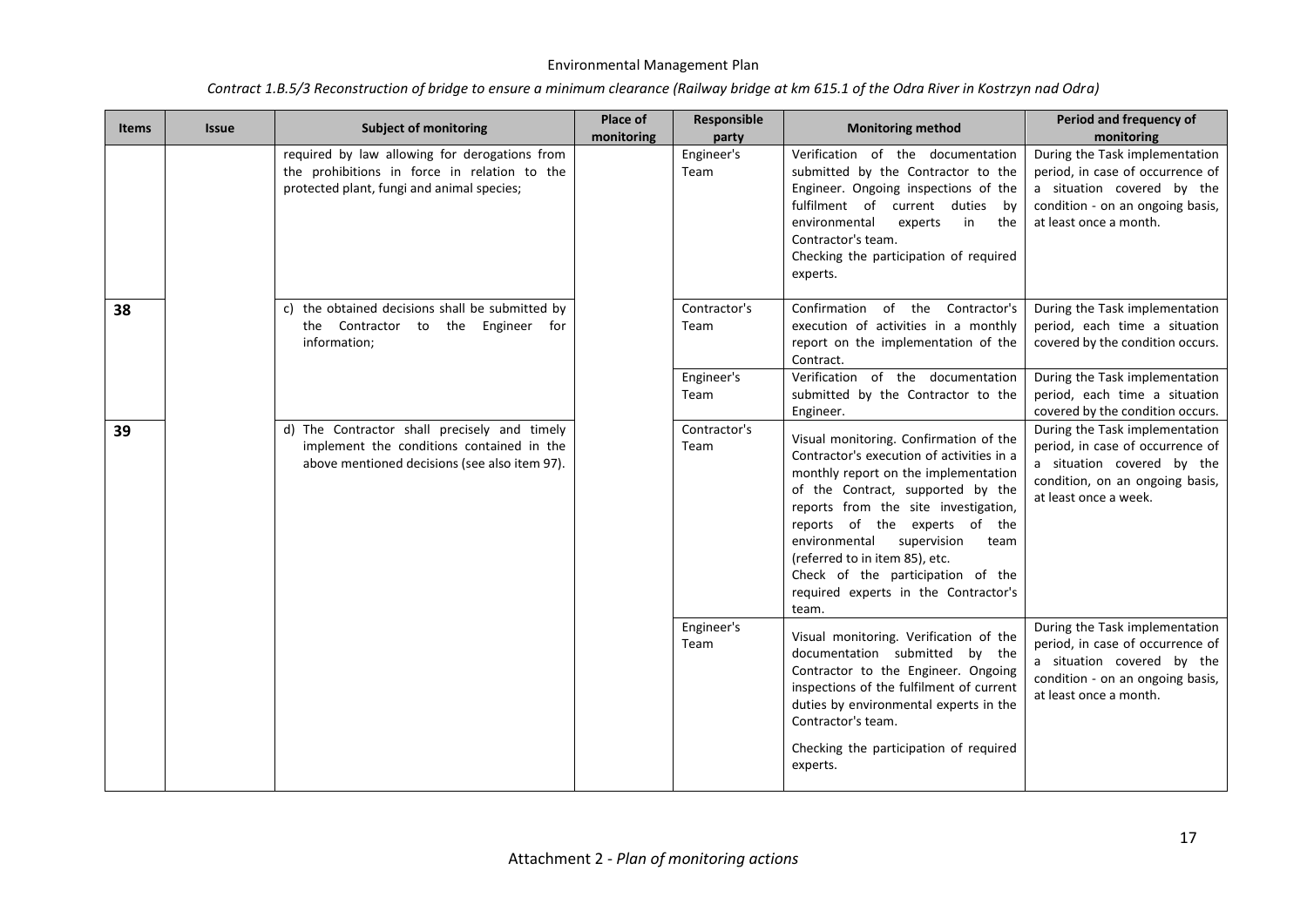| <b>Items</b> | <b>Issue</b>           |    | <b>Subject of monitoring</b>                                                                                                                                                                                                                                                                                                                                                                                                                                                                                                                                                                                                                                                                                                                                                                                                                                                                   | Place of<br>monitoring          | Responsible<br>party                       | <b>Monitoring method</b>                                                                                                                                                                                                                                      | Period and frequency of<br>monitoring                                                                                                                                               |
|--------------|------------------------|----|------------------------------------------------------------------------------------------------------------------------------------------------------------------------------------------------------------------------------------------------------------------------------------------------------------------------------------------------------------------------------------------------------------------------------------------------------------------------------------------------------------------------------------------------------------------------------------------------------------------------------------------------------------------------------------------------------------------------------------------------------------------------------------------------------------------------------------------------------------------------------------------------|---------------------------------|--------------------------------------------|---------------------------------------------------------------------------------------------------------------------------------------------------------------------------------------------------------------------------------------------------------------|-------------------------------------------------------------------------------------------------------------------------------------------------------------------------------------|
| 40           | Protection<br>wildlife | οf | Checks of places likely to form traps for small<br>animals<br>Every morning, prior to the commencement of<br>works, excavations and other places that could<br>form traps for animals: amphibians, reptiles,<br>small mammals shall be checked.<br>In the periods from 1 March to 15 May and 15<br>September to 15 October, a second check shall<br>also be carried out each day in the pre-evening<br>time.<br>Animals trapped there must be caught and<br>released outside the Task implementation area<br>to a location appropriate to the particular species<br>(habitat-compatible site).<br>The last check on the presence of animals in the<br>excavations shall be carried out immediately<br>before backfilling the trenches.<br>Employees of the Contractor, appropriately<br>trained, in accordance with item 88 will carry out<br>inspections in accordance with the guidelines of | Task<br>implementati<br>on area | Contractor's<br>Team<br>Engineer's<br>Team | Visual monitoring.<br>Checking the participation<br>and<br>agreement of required experts.<br>Visual monitoring.<br>Checking the participation of required<br>experts.<br>Verification of the documentation<br>submitted by the Contractor<br>to the Engineer. | During the Task implementation<br>period, on an ongoing basis, at<br>least once a week.<br>During the Task implementation<br>period, on an ongoing basis, at<br>least once a month. |
|              |                        |    | herpetologist and mammalian fauna specialist<br>(referred to in item 90), who will coordinate and<br>indicate the places of release of caught animals.<br>All wells and other anthropogenic objects, which<br>may form a trap for amphibians and small<br>mammals, should be secured according to the<br>remarks and under the direction of the above<br>mentioned herpetologist and mammalian fauna<br>experts.                                                                                                                                                                                                                                                                                                                                                                                                                                                                               |                                 |                                            |                                                                                                                                                                                                                                                               |                                                                                                                                                                                     |
| 41           | Protection<br>wildlife | of | <b>Protection of natural habitats</b><br>The contractor will temporarily fence the<br>construction site (made of forest net) on the<br>sections of the railway line running near natural                                                                                                                                                                                                                                                                                                                                                                                                                                                                                                                                                                                                                                                                                                       | Task<br>implementati<br>on area | Contractor's<br>Team                       | Checking the participation of required<br>experts. Visual monitoring.                                                                                                                                                                                         | During the Task implementation<br>period, on an ongoing basis, at<br>least once a week.                                                                                             |
|              |                        |    | habitats 91E0* (willow, poplar, alder and ash<br>riparian forests) and 3150 (oxbow lakes and<br>natural eutrophic water reservoirs with<br>communities with Nympheion, Potamion) to<br>protect them from interference during the<br>construction.                                                                                                                                                                                                                                                                                                                                                                                                                                                                                                                                                                                                                                              |                                 | Engineer's<br>Team                         | Checking the participation of required<br>Verification<br>experts.<br>of<br>the<br>documentation submitted by the<br>Contractor to the Engineer. Visual<br>monitoring.                                                                                        | During the Task implementation<br>period, on an ongoing basis, at<br>least once a month.                                                                                            |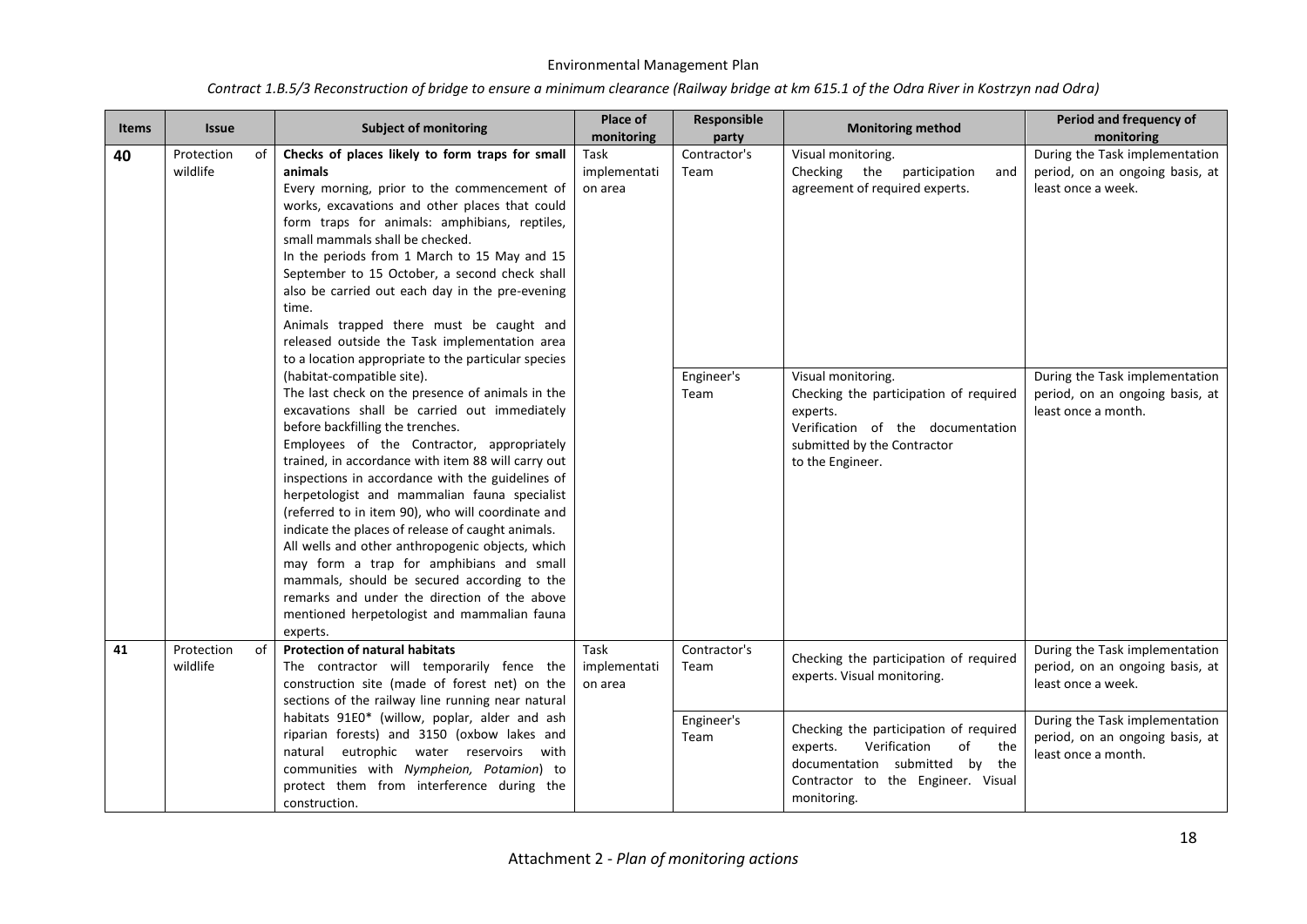| Contract 1.B.5/3 Reconstruction of bridge to ensure a minimum clearance (Railway bridge at km 615.1 of the Odra River in Kostrzyn nad Odra) |  |  |
|---------------------------------------------------------------------------------------------------------------------------------------------|--|--|
|---------------------------------------------------------------------------------------------------------------------------------------------|--|--|

| <b>Items</b> | <b>Issue</b>                                              | <b>Subject of monitoring</b>                                                                                                                                                                                                                                                                                                                                                                                                            | Place of<br>monitoring          | <b>Responsible</b><br>party | <b>Monitoring method</b>                                                                                                                                               | Period and frequency of<br>monitoring                                                    |
|--------------|-----------------------------------------------------------|-----------------------------------------------------------------------------------------------------------------------------------------------------------------------------------------------------------------------------------------------------------------------------------------------------------------------------------------------------------------------------------------------------------------------------------------|---------------------------------|-----------------------------|------------------------------------------------------------------------------------------------------------------------------------------------------------------------|------------------------------------------------------------------------------------------|
|              |                                                           | The action will be carried out under the<br>supervision of the relevant expert of the<br>environmental supervision team referred to in<br>item 90, which will indicate a way to minimize<br>the risk of injury to animals (e.g. by entangling in<br>the net).<br>The method of protection shall be agreed upon<br>by the Engineer. The Contractor shall monitor the<br>condition of the protections and carry out<br>necessary repairs. |                                 |                             |                                                                                                                                                                        |                                                                                          |
| 42           | Protection<br>0f<br>wildlife                              | <b>Protection of amphibians</b><br>In order to prevent amphibians from entering the<br>construction site, it should be fenced off with<br>herpetological fences in areas adjacent to water                                                                                                                                                                                                                                              | Task<br>implementati<br>on area | Contractor's<br>Team        | Checking the participation of required<br>experts. Visual monitoring.                                                                                                  | During the Task implementation<br>period, on an ongoing basis, at<br>least once a week.  |
|              |                                                           | reservoirs.<br>The action will be carried out under the<br>supervision of the relevant expert of the<br>environmental supervision team referred to in<br>item 90.<br>The method of protection shall be agreed upon<br>by the Engineer. The Contractor shall monitor the<br>condition of the protections and carry out<br>necessary repairs.                                                                                             |                                 | Engineer's<br>Team          | Checking the participation of required<br>Verification<br>experts.<br>of<br>the<br>documentation submitted by the<br>Contractor to the Engineer. Visual<br>monitoring. | During the Task implementation<br>period, on an ongoing basis, at<br>least once a month. |
|              |                                                           | REQUIREMENTS FOR THE RESTORATION OF NATURAL RESOURCES AFTER COMPLETION OF CONSTRUCTION                                                                                                                                                                                                                                                                                                                                                  |                                 |                             |                                                                                                                                                                        |                                                                                          |
|              | Protection<br>of<br>wildlife<br>Protection<br>of<br>soils | Cleaning up the site after completion of works,<br>restoring the humus layer and carrying out land<br>reclamation.<br>After the completion of works one shall:                                                                                                                                                                                                                                                                          | Task<br>implementati<br>on area |                             |                                                                                                                                                                        |                                                                                          |
| 43           | Protection of<br>land surface<br>and landscape            | a) dismantle the construction backup facilities as<br>well as technological roads and yards, and<br>transport the demolition materials outside                                                                                                                                                                                                                                                                                          |                                 | Contractor's<br>Team        | Visual monitoring.                                                                                                                                                     | During the Task implementation<br>period, on an ongoing basis, at<br>least once a week.  |
|              |                                                           | the Task implementation area to the<br>previously indicated destination (approved by<br>the Engineer);                                                                                                                                                                                                                                                                                                                                  |                                 | Engineer's<br>Team          | Visual monitoring.<br>Verification of the documentation<br>submitted by the Contractor to the                                                                          | During the Task implementation<br>period, on an ongoing basis, at<br>least once a month. |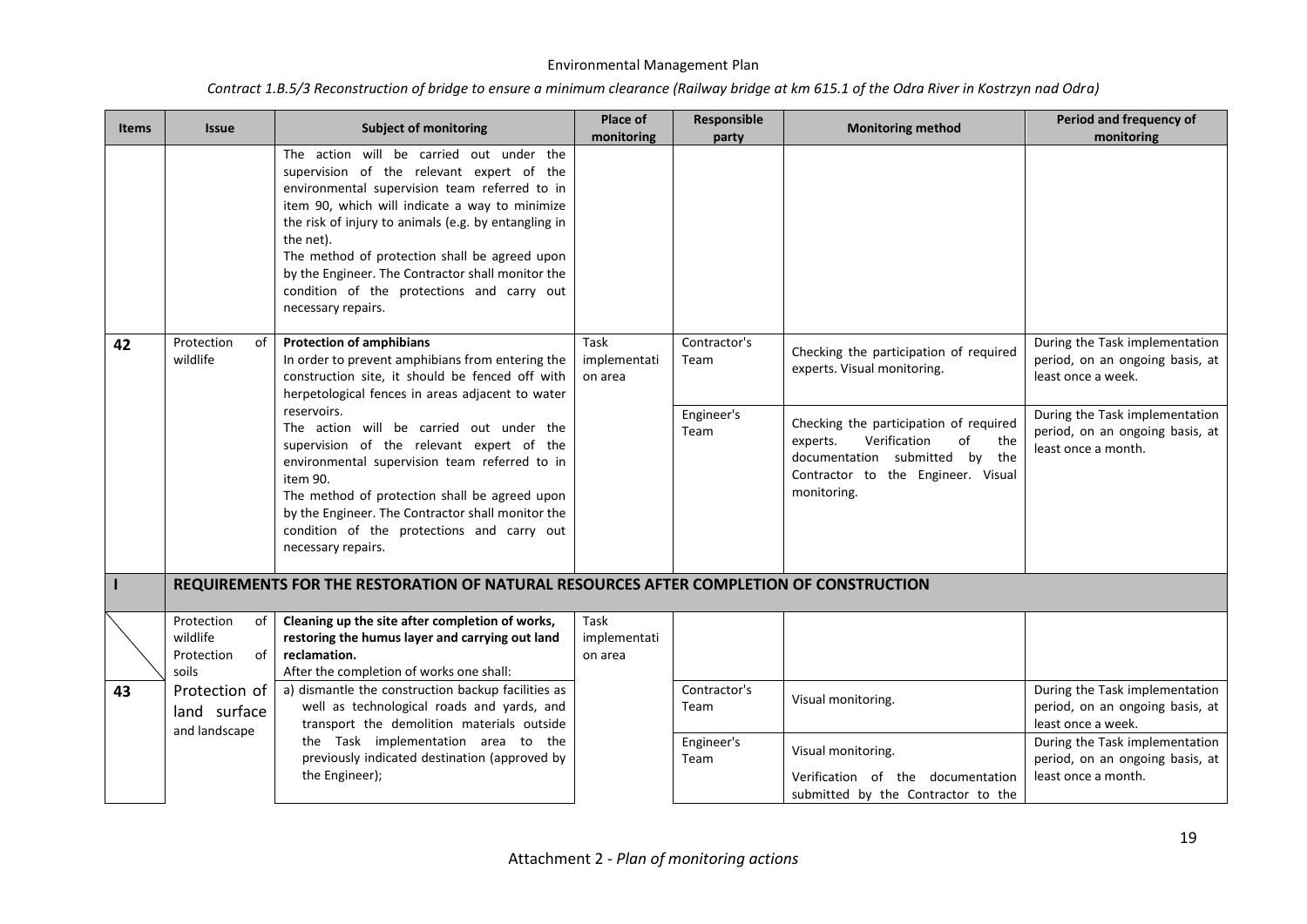| <b>Items</b> | <b>Issue</b> | <b>Subject of monitoring</b>                                                                                                                                                              | Place of<br>monitoring | Responsible<br>party | <b>Monitoring method</b>                                                                                                                                                             | Period and frequency of<br>monitoring                                                    |
|--------------|--------------|-------------------------------------------------------------------------------------------------------------------------------------------------------------------------------------------|------------------------|----------------------|--------------------------------------------------------------------------------------------------------------------------------------------------------------------------------------|------------------------------------------------------------------------------------------|
|              |              |                                                                                                                                                                                           |                        |                      | Engineer.                                                                                                                                                                            |                                                                                          |
| 44           |              | b) within the boundaries of the<br>Task<br>implementation area, reconstruct the fertile<br>soil layer (inter alia, using the humus collected<br>from the work area in accordance with the |                        | Contractor's<br>Team | Visual monitoring.<br>Checking the participation<br>and<br>agreement of required experts.                                                                                            | During the Task implementation<br>period, on an ongoing basis, at<br>least once a week.  |
|              |              | conditions in items 20 - 25);                                                                                                                                                             |                        | Engineer's<br>Team   | Visual monitoring.<br>Verification of the documentation<br>submitted by the Contractor to the<br>Engineer.<br>Checking<br>the participation<br>and<br>agreement of required experts. | During the Task implementation<br>period, on an ongoing basis, at<br>least once a month. |
| 45           |              | c) carry out measures supporting the restoration<br>of green areas (including grass sowing);                                                                                              |                        | Contractor's<br>Team | Visual monitoring.<br>Checking the participation<br>and<br>agreement of required experts.                                                                                            | During the Task implementation<br>period, on an ongoing basis, at<br>least once a week.  |
|              |              |                                                                                                                                                                                           |                        | Engineer's<br>Team   | Visual monitoring.<br>Verification of the documentation<br>submitted by the Contractor to the<br>Engineer.<br>Checking<br>the participation<br>and<br>agreement of required experts. | During the Task implementation<br>period, on an ongoing basis, at<br>least once a month. |
| 46           |              | d) ensure proper care of the restored green<br>areas (until the end of the Defects Notification<br>Period).                                                                               |                        | Contractor's<br>Team | Visual monitoring.<br>Checking the participation<br>and<br>agreement of required experts.                                                                                            | During the Task implementation<br>period, on an ongoing basis, at<br>least once a week.  |
|              |              |                                                                                                                                                                                           |                        | Engineer's<br>Team   | Visual monitoring.<br>Verification of the documentation<br>submitted by the Contractor to the<br>Engineer.<br>Checking<br>the participation<br>and<br>agreement of required experts. | During the Task implementation<br>period, on an ongoing basis, at<br>least once a month. |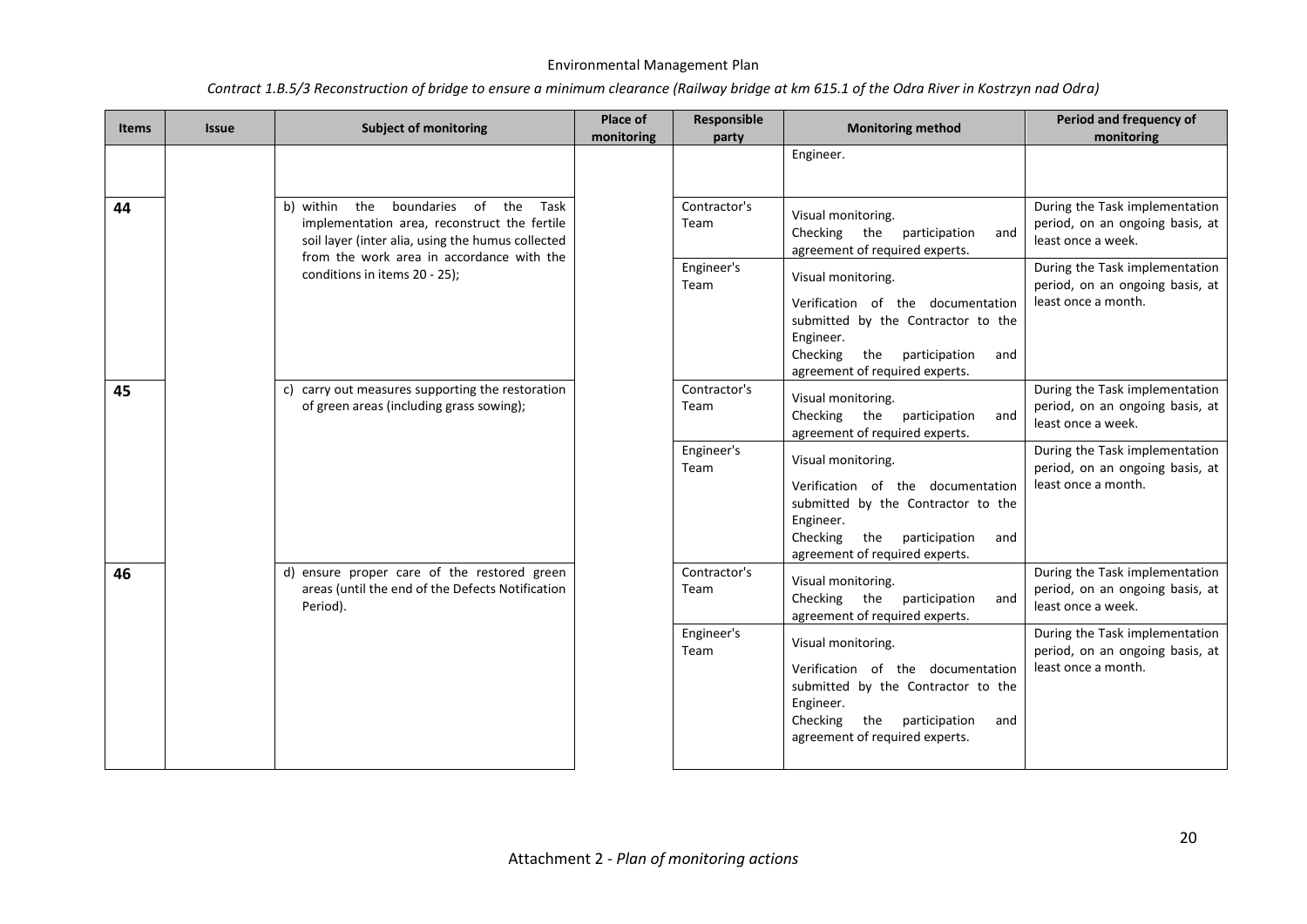| <b>Items</b> | <b>Issue</b>                                                                                                    | <b>Subject of monitoring</b>                                                                                                                                                                                                                                                                                                                                                                                                                                 | Place of<br>monitoring          | Responsible<br>party | <b>Monitoring method</b>                                                                                                                                                             | Period and frequency of<br>monitoring                                                    |
|--------------|-----------------------------------------------------------------------------------------------------------------|--------------------------------------------------------------------------------------------------------------------------------------------------------------------------------------------------------------------------------------------------------------------------------------------------------------------------------------------------------------------------------------------------------------------------------------------------------------|---------------------------------|----------------------|--------------------------------------------------------------------------------------------------------------------------------------------------------------------------------------|------------------------------------------------------------------------------------------|
| 47           | Protection of<br>wildlife<br>Protection<br>of<br>soils<br>Protection<br>of<br>surface<br>earth<br>and landscape | The actions described in items 43 - 46 shall be<br>carried out by the Contractor under the<br>supervision of a botanist-phytosociologist expert<br>(referred to in item 90), including inter alia:<br>- agreeing on precise dates for works;<br>- agreeing on a detailed location of humus<br>utilisation sites;<br>- agreeing on the species composition of grass                                                                                           |                                 | Contractor's<br>Team | Visual monitoring.<br>Checking the participation<br>and<br>agreement of required experts.                                                                                            | During the Task implementation<br>period, on an ongoing basis, at<br>least once a week.  |
|              |                                                                                                                 | mixtures;<br>agreeing on the rules of maintenance of the<br>designed green areas;<br>submission of the results of the above<br>mentioned arrangements for the Engineer's<br>approval;<br>supervision of the execution of treatments<br>supporting the restoration of green areas and<br>supervision of the maintenance of these areas<br>(until the end of the Defects Notification<br>Period).                                                              |                                 | Engineer's<br>Team   | Visual monitoring.<br>Verification of the documentation<br>submitted by the Contractor to the<br>Engineer.<br>Checking the participation<br>and<br>agreement of required experts.    | During the Task implementation<br>period, on an ongoing basis, at<br>least once a month. |
| 48           | Protection of<br>wildlife                                                                                       | <b>Restoration of bird breeding sites</b><br>The contractor will hang bird nesting boxes on<br>trees in the vicinity of the railway line - 2 pieces<br>of P-type boxes and 8 pieces of B-type boxes.<br>The activity shall be carried out under the                                                                                                                                                                                                          | Task<br>implementati<br>on area | Contractor's<br>Team | Visual monitoring.<br>Checking the participation<br>and<br>agreement of required experts.                                                                                            | During the Task implementation<br>period, on an ongoing basis, at<br>least once a week.  |
|              |                                                                                                                 | supervision of a bird fauna expert of the<br>Contractor's environmental supervision team,<br>referred to in item 90, who will submit to the<br>Engineer documentation on the implementation<br>of the action, including indication of the booth<br>location (including GPS coordinates).<br>The action should not be carried out before the<br>start of the breeding season following the tree<br>felling.<br>During the Task implementation, the Contractor |                                 | Engineer's<br>Team   | Visual monitoring.<br>Verification of the documentation<br>submitted by the Contractor to the<br>Engineer.<br>Checking<br>the participation<br>and<br>agreement of required experts. | During the Task implementation<br>period, on an ongoing basis, at<br>least once a month. |
|              |                                                                                                                 | will carry out an annual check of the settlement<br>and technical condition of the booths and will                                                                                                                                                                                                                                                                                                                                                           |                                 |                      |                                                                                                                                                                                      |                                                                                          |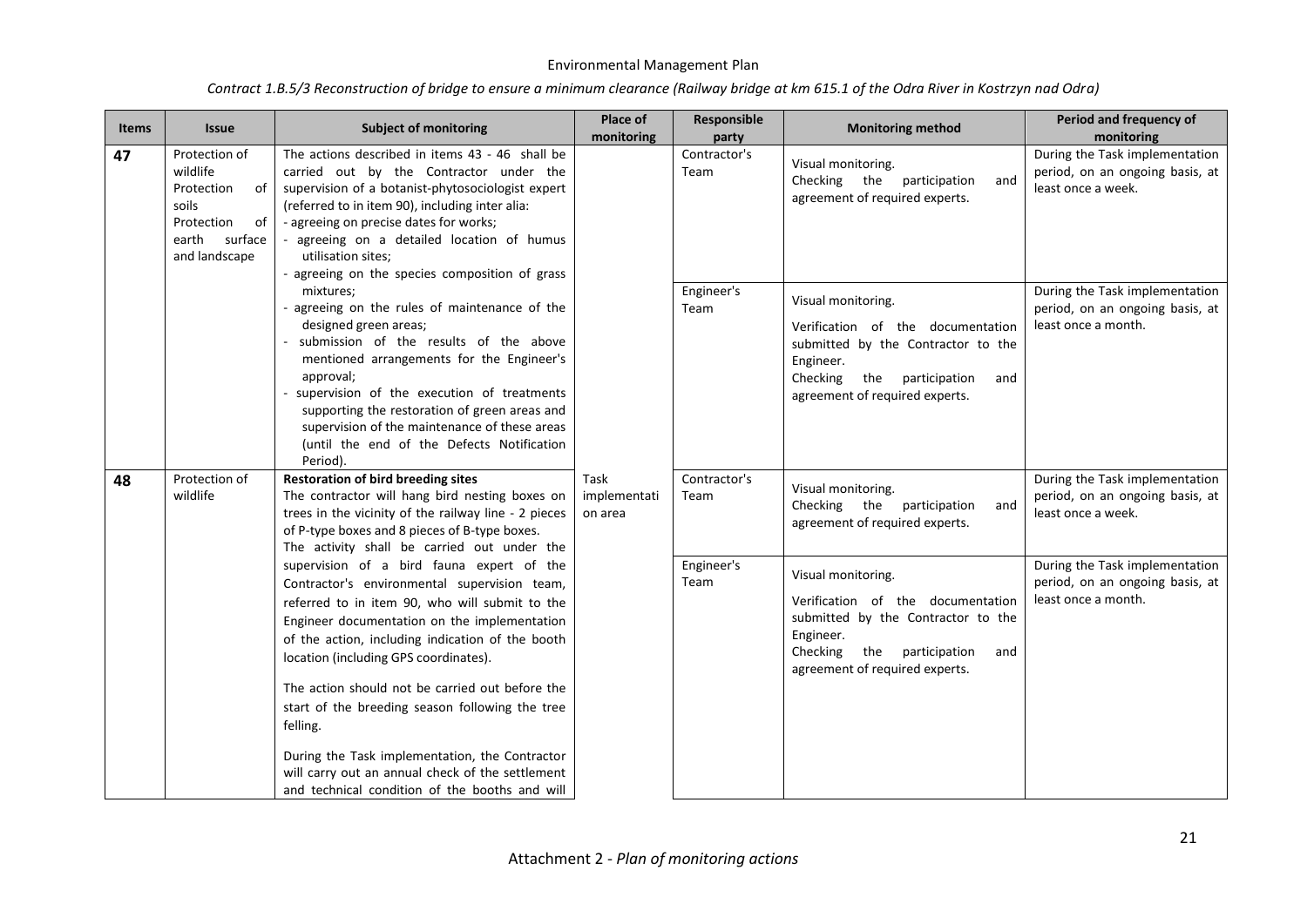| <b>Items</b> | <b>Issue</b>                                                           | <b>Subject of monitoring</b>                                                                                                                                                                                                                                                                                                                                                                                                                    | Place of<br>monitoring          | Responsible<br>party                       | <b>Monitoring method</b>                                                                                                                                                        | Period and frequency of<br>monitoring                                                                                                                                                |
|--------------|------------------------------------------------------------------------|-------------------------------------------------------------------------------------------------------------------------------------------------------------------------------------------------------------------------------------------------------------------------------------------------------------------------------------------------------------------------------------------------------------------------------------------------|---------------------------------|--------------------------------------------|---------------------------------------------------------------------------------------------------------------------------------------------------------------------------------|--------------------------------------------------------------------------------------------------------------------------------------------------------------------------------------|
|              |                                                                        | restore them in the event of damage.<br>REQUIREMENTS FOR THE PREVENTION OF ENVIRONMENTAL POLLUTION (INCLUDING THE LIMITATION OF EMISSIONS INTO THE ENVIRONMENT)                                                                                                                                                                                                                                                                                 |                                 |                                            |                                                                                                                                                                                 |                                                                                                                                                                                      |
| 49           | Protection<br>0f<br>water<br>and soils<br>Protection<br>of<br>wildlife | Use of construction materials complying with<br>the<br>regulations<br>and<br>standards<br>and<br>environmentally friendly<br>Only construction materials that are not harmful<br>to the environment (natural, environmentally<br>friendly or neutral) shall be used for the<br>implementation of the Task.<br>The materials, raw materials, fuels, cement and<br>concrete mixes used should have relevant<br>approvals and be approved for use. | Task<br>implementati<br>on area | Contractor's<br>Team<br>Engineer's<br>Team | Visual monitoring. Verification of the<br>material documentation.<br>Visual monitoring.<br>Verification of the documentation<br>submitted by the Contractor to the<br>Engineer. | During the Task implementation<br>period, on an ongoing basis, at<br>least once a week.<br>the<br>implementation<br>During<br>period, on an ongoing basis, at<br>least once a month. |
| 50           | Protection<br>of<br>water<br>and soils                                 | Technical functionality and maintenance of<br>vehicles, machinery and equipment<br>The following conditions shall apply to the<br>technical performance and maintenance of<br>vehicles, machines and equipment:<br>• Construction and transport equipment and<br>machinery used in connection with the Task<br>implementation should be in good technical<br>condition.<br>The Contractor shall continuously carry out                          | Task<br>implementati<br>on area | Contractor's<br>Team                       | verification of<br>monitoring,<br>Visual<br>technical documentation of machinery.                                                                                               | During the Task implementation<br>period, on an ongoing basis, at<br>least once a week.                                                                                              |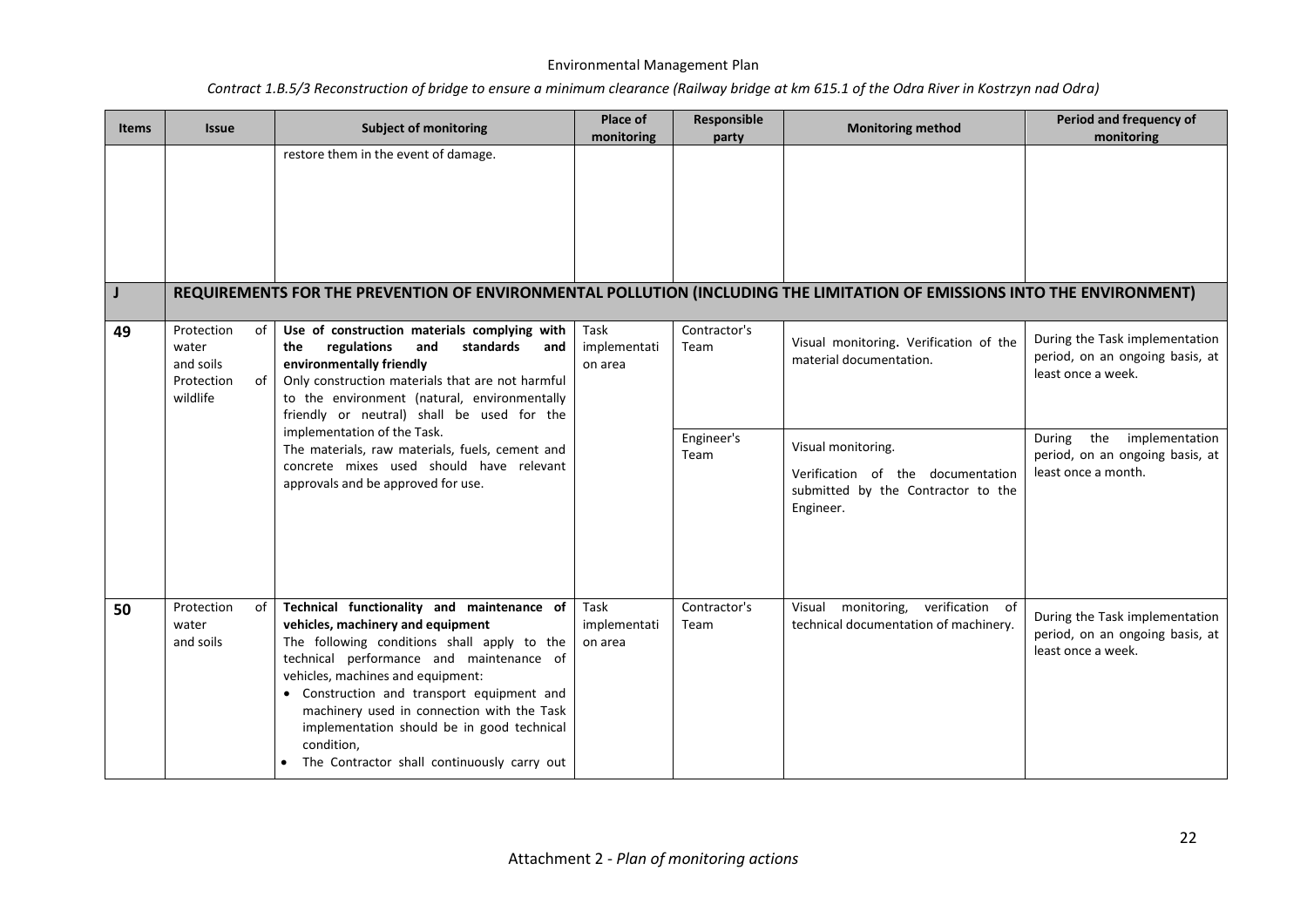| <b>Items</b> | <b>Issue</b>                           | <b>Subject of monitoring</b>                                                                                                                                                                                                                                                                                                                                                                                                            | Place of<br>monitoring          | Responsible<br>party | <b>Monitoring method</b>                                                                                   | Period and frequency of<br>monitoring                                                                                                                                                             |
|--------------|----------------------------------------|-----------------------------------------------------------------------------------------------------------------------------------------------------------------------------------------------------------------------------------------------------------------------------------------------------------------------------------------------------------------------------------------------------------------------------------------|---------------------------------|----------------------|------------------------------------------------------------------------------------------------------------|---------------------------------------------------------------------------------------------------------------------------------------------------------------------------------------------------|
|              |                                        | current inspections of the condition of<br>vehicles, machinery and equipment and<br>eliminate the possibility of any pollution<br>entering the soil and water environment,<br>including in particular the occurrence of<br>spillage of fuels, hydraulic oils and petroleum-<br>derivative substances, both during servicing,<br>transport and operation of vehicles,<br>machinery and equipment with available<br>organisational means. |                                 | Engineer's<br>Team   | Visual monitoring. Verification of the<br>documentation submitted by the<br>Contractor to the Engineer.    | During the Task implementation<br>period, on an ongoing basis, at<br>least once a month.                                                                                                          |
| 51           | Protection<br>Ωf<br>water<br>and soils | Preventing the emission of petroleum-derivative<br>pollutants<br>All earthworks shall be carried out with particular<br>caution, in a manner ensuring protection of the                                                                                                                                                                                                                                                                 | Task<br>implementati<br>on area | Contractor's<br>Team | Visual monitoring.                                                                                         | During the Task implementation<br>period, on an ongoing basis, at<br>least once a week.                                                                                                           |
|              |                                        | soil, surface water and groundwater against<br>pollution, in particular by petroleum-derivative<br>substances.                                                                                                                                                                                                                                                                                                                          |                                 | Engineer's<br>Team   | Visual monitoring. Verification of the<br>documentation submitted by the<br>Contractor to the Engineer.    | During the Task implementation<br>period, on an ongoing basis, at<br>least once a month.                                                                                                          |
| 52           | Protection<br>0f<br>water<br>and soils | Procedure in case of emissions of petroleum-<br>derivative pollutants<br>In the event of an emergency leakage of<br>petroleum-derivative substances<br>or other<br>operational materials into the soil or water, it is<br>necessary to proceed with the immediate                                                                                                                                                                       | Task<br>implementati<br>on area | Contractor's<br>Team | Verification of<br>Visual<br>monitoring.<br>documentation<br>concerning<br>waste<br>management.            | During the Task implementation<br>period - prophylactically on an<br>ongoing basis, at least once a<br>week, and each time in case of<br>occurrence of circumstances<br>covered by the condition. |
|              |                                        | neutralisation of the leakage, its collection and<br>transfer to entities authorised to manage waste<br>for disposal in accordance with the established<br>spillage procedure indicated in item 82.<br>In the case of major accidents, use the<br>procedures described in item 80.                                                                                                                                                      |                                 | Engineer's<br>Team   | Visual monitoring. Verification of the<br>documentation submitted<br>by the<br>Contractor to the Engineer. | During the Task implementation<br>period - on an ongoing basis, at<br>least once a month, and each<br>time in case of occurrence of<br>circumstances covered by the<br>condition.                 |
| 53           | Protection<br>of<br>water<br>and soils | Refuelling rules for vehicles, machinery and<br>equipment<br>Refuelling should be carried out using mobile or<br>stationary fuel distribution points, with                                                                                                                                                                                                                                                                              | Task<br>implementati<br>on area | Contractor's<br>Team | Visual monitoring.                                                                                         | During the Task implementation<br>period, on an ongoing basis, at<br>least once a week.                                                                                                           |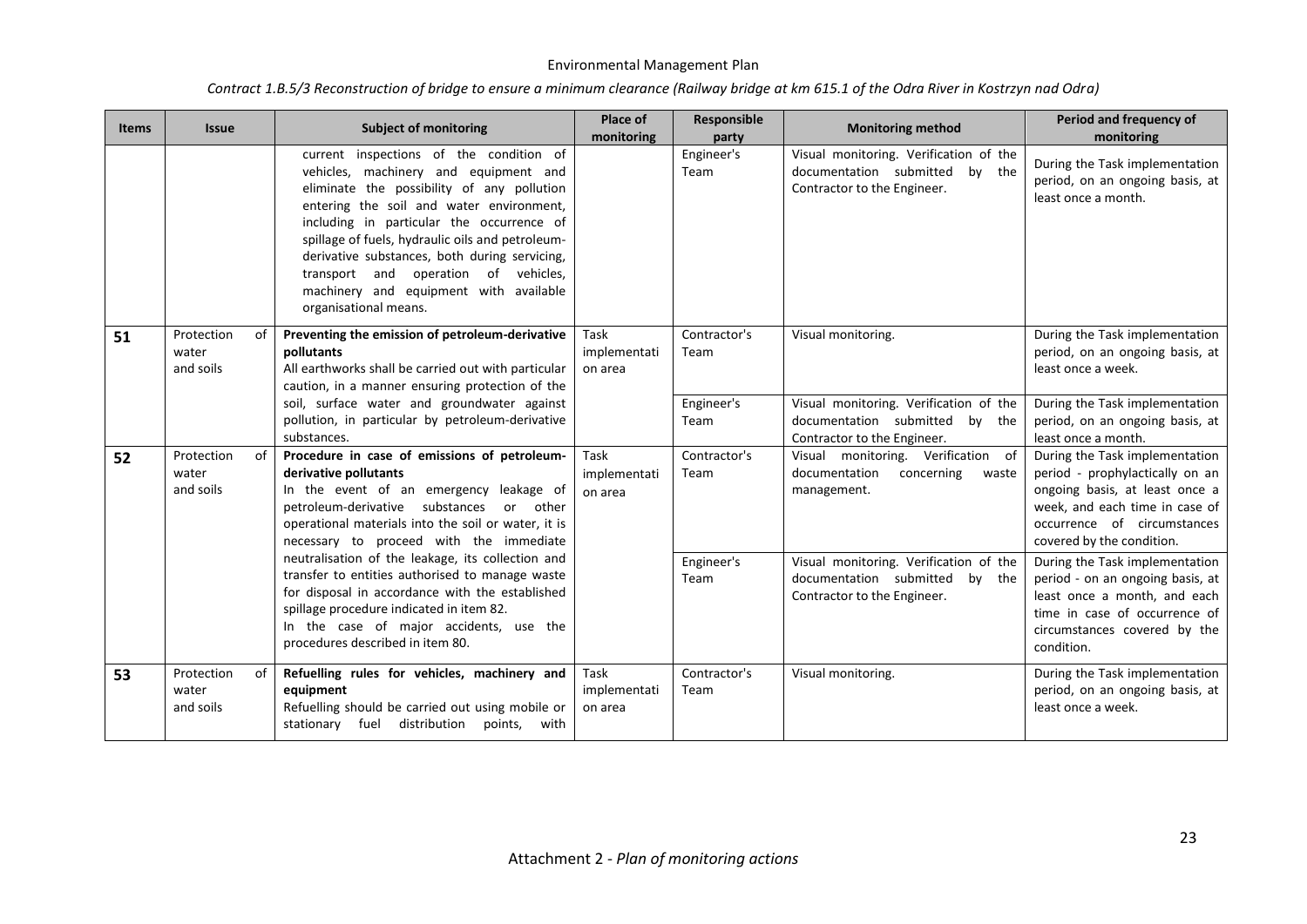| <b>Items</b> | <b>Issue</b>                                                                                                                                                                                                                                                | <b>Subject of monitoring</b>                                                                                                                                                                                                                                            | Place of<br>monitoring          | Responsible<br>party                                                                                       | <b>Monitoring method</b>                                                                                | Period and frequency of<br>monitoring                                                    |
|--------------|-------------------------------------------------------------------------------------------------------------------------------------------------------------------------------------------------------------------------------------------------------------|-------------------------------------------------------------------------------------------------------------------------------------------------------------------------------------------------------------------------------------------------------------------------|---------------------------------|------------------------------------------------------------------------------------------------------------|---------------------------------------------------------------------------------------------------------|------------------------------------------------------------------------------------------|
|              |                                                                                                                                                                                                                                                             | appropriate safeguards, such as a sorbent station<br>for liquidation of leaks and fuel spills to the<br>ground.                                                                                                                                                         |                                 | Engineer's<br>Team                                                                                         | Visual monitoring. Verification of the<br>documentation submitted by the<br>Contractor to the Engineer. | During the Task implementation<br>period, on an ongoing basis, at<br>least once a month. |
| 54           | Protection<br>0f<br>water<br>and soils                                                                                                                                                                                                                      | Rules for parking construction and transport<br>equipment<br>The construction and transport equipment used<br>in connection with the Task implementation shall<br>be brought to a parking place after completion of<br>works or in case of the equipment failure - to a | Task<br>implementati<br>on area | Contractor's<br>Team                                                                                       | Visual monitoring.                                                                                      | During the Task implementation<br>period, on an ongoing basis, at<br>least once a week.  |
|              | parking place ensuring protection of the ground<br>surface against penetration of pollutants into the<br>ground and water environment. Defective<br>equipment should be immediately removed from<br>the Task implementation area to the place of<br>repair. |                                                                                                                                                                                                                                                                         | Engineer's<br>Team              | Visual monitoring. Verification of the<br>documentation submitted<br>by the<br>Contractor to the Engineer. | During the Task implementation<br>period, on an ongoing basis, at<br>least once a month.                |                                                                                          |
| 55           | Protection<br>0f<br>water<br>and soils                                                                                                                                                                                                                      | Leakage neutralisation means<br>On the construction site, the Contractor shall<br>provide means to neutralise possible leakages<br>and waste.<br>Adequate quantities of these agents (e.g.<br>sorbents), suitable for use on solid surfaces and                         | Task<br>implementati<br>on area | Contractor's<br>Team                                                                                       | Verification of<br>Visual monitoring.<br>documentation<br>concerning<br>organisation of works.          | During the Task implementation<br>period, on an ongoing basis, at<br>least once a week.  |
|              |                                                                                                                                                                                                                                                             | water surfaces, must be provided.                                                                                                                                                                                                                                       |                                 | Engineer's<br>Team                                                                                         | Visual monitoring. Verification of the<br>documentation submitted by the<br>Contractor to the Engineer. | During the Task implementation<br>period, on an ongoing basis, at<br>least once a month. |
| 56           | Protection<br>of<br>water<br>and soils                                                                                                                                                                                                                      | Environmentally safe storage of materials and<br>raw materials<br>The materials and substances intended for use in                                                                                                                                                      | Task<br>implementati<br>on area | Contractor's<br>Team                                                                                       | Verification of<br>Visual monitoring.<br>documentation<br>concerning<br>organisation of works.          | During the Task implementation<br>period, on an ongoing basis, at<br>least once a week.  |
|              | the implementation phase, which may cause soil<br>contamination, should be stored only in<br>appropriate containers, in places separated<br>specifically<br>for this<br>purpose,<br>in<br>an<br>environmentally safe manner.                                |                                                                                                                                                                                                                                                                         | Engineer's<br>Team              | Visual monitoring. Verification of the<br>documentation submitted by the<br>Contractor to the Engineer.    | During the Task implementation<br>period, on an ongoing basis, at<br>least once a month.                |                                                                                          |
| 57           | Protection<br>0f<br>acoustic climate                                                                                                                                                                                                                        | <b>Restricting works to daytime</b><br>Works characterised by significant<br>noise<br>emissions will be carried out (if possible) during                                                                                                                                | Task<br>implementati            | Contractor's<br>Team                                                                                       | Visual monitoring.                                                                                      | During the Task implementation<br>period, on an ongoing basis, at<br>least once a week.  |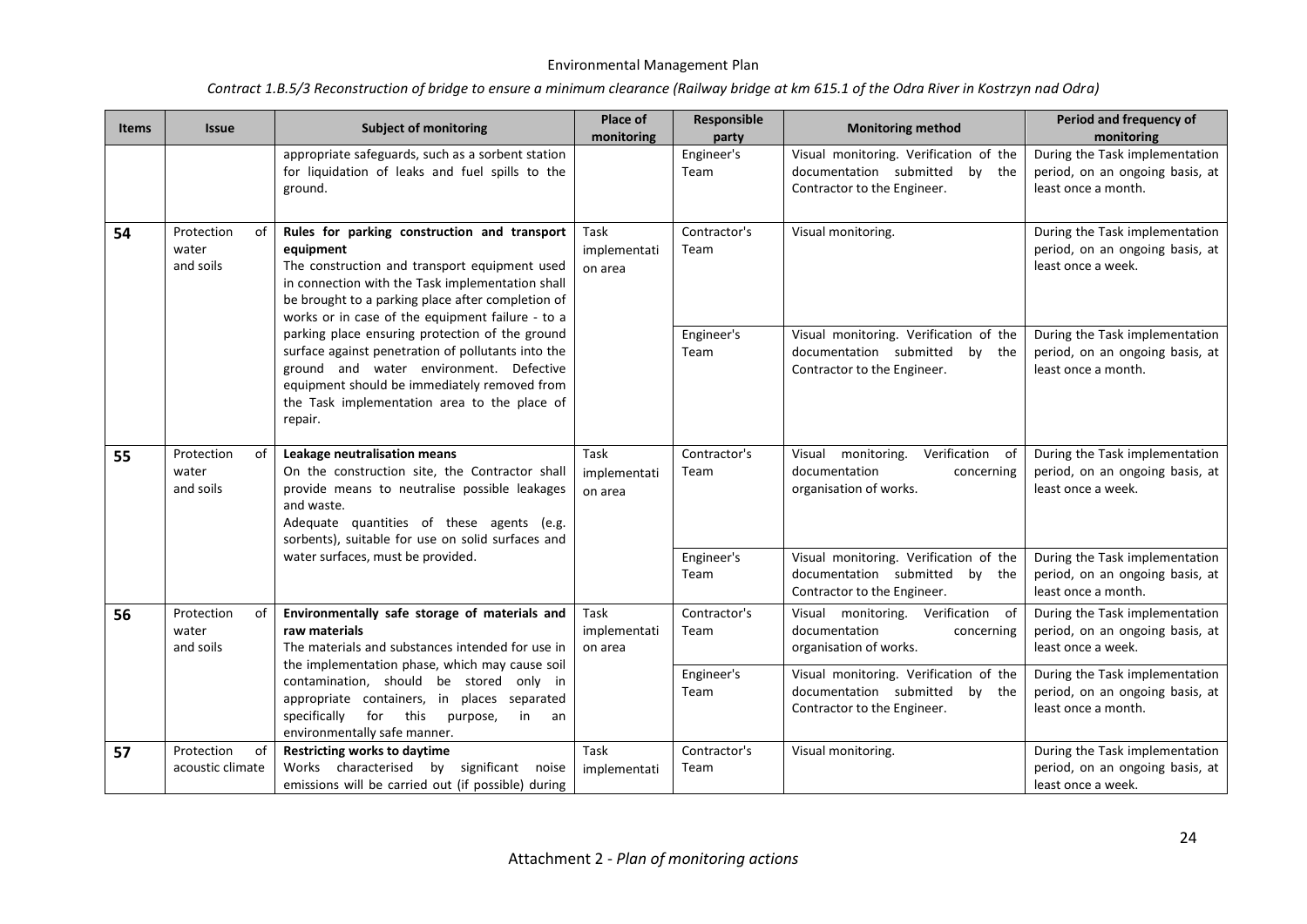|  | Contract 1.B.5/3 Reconstruction of bridge to ensure a minimum clearance (Railway bridge at km 615.1 of the Odra River in Kostrzyn nad Odra) |  |  |  |
|--|---------------------------------------------------------------------------------------------------------------------------------------------|--|--|--|
|--|---------------------------------------------------------------------------------------------------------------------------------------------|--|--|--|

| <b>Items</b> | <b>Issue</b>                                              | <b>Subject of monitoring</b>                                                                                                                                                                                                                                                                                                                                                                                                                                                                                                                                                                                                                                                                                                                                                                                                             | Place of<br>monitoring          | Responsible<br>party | <b>Monitoring method</b>                                                                                   | Period and frequency of<br>monitoring                                                    |
|--------------|-----------------------------------------------------------|------------------------------------------------------------------------------------------------------------------------------------------------------------------------------------------------------------------------------------------------------------------------------------------------------------------------------------------------------------------------------------------------------------------------------------------------------------------------------------------------------------------------------------------------------------------------------------------------------------------------------------------------------------------------------------------------------------------------------------------------------------------------------------------------------------------------------------------|---------------------------------|----------------------|------------------------------------------------------------------------------------------------------------|------------------------------------------------------------------------------------------|
|              |                                                           | the daytime, i.e. from 6:00 to 22:00 hours.<br>The execution of works at other times is subject<br>to the approval by the Engineer.                                                                                                                                                                                                                                                                                                                                                                                                                                                                                                                                                                                                                                                                                                      | on area                         | Engineer's<br>Team   | Visual monitoring.                                                                                         | During the Task implementation<br>period, on an ongoing basis, at<br>least once a month. |
| 58           | Protection<br>of<br>acoustic climate<br>Protection of air | Reduction of noise and exhaust gases emissions<br>from vehicles, machinery and equipment<br>During the Task implementation period, the<br>a)<br>least acoustically onerous construction<br>technologies should be used for execution<br>of construction works, e.g. use vehicles,<br>machines and equipment with the lowest<br>possible noise levels and fully functional,<br>switch off engines and equipment that are<br>not working at a given moment, limit the<br>operating time of engines at the highest<br>revolutions,<br>maintain<br>good<br>work<br>organisation.<br>During the Task implementation period,<br>b)<br>only technically functional<br>vehicles,<br>machines and equipment with sound<br>emission (acoustic power) and exhaust<br>gases emission in accordance with the<br>applicable regulations shall be used. | Task<br>implementati<br>on area | Contractor's<br>Team | verification of<br>monitoring,<br>Visual<br>technical documentation of machinery<br>and equipment.         | During the Task implementation<br>period, on an ongoing basis, at<br>least once a week.  |
|              |                                                           |                                                                                                                                                                                                                                                                                                                                                                                                                                                                                                                                                                                                                                                                                                                                                                                                                                          |                                 | Engineer's<br>Team   | Visual monitoring. Verification of the<br>documentation submitted<br>by the<br>Contractor to the Engineer. | During the Task implementation<br>period, on an ongoing basis, at<br>least once a month. |
|              | Protection of air<br>Protection<br>of<br>acoustic climate | Reduction of air pollution by exhaust gases<br>In order to reduce the negative impact on the air<br>condition:                                                                                                                                                                                                                                                                                                                                                                                                                                                                                                                                                                                                                                                                                                                           | Task<br>implementati<br>on area |                      |                                                                                                            |                                                                                          |
| 59           |                                                           | avoid leaving machines and vehicles in idle<br>a)<br>gears during breaks in their operation;                                                                                                                                                                                                                                                                                                                                                                                                                                                                                                                                                                                                                                                                                                                                             |                                 | Contractor's<br>Team | Visual monitoring.                                                                                         | During the Task implementation<br>period, on an ongoing basis, at<br>least once a week.  |
|              |                                                           |                                                                                                                                                                                                                                                                                                                                                                                                                                                                                                                                                                                                                                                                                                                                                                                                                                          |                                 | Engineer's<br>Team   | Visual monitoring. Verification of the<br>documentation submitted<br>by the<br>Contractor to the Engineer. | During the Task implementation<br>period, on an ongoing basis, at<br>least once a month. |
| 60           |                                                           | vehicles should be parked with the engine<br>b)<br>stopped.                                                                                                                                                                                                                                                                                                                                                                                                                                                                                                                                                                                                                                                                                                                                                                              |                                 | Contractor's<br>Team | Visual monitoring.                                                                                         | During the Task implementation<br>period, on an ongoing basis, at<br>least once a week.  |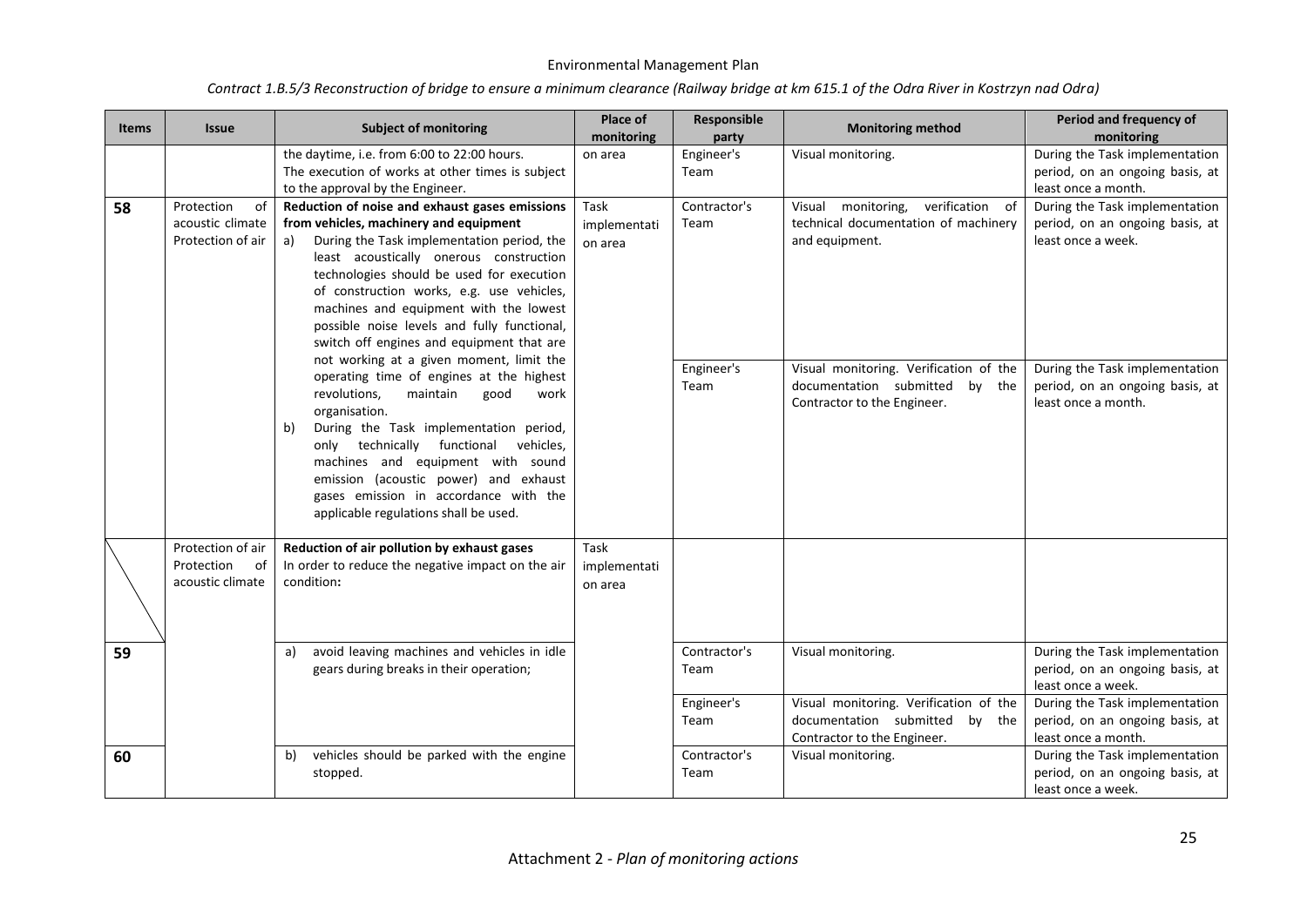| <b>Items</b> | <b>Issue</b>      | <b>Subject of monitoring</b>                                                                      | Place of<br>monitoring | Responsible<br>party | <b>Monitoring method</b>               | Period and frequency of<br>monitoring                 |
|--------------|-------------------|---------------------------------------------------------------------------------------------------|------------------------|----------------------|----------------------------------------|-------------------------------------------------------|
|              |                   |                                                                                                   |                        | Engineer's           | Visual monitoring. Verification of the | During the Task implementation                        |
|              |                   |                                                                                                   |                        | Team                 | documentation submitted<br>by the      | period, on an ongoing basis, at                       |
|              |                   |                                                                                                   |                        |                      | Contractor to the Engineer.            | least once a month.                                   |
| 61           | Protection of air | Reduction of dusting from construction site and                                                   | Task                   | Contractor's         | Visual monitoring.                     | During the Task implementation                        |
|              |                   | roads<br>During the implementation of the Task, the                                               | implementati           | Team                 |                                        | period, on an ongoing basis, at<br>least once a week. |
|              |                   | effects of secondary dusting shall be reduced, in                                                 | on area                |                      |                                        |                                                       |
|              |                   | particular by:                                                                                    |                        |                      |                                        |                                                       |
|              |                   | systematic cleaning of the construction site                                                      |                        |                      |                                        |                                                       |
|              |                   | and the construction site backup facilities;                                                      |                        | Engineer's           | Visual monitoring. Verification of the | During the Task implementation                        |
|              |                   | spraying dusty road surfaces;                                                                     |                        | Team                 | documentation submitted by the         | period, on an ongoing basis, at                       |
|              |                   | of tight tarpaulins on vehicles<br>use                                                            |                        |                      | Contractor to the Engineer.            | least once a month.                                   |
|              |                   | transporting materials that may cause                                                             |                        |                      |                                        |                                                       |
|              |                   | dusting during transport;                                                                         |                        |                      |                                        |                                                       |
|              |                   | cleaning vehicle wheels before leaving for                                                        |                        |                      |                                        |                                                       |
|              |                   | access roads to the Task implementation                                                           |                        |                      |                                        |                                                       |
|              | Protection<br>of  | area.<br>Maintenance of cleanliness on the roads                                                  | Task                   | Contractor's         | Visual monitoring.                     | During the Task implementation                        |
| 62           | water             | In order to maintain cleanliness on the roads, the                                                | implementati           | Team                 |                                        | period, on an ongoing basis, at                       |
|              | and soils         | following measures shall be taken:                                                                | on area                |                      |                                        | least once a week.                                    |
|              |                   | The Contractor shall use all available<br>a)                                                      | including              |                      |                                        |                                                       |
|              |                   | technical means and organisation of works                                                         | access roads           |                      |                                        |                                                       |
|              |                   | in order to minimise making dirty the access                                                      |                        |                      |                                        |                                                       |
|              |                   | roads to the Task implementation area.                                                            |                        |                      |                                        |                                                       |
|              |                   | in places where heavy equipment leaves the<br>b)                                                  |                        |                      |                                        |                                                       |
|              |                   | construction site, the Contractor shall install                                                   |                        | Engineer's           | Visual monitoring. Verification of the | During the Task implementation                        |
|              |                   | stands where initial removal of soil or mud                                                       |                        | Team                 | documentation                          | period, on an ongoing basis, at                       |
|              |                   | from vehicle wheels will take place.                                                              |                        |                      | submitted by the Contractor            | least once a month.                                   |
|              |                   | The Contractor shall be obliged to immediately<br>and systematically remove any and all pollution |                        |                      | to the Engineer.                       |                                                       |
|              |                   | generated on roads as the result of the traffic of                                                |                        |                      |                                        |                                                       |
|              |                   | vehicles, machines and equipment related to the                                                   |                        |                      |                                        |                                                       |
|              |                   | Task implementation.                                                                              |                        |                      |                                        |                                                       |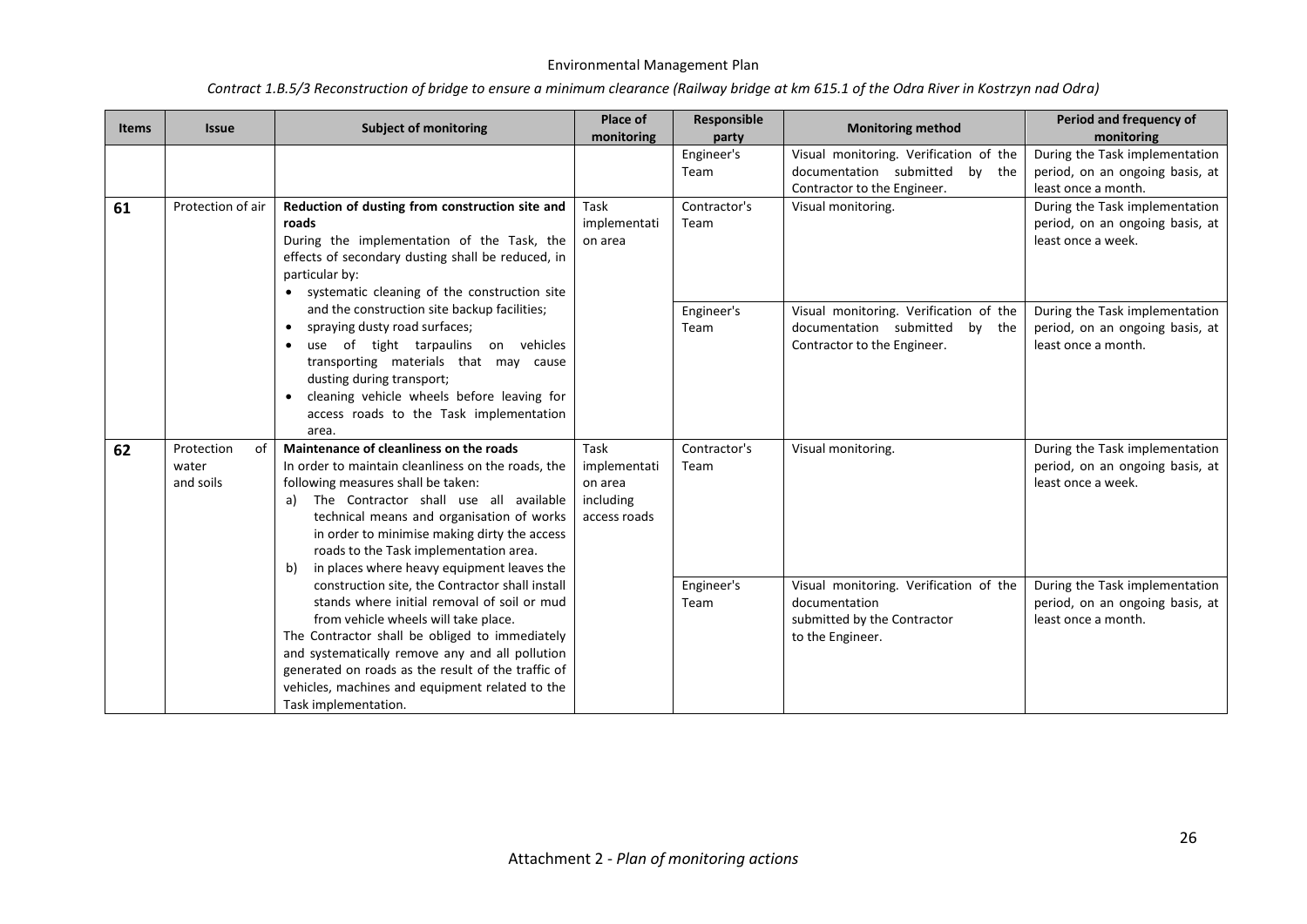| <b>Items</b> | <b>Issue</b>                                                | <b>Subject of monitoring</b>                                                                                                                                                                                                                                                                                                         | Place of<br>monitoring          | Responsible<br>party | <b>Monitoring method</b>                                                                                                          | Period and frequency of<br>monitoring                                                                                             |
|--------------|-------------------------------------------------------------|--------------------------------------------------------------------------------------------------------------------------------------------------------------------------------------------------------------------------------------------------------------------------------------------------------------------------------------|---------------------------------|----------------------|-----------------------------------------------------------------------------------------------------------------------------------|-----------------------------------------------------------------------------------------------------------------------------------|
| 63           | Protection<br>0f<br>water<br>and soils                      | Hardening of the construction site and<br>technological roads<br>The area of the construction site backup facilities<br>and all technological roads and other places<br>where vehicles, machines and equipment will<br>move should be hardened and made tight with a                                                                 | Task<br>implementati<br>on area | Contractor's<br>Team | Visual monitoring.                                                                                                                | During the Task implementation<br>period, on an ongoing basis, at<br>least once a week.                                           |
|              |                                                             | technology related to the used equipment. The<br>applied technology is subject to approval as a<br>part of the Project's approval of the construction<br>site organisation.                                                                                                                                                          |                                 | Engineer's<br>Team   | Visual monitoring. Verification of the<br>documentation<br>submitted by the Contractor<br>to the Engineer.                        | During the Task implementation<br>period, on an ongoing basis, at<br>least once a month.                                          |
| K            |                                                             | REQUIREMENTS FOR WASTE AND WASTE WATER MANAGEMENT                                                                                                                                                                                                                                                                                    |                                 |                      |                                                                                                                                   |                                                                                                                                   |
| 64           | Protection<br>of<br>water<br>and soils                      | Preparation of Waste Management Plan (WMP)<br>Prior to the commencement of works, the<br>Contractor will draw up a Waste Management<br>Plan, including waste from bridge facilities<br>demolition and reconstruction of railway<br>infrastructure, and obtain its approval by the<br>Engineer (see section 6.14 of the EMP text).    | Task<br>implementati<br>on area | Contractor's<br>Team | Control of the progress of works on the<br>preparation of documents.<br>Control of the submission of<br>documents to the Engineer | During<br>Task<br>the<br>implementation<br>period,<br>on an ongoing basis, at<br>least once a week until<br>the condition is met. |
|              |                                                             |                                                                                                                                                                                                                                                                                                                                      |                                 | Engineer's<br>Team   | of the documentation<br>Verification<br>submitted by the Contractor to the<br>Engineer.                                           | time,<br>to<br>the<br>One<br>prior<br>of<br>commencement<br>works,<br>verification and acceptance of<br>the document.             |
| 65           | Protection<br>of<br>water<br>and soils<br>Protection of air | Waste management rules<br>For the Waste generated during the Task<br>implementation, including demolition works, one<br>shall:<br>segregate and store the waste selectively in<br>$\bullet$<br>a separate location in conditions that                                                                                                | Task<br>implementati<br>on area | Contractor's<br>Team | Visual monitoring.<br>Verification of<br>documentation<br>concerning<br>waste<br>management.                                      | During the Task implementation<br>period, on an ongoing basis, at<br>least once a week.                                           |
|              |                                                             | prevent dusting and blowing off light<br>fractions and their negative impact on the<br>environment;<br>ensure their successive receipt by entities<br>$\bullet$<br>authorised to further manage them.<br>The Contractor shall be obliged to keep waste<br>records and submit the records to the Engineer<br>for monitoring purposes. |                                 | Engineer's<br>Team   | Visual monitoring. Verification of the<br>documentation submitted by the<br>Contractor to the Engineer.                           | During the Task implementation<br>period, on an ongoing basis, at<br>least once a month.                                          |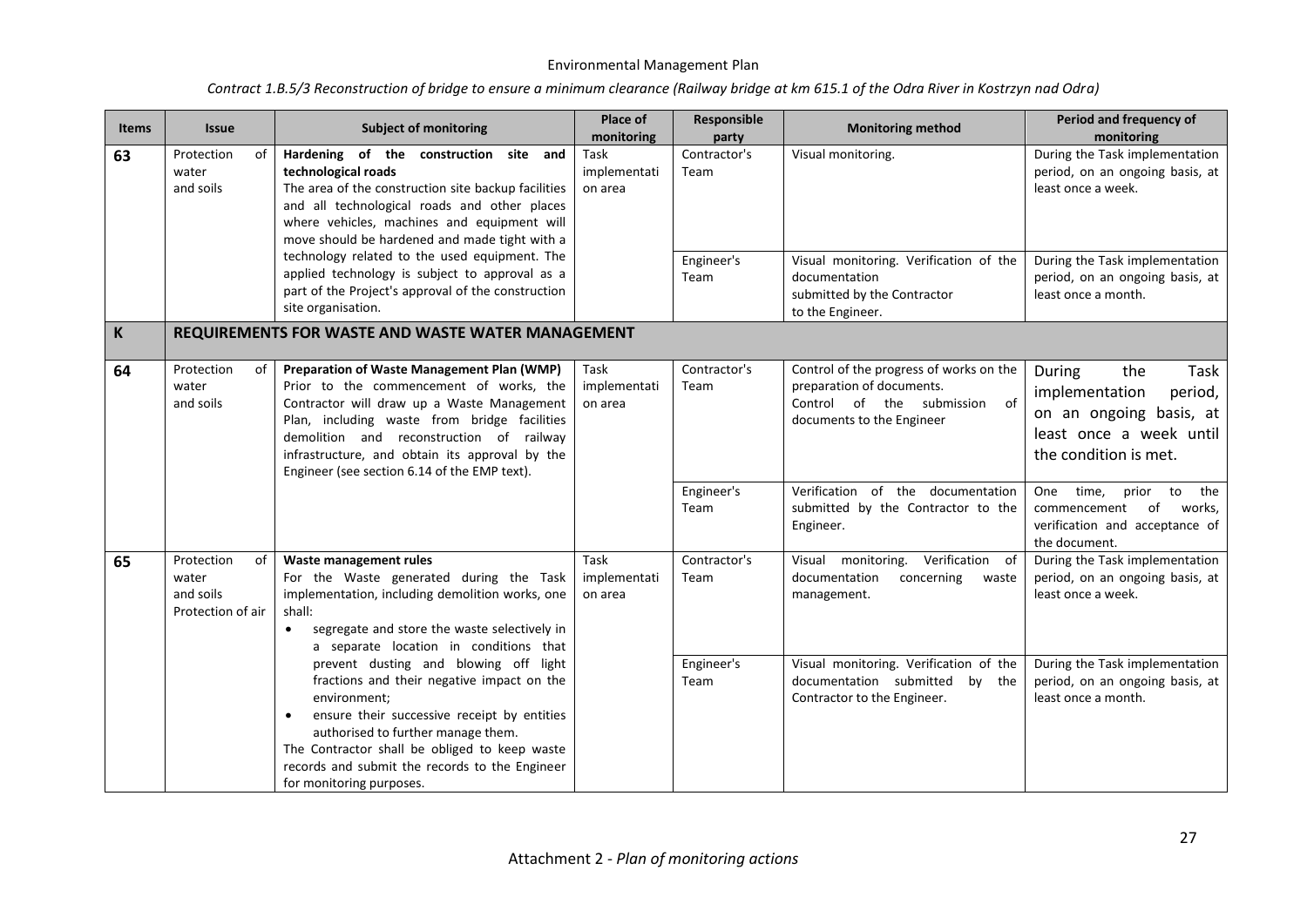| <b>Items</b> | <b>Issue</b>                           | <b>Subject of monitoring</b>                                                                                                                                                                                                                                                                                                                                                                                                                                                                  | Place of<br>monitoring          | Responsible<br>party | <b>Monitoring method</b>                                                                                   | Period and frequency of<br>monitoring                                                    |
|--------------|----------------------------------------|-----------------------------------------------------------------------------------------------------------------------------------------------------------------------------------------------------------------------------------------------------------------------------------------------------------------------------------------------------------------------------------------------------------------------------------------------------------------------------------------------|---------------------------------|----------------------|------------------------------------------------------------------------------------------------------------|------------------------------------------------------------------------------------------|
| 66           | Protection<br>of<br>water<br>and soils | Hazardous waste management rules<br>Hazardous waste should be segregated and<br>stored - until it is handed over to authorised<br>entities for further management - separately in                                                                                                                                                                                                                                                                                                             | Task<br>implementati<br>on area | Contractor's<br>Team | monitoring. Verification<br>Visual<br>- of<br>concerning<br>documentation<br>waste<br>management.          | During the Task implementation<br>period, on an ongoing basis, at<br>least once a week.  |
|              |                                        | designated tight containers, placed on hardened<br>surface or in hardened areas, protected against<br>soil contamination and precipitation (in<br>particular, liquid waste over 220 litres requires<br>secondary protection against spillage, e.g. a<br>leachate tray with the capacity of at least 110%<br>of the largest container or 25% of the total<br>volume of liquid waste). Containers and storage<br>areas must be marked and protected against<br>access by third parties.         |                                 | Engineer's<br>Team   | Visual monitoring. Verification of the<br>documentation submitted by the<br>Contractor to the Engineer.    | During the Task implementation<br>period, on an ongoing basis, at<br>least once a month. |
| 67           | Protection<br>of<br>water<br>and soils | Waste management related to the repair and<br>maintenance of equipment, machinery and<br>equipment used for construction works                                                                                                                                                                                                                                                                                                                                                                | Task<br>implementati            | Contractor's<br>Team | Visual monitoring                                                                                          | During the Task implementation<br>period, on an ongoing basis, at<br>least once a week.  |
|              |                                        | No waste related to repairs and maintenance of<br>equipment, machines and devices used for<br>construction works may be stored on the<br>construction site. All machine repairs and<br>servicing should be carried out by specialised<br>companies or persons authorised for this work by<br>the manufacturer (authorised service). The waste<br>generated during this type of work will be<br>collected by repair or service contractors and will<br>not be stored on the construction site. | on area                         | Engineer's<br>Team   | Visual monitoring. Verification of the<br>documentation submitted by the<br>Contractor to the Engineer.    | During the Task implementation<br>period, on an ongoing basis, at<br>least once a month. |
| 68           | Protection<br>of<br>water<br>and soils | Rules for management of household and<br>municipal waste water<br>The Contractor shall provide the construction site                                                                                                                                                                                                                                                                                                                                                                          | Task<br>implementati<br>on area | Contractor's<br>Team | Visual monitoring                                                                                          | During the Task implementation<br>period, on an ongoing basis, at<br>least once a week.  |
|              |                                        | backup facilities with tight toilets for household<br>waste water and ensure that they are<br>systematically emptied by authorised entities.                                                                                                                                                                                                                                                                                                                                                  |                                 | Engineer's<br>Team   | Visual monitoring. Verification of the<br>documentation submitted<br>by the<br>Contractor to the Engineer. | During the Task implementation<br>period, on an ongoing basis, at<br>least once a month. |
| 69           | Protection<br>of<br>water<br>and soils | Prevention of formation of illegal waste disposal<br>sites<br>Prior to the commencement of works, the                                                                                                                                                                                                                                                                                                                                                                                         | Task<br>implementati<br>on area | Contractor's<br>Team | Visual monitoring                                                                                          | During the Task implementation<br>period, on an ongoing basis, at<br>least once a week.  |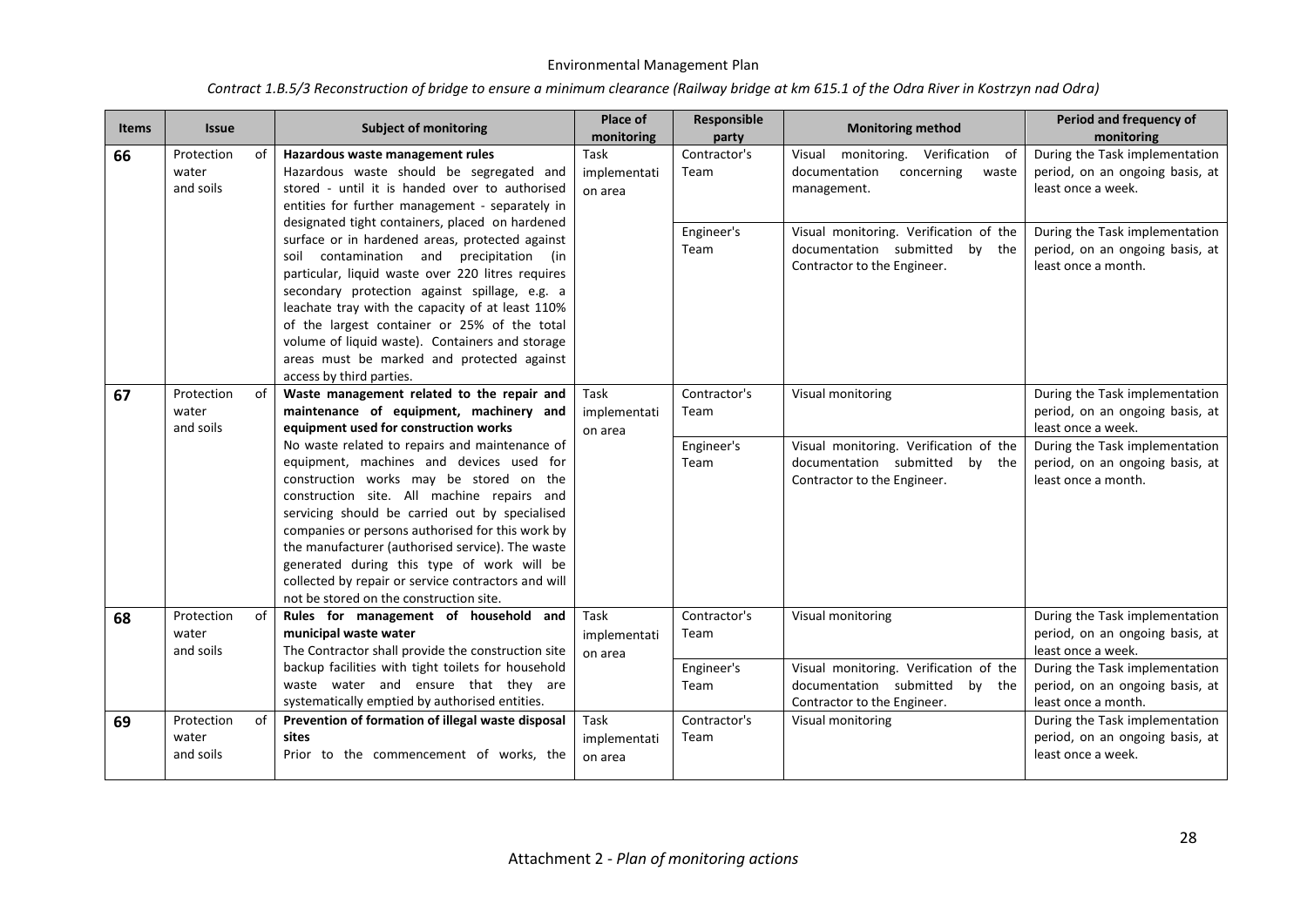| <b>Items</b> | <b>Issue</b>                                          | <b>Subject of monitoring</b>                                                                                                                                                                                                                                                                                                                                                     | Place of<br>monitoring          | Responsible<br>party | <b>Monitoring method</b>                                                                                                         | Period and frequency of<br>monitoring                                                                                 |
|--------------|-------------------------------------------------------|----------------------------------------------------------------------------------------------------------------------------------------------------------------------------------------------------------------------------------------------------------------------------------------------------------------------------------------------------------------------------------|---------------------------------|----------------------|----------------------------------------------------------------------------------------------------------------------------------|-----------------------------------------------------------------------------------------------------------------------|
|              |                                                       | Contractor shall identify the Task implementation<br>area in terms of occurrence of illegal waste<br>deposition sites. During the Task implementation<br>period, the Contractor shall protect the Task<br>implementation area against their possible<br>forming.                                                                                                                 |                                 | Engineer's<br>Team   | Visual monitoring. Verification of the<br>documentation submitted<br>by the<br>Contractor to the Engineer.                       | During the Task implementation<br>period, on an ongoing basis, at<br>least once a month.                              |
|              |                                                       | <b>REQUIREMENTS FOR THE PROTECTION OF HUMAN HEALTH AND SAFETY</b>                                                                                                                                                                                                                                                                                                                |                                 |                      |                                                                                                                                  |                                                                                                                       |
|              | Protection<br>of<br>health<br>and safety of<br>people | Preparation of documents related to the safety<br>in the Task implementation area<br>In the Task implementation area, order and<br>proper organisation of works shall be maintained.<br>Prior to the commencement of works, the<br>Contractor shall prepare and obtain the<br>Engineer's approval for the following documents<br>related to the safety on the construction site: | Task<br>implementati<br>on area |                      |                                                                                                                                  |                                                                                                                       |
| 70           |                                                       | Health and Safety Protection (BIOZ) plan - see<br>section 6.14 of the EMP text.                                                                                                                                                                                                                                                                                                  |                                 | Contractor's<br>Team | Control of the progress of works on the<br>preparation of document.<br>Control of the submission of document<br>to the Engineer. | During the Task implementation<br>period, on an ongoing basis, at<br>least once a week until the<br>condition is met. |
|              |                                                       |                                                                                                                                                                                                                                                                                                                                                                                  |                                 | Engineer's<br>Team   | Verification of the documentation<br>submitted by the Contractor to the<br>Engineer.                                             | One time, prior to<br>the<br>of<br>commencement<br>works,<br>verification and acceptance of<br>the document.          |
| 71           |                                                       | Construction site organisation project, see<br>b)<br>item 6.14 of the EMP text.                                                                                                                                                                                                                                                                                                  |                                 | Contractor's<br>Team | Control of the progress of works on the<br>preparation of document.<br>Control of the submission of document<br>to the Engineer. | During the Task implementation<br>period, on an ongoing basis, at<br>least once a week until the<br>condition is met. |
|              |                                                       |                                                                                                                                                                                                                                                                                                                                                                                  |                                 | Engineer's<br>Team   | Verification of the documentation<br>submitted by the Contractor to the<br>Engineer.                                             | One time, prior<br>the<br>to<br>of<br>commencement<br>works,<br>verification and acceptance of<br>the document.       |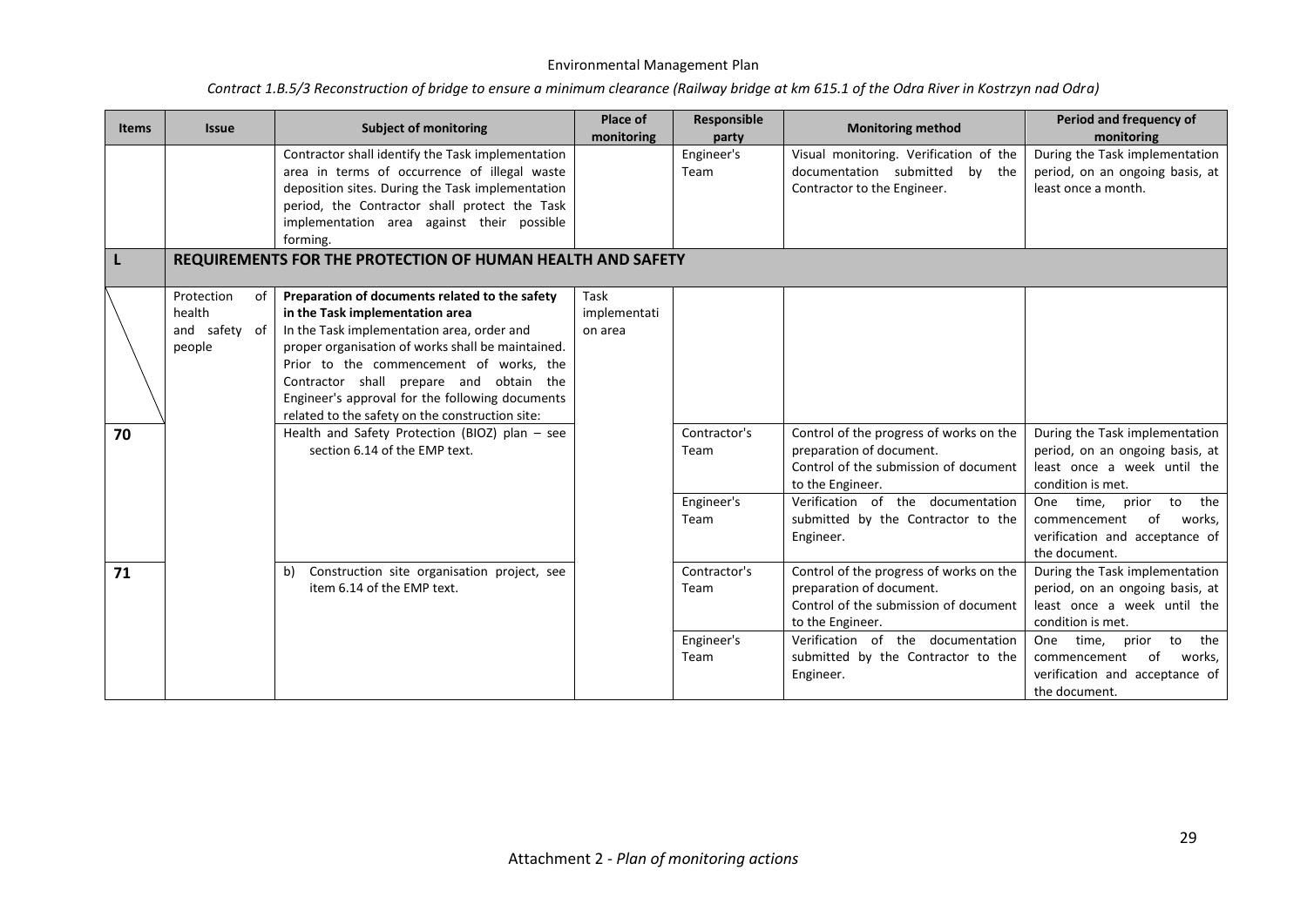| <b>Items</b> | <b>Issue</b>                                                                                                                                                                                                                                                                                                                                                                             | <b>Subject of monitoring</b>                                                                                                                                                                                                                                                                                                                                                                                                                          | Place of<br>monitoring          | Responsible<br>party                                                                                       | <b>Monitoring method</b>                                                                                   | Period and frequency of<br>monitoring                                                                                                                                                                                                                                                              |
|--------------|------------------------------------------------------------------------------------------------------------------------------------------------------------------------------------------------------------------------------------------------------------------------------------------------------------------------------------------------------------------------------------------|-------------------------------------------------------------------------------------------------------------------------------------------------------------------------------------------------------------------------------------------------------------------------------------------------------------------------------------------------------------------------------------------------------------------------------------------------------|---------------------------------|------------------------------------------------------------------------------------------------------------|------------------------------------------------------------------------------------------------------------|----------------------------------------------------------------------------------------------------------------------------------------------------------------------------------------------------------------------------------------------------------------------------------------------------|
| 72           |                                                                                                                                                                                                                                                                                                                                                                                          | <b>ES Code of Conduct</b><br>The Contractor shall take all necessary measures<br>to ensure that the Contractor's personnel are<br>informed about the ES Code of Conduct<br>submitted with the bid and described in item<br>6.14 of the EMP text, including specific<br>prohibited behaviours, and that they understand                                                                                                                                |                                 | Contractor's<br>Team                                                                                       | Visual monitoring.<br>Control of the submission of document<br>to the Engineer.                            | During the Task implementation<br>period, on an ongoing basis, at<br>least once a month.                                                                                                                                                                                                           |
|              | the consequences of engaging in such prohibited<br>behaviours.<br>The Contractor shall also ensure that the ES Code<br>of Conduct is visibly presented in the places<br>where the Contractor's personnel are located.<br>The condition applies to the Contractor and its<br>staff, regardless of the legal form of cooperation<br>and respectively to Subcontractors and their<br>staff. |                                                                                                                                                                                                                                                                                                                                                                                                                                                       | Engineer's<br>Team              | Visual monitoring.<br>Verification of the documentation<br>submitted by the Contractor to the<br>Engineer. | During the Task implementation<br>period, on an ongoing basis, at<br>least once a month.                   |                                                                                                                                                                                                                                                                                                    |
| 73           | Protection<br>of<br>health<br>and safety of<br>people                                                                                                                                                                                                                                                                                                                                    | Fencing of the construction site<br>Before commencing the construction works, the<br>Contractor will make a fence for the area. The<br>fence should be at least 1.5 m high. If it is not<br>possible to fence the construction or work site,<br>the boundaries of the site shall be marked with<br>warning signs and, if necessary, permanent<br>supervision shall be ensured. The Contractor shall<br>monitor the condition of the fence and warning | Task<br>implementati<br>on area | Contractor's<br>Team                                                                                       | Visual monitoring.                                                                                         | During the Task implementation<br>period (including, inter alia,<br>prior to the commencement of<br>works and during the works<br>period), on an ongoing basis,<br>not less frequently than once a<br>week and each time in case of<br>of<br>situations<br>occurrence<br>covered by the condition. |
|              |                                                                                                                                                                                                                                                                                                                                                                                          | signs and shall carry out any necessary repairs.                                                                                                                                                                                                                                                                                                                                                                                                      |                                 | Engineer's<br>Team                                                                                         | Visual monitoring.<br>Verification of the documentation<br>submitted by the Contractor to the<br>Engineer. | During the Task implementation<br>period (including, inter alia,<br>prior to the commencement of<br>works and during the works<br>period), on an ongoing basis, at<br>least once a month.                                                                                                          |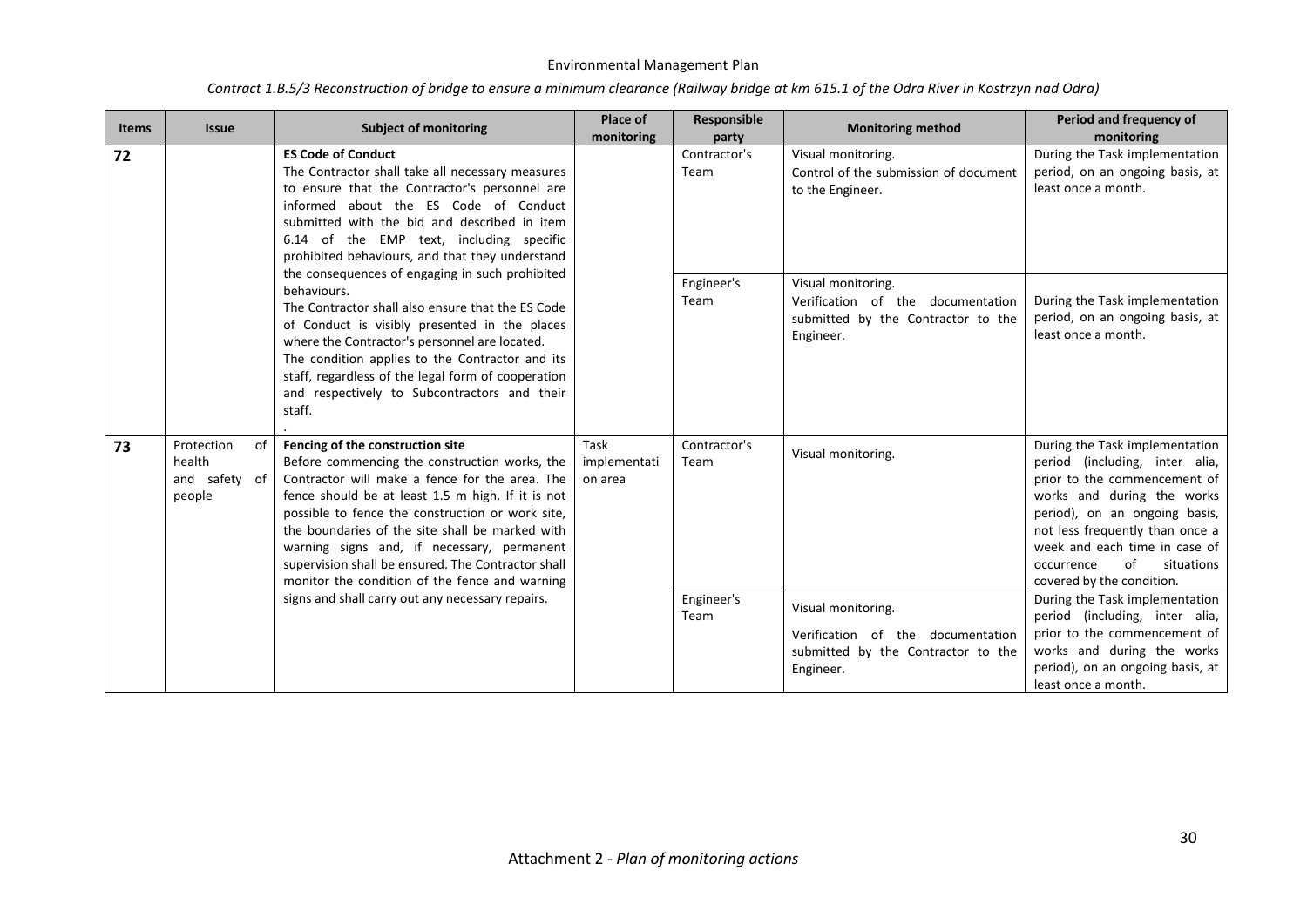| <b>Items</b> | <b>Issue</b>                                                                                                                                                                                                                                                                                                                                                       | <b>Subject of monitoring</b>                                                                                                                                                                                                                                                                                                                                                                                                                    | Place of<br>monitoring                                                 | Responsible<br>party | <b>Monitoring method</b>                                                                                                                                      | Period and frequency of<br>monitoring                                                                                                                                                                                                                                                               |
|--------------|--------------------------------------------------------------------------------------------------------------------------------------------------------------------------------------------------------------------------------------------------------------------------------------------------------------------------------------------------------------------|-------------------------------------------------------------------------------------------------------------------------------------------------------------------------------------------------------------------------------------------------------------------------------------------------------------------------------------------------------------------------------------------------------------------------------------------------|------------------------------------------------------------------------|----------------------|---------------------------------------------------------------------------------------------------------------------------------------------------------------|-----------------------------------------------------------------------------------------------------------------------------------------------------------------------------------------------------------------------------------------------------------------------------------------------------|
| 74           | Protection<br>οf<br>health<br>In order to minimise the risk associated with the<br>possibility of dangerous objects of military origin<br>and safety of<br>being present in the Task area, the Contractor<br>people<br>shall provide:<br>• prior to the commencement of works - a<br>sapper's investigation of the<br>Task<br>implementation area (a report on the | sapper's investigation will be submitted to                                                                                                                                                                                                                                                                                                                                                                                                     | Sapper supervision in the Task area<br>Task<br>implementati<br>on area | Contractor's<br>Team | Visual monitoring.<br>Checking<br>the participation<br>and<br>agreement of required experts.<br>Control of the submission<br>of<br>documents to the Engineer. | During the Task implementation<br>period (including, inter alia,<br>prior to the commencement of<br>works and during the works<br>period), on an ongoing basis,<br>not less frequently than once a<br>week and each time in case of<br>of<br>situations<br>occurrence<br>covered by the condition.  |
|              |                                                                                                                                                                                                                                                                                                                                                                    | the Engineer);<br>• in the course of the works - sapper's<br>supervision of the works (performed by the<br>sapper supervision team), which consists in<br>ongoing checking and cleaning of the Task<br>area from dangerous objects of military<br>origin together with their disposal;<br>in case of finding dangerous objects of<br>military origin in the Task implementation<br>area - implementation of procedures<br>described in item 81. |                                                                        | Engineer's<br>Team   | Visual monitoring.<br>Verification of the documentation<br>submitted by the Contractor to the<br>Engineer.                                                    | During the Task implementation<br>period (including, inter alia,<br>prior to the commencement of<br>works and during the works<br>period), on an ongoing basis,<br>not less frequently than once a<br>month and each time in case of<br>situations<br>of<br>occurrence<br>covered by the condition. |
| 75           | Protection<br>of<br>health<br>and safety of<br>people                                                                                                                                                                                                                                                                                                              | Implementation of guidelines regarding<br>requirements concerning the work safety<br>The Contractor shall ensure implementation of<br>detailed guidelines concerning the work safety,<br>among other things in the scope of:<br>construction site management, including<br>hazardous zones;                                                                                                                                                     | Task<br>implementati<br>on area                                        | Contractor's<br>Team | Visual monitoring.                                                                                                                                            | During the Task implementation<br>period, on an ongoing basis, at<br>least once a week.                                                                                                                                                                                                             |
|              |                                                                                                                                                                                                                                                                                                                                                                    | storage and transport;<br>$\bullet$<br>electrical systems and equipment;<br>machines and technical devices;<br>work at height;<br>earthworks:<br>works carried out on water;<br>$\bullet$<br>demolition works;<br>$\bullet$<br>underwater works.<br>٠<br>included in applicable legal regulations and work<br>safety rules specified in relevant documents of<br>PKP Polskie Linie Kolejowe S.A.                                                |                                                                        | Engineer's<br>Team   | Visual monitoring.<br>Verification of the documentation<br>submitted by the Contractor to the<br>Engineer.                                                    | During the Task implementation<br>period, on an ongoing basis, at<br>least once a month.                                                                                                                                                                                                            |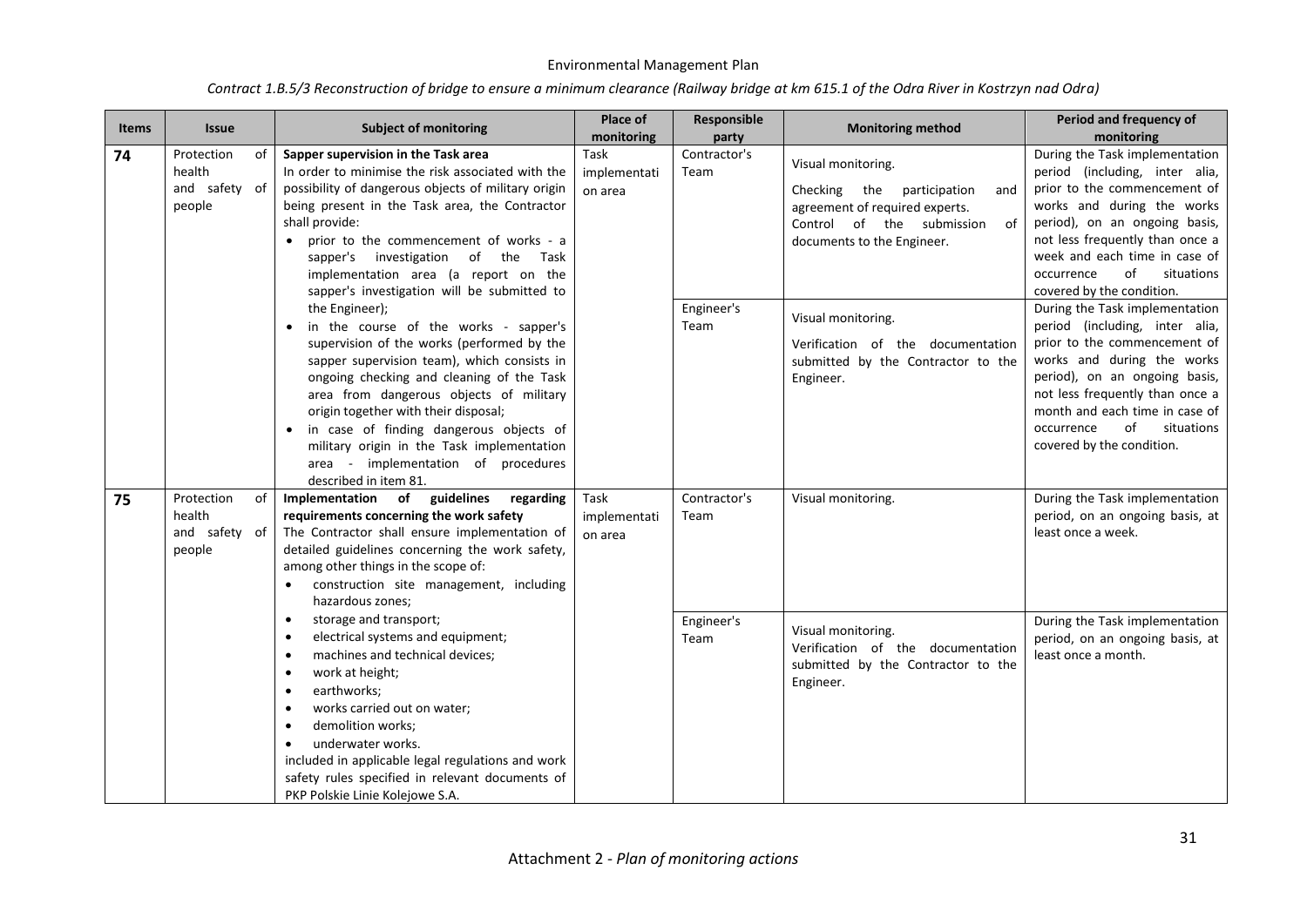| <b>Items</b> | <b>Issue</b>                                                                        |          | <b>Subject of monitoring</b>                                                                                                                                                                                                                                                                                                                                                                                                                                                                                                                                                                                                                                                                                    | Place of<br>monitoring                                               | Responsible<br>party                       | <b>Monitoring method</b>                                                                                                                                                                                        | Period and frequency of<br>monitoring                                                                                                                                               |
|--------------|-------------------------------------------------------------------------------------|----------|-----------------------------------------------------------------------------------------------------------------------------------------------------------------------------------------------------------------------------------------------------------------------------------------------------------------------------------------------------------------------------------------------------------------------------------------------------------------------------------------------------------------------------------------------------------------------------------------------------------------------------------------------------------------------------------------------------------------|----------------------------------------------------------------------|--------------------------------------------|-----------------------------------------------------------------------------------------------------------------------------------------------------------------------------------------------------------------|-------------------------------------------------------------------------------------------------------------------------------------------------------------------------------------|
|              | Protection<br>health<br>and safety of<br>people<br>Protection<br>water<br>and soils | of<br>of | <b>Ensuring hygienic conditions</b><br>In the Task implementation area, one shall:                                                                                                                                                                                                                                                                                                                                                                                                                                                                                                                                                                                                                              | Task<br>implementati<br>on area                                      |                                            |                                                                                                                                                                                                                 |                                                                                                                                                                                     |
| 76           |                                                                                     |          | ensure that the sanitary facilities are tight<br>a)<br>(e.g. in the form of the necessary number of<br>portable toilets) and that they are used by<br>employees,<br>(Rules for management of household and<br>municipal waste water have been given in in item<br>68).                                                                                                                                                                                                                                                                                                                                                                                                                                          |                                                                      | Contractor's<br>Team<br>Engineer's<br>Team | Visual monitoring<br>Visual monitoring. Verification of the<br>documentation submitted by the<br>Contractor to the Engineer.                                                                                    | During the Task implementation<br>period, on an ongoing basis, at<br>least once a week.<br>During the Task implementation<br>period, on an ongoing basis, at<br>least once a month. |
| 77           |                                                                                     |          | ensure that all employees are trained to<br>b)<br>maintain adequate hygienic conditions<br>within the construction site and its<br>immediate surroundings.                                                                                                                                                                                                                                                                                                                                                                                                                                                                                                                                                      |                                                                      | Contractor's<br>Team<br>Engineer's<br>Team | Visual monitoring<br>Visual monitoring. Verification of the<br>documentation submitted by the<br>Contractor to the Engineer.                                                                                    | During the Task implementation<br>period, on an ongoing basis, at<br>least once a week.<br>During the Task implementation<br>period, on an ongoing basis, at<br>least once a month. |
| 78           | Protection<br>health<br>and safety of<br>people                                     | of       | Principles of HIV-AIDS prevention and other<br>infectious diseases including e.g. COVID 19<br>The Contractor, through an approved service<br>provider, shall implement an awareness-raising<br>programme in the scope of spreading HIV-AIDS<br>(including conducting an appropriate training)<br>and shall take all other measures to reduce the<br>risk of HIV transmission among the Contractor's<br>personnel and the local community. These<br>activities shall be carried out in accordance with<br>the detailed conditions set out in the Bidding<br>Documents of the Contract (Part 3, Section VIII -<br>General Conditions, Clause 6.7). The training<br>sessions shall also cover other diseases (e.g. | Task<br>implementati<br>area<br>on<br>together with<br>surroundings. | Contractor's<br>Team<br>Engineer's<br>Team | Inspection of compliance of the<br>Contractor's activities with the subject<br>conditions specified in the Contract.<br>of the documentation<br>Verification<br>submitted by the Contractor to the<br>Engineer. | During the Task implementation<br>period, on an ongoing basis, at<br>least once a week.<br>During the Task implementation<br>period, on an ongoing basis, at<br>least once a month. |
| M            |                                                                                     |          | <b>COVID 19).</b><br>REQUIREMENTS FOR EXCEPTIONAL ENVIRONMENTAL HAZARDS                                                                                                                                                                                                                                                                                                                                                                                                                                                                                                                                                                                                                                         |                                                                      |                                            |                                                                                                                                                                                                                 |                                                                                                                                                                                     |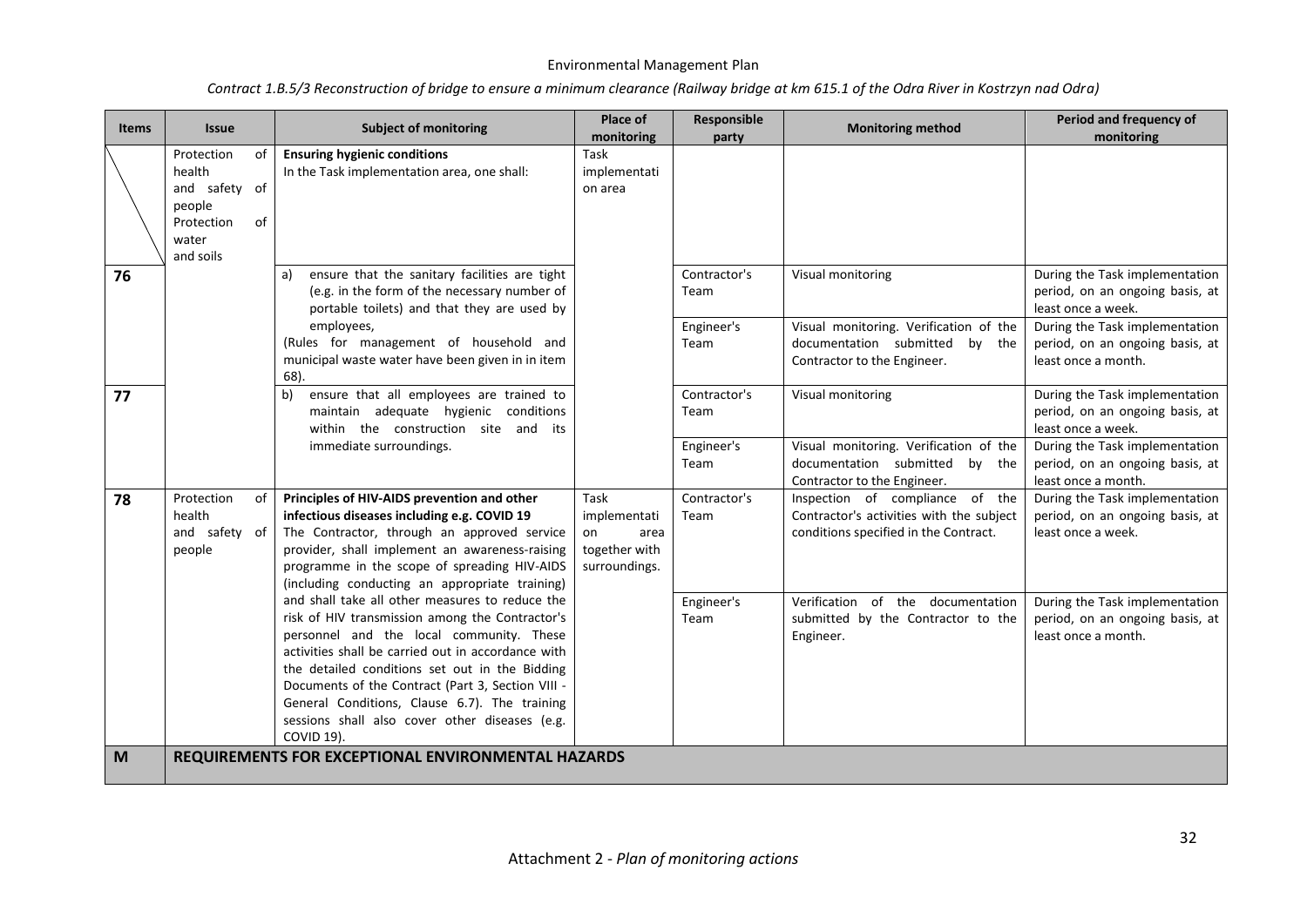| <b>Items</b> | <b>Issue</b>                                                                                                                                                                                                                                                                                     | <b>Subject of monitoring</b>                                                                                                                                                                                                                                                                                                                                                                                                                                                                                                         | Place of<br>monitoring          | Responsible<br>party                                                                                      | <b>Monitoring method</b>                                                                                                                                                                                                                | Period and frequency of<br>monitoring                                                                                                                                                                                                                                                                  |
|--------------|--------------------------------------------------------------------------------------------------------------------------------------------------------------------------------------------------------------------------------------------------------------------------------------------------|--------------------------------------------------------------------------------------------------------------------------------------------------------------------------------------------------------------------------------------------------------------------------------------------------------------------------------------------------------------------------------------------------------------------------------------------------------------------------------------------------------------------------------------|---------------------------------|-----------------------------------------------------------------------------------------------------------|-----------------------------------------------------------------------------------------------------------------------------------------------------------------------------------------------------------------------------------------|--------------------------------------------------------------------------------------------------------------------------------------------------------------------------------------------------------------------------------------------------------------------------------------------------------|
| 79           | Protection<br>0f<br>health<br>and safety of<br>people                                                                                                                                                                                                                                            | Rules for flood risk management<br>In connection with the risk of flooding, the<br>Contractor shall prepare a document entitled:<br>Flood management plan for the construction site<br>and shall obtain the Engineer's approval (see<br>item 6.14 of the EMP text).<br>In the event of flood occurrence, the Contractor<br>shall follow the procedures described in the<br>above mentioned document, in particular, in the<br>case of forecasted high water levels on the Warta<br>River and/or the Oder River, the Contractor shall | Task<br>implementati<br>on area | Contractor's<br>Team                                                                                      | Visual monitoring.<br>Control of the progress of works on the<br>preparation of the subject-related<br>document.<br>Control of the timely submission of<br>document to the Engineer                                                     | On a one-off basis, before the<br>commencement of works in the<br>scope of preparation and<br>submission of documents.<br>During the implementation of<br>the Task in the scope of<br>verification and needs to update<br>documents, on an ongoing<br>basis, not less frequently than<br>once a month. |
|              |                                                                                                                                                                                                                                                                                                  | secure the construction site against negative<br>effects of surface water flow and shall evacuate<br>people, equipment and materials accordingly,<br>and shall prevent water pollution with<br>substances and materials originating from the<br>construction site, including hazardous ones.                                                                                                                                                                                                                                         |                                 | Engineer's<br>Team                                                                                        | Visual monitoring.<br>Verification of the documentation<br>submitted by the Contractor to the<br>Engineer. Direct random checks of the<br>Contractor's compliance with the<br>procedures described in the subject-<br>related document. | During the Task implementation<br>period, on an ongoing basis, at<br>least once a month.                                                                                                                                                                                                               |
| 80           | Protection<br>0f<br>health<br>and safety of<br>people                                                                                                                                                                                                                                            | <b>Rules for notification of crisis situations</b><br>In the event of a crisis situation (other than<br>flood), accident, major breakdown, etc., the<br>Contractor shall take the following actions:<br>immediately inform the relevant services<br>$\bullet$<br>(Fire Brigade, Ambulance, Police, etc.);<br>until the arrival of the appropriate services,<br>$\bullet$<br>carry out necessary actions to reduce the                                                                                                                | Task<br>implementati<br>on area | Contractor's<br>Team                                                                                      | Visual monitoring.<br>Control of the implementation of the<br>required procedures.<br>Control of the submission<br>of<br>documents to the Engineer.                                                                                     | During the Task implementation<br>period, on an ongoing basis, not<br>less frequently than once a<br>week and each time in case of<br>of<br>situations<br>occurrence<br>covered by the condition.                                                                                                      |
|              | risk of loss of personnel, property and the<br>environment (agreed with the appropriate<br>services, if possible);<br>notify the Engineer and the Employer;<br>$\bullet$<br>upon arrival of the relevant services, follow<br>$\bullet$<br>strictly their recommendations<br>and<br>instructions. |                                                                                                                                                                                                                                                                                                                                                                                                                                                                                                                                      | Engineer's<br>Team              | Visual monitoring<br>Verification of the documentation<br>submitted by the Contractor to the<br>Engineer. | During the Task implementation<br>period, on an ongoing basis, not<br>less frequently than once a<br>month and each time in case of<br>of<br>situations<br>occurrence<br>covered by the condition.                                      |                                                                                                                                                                                                                                                                                                        |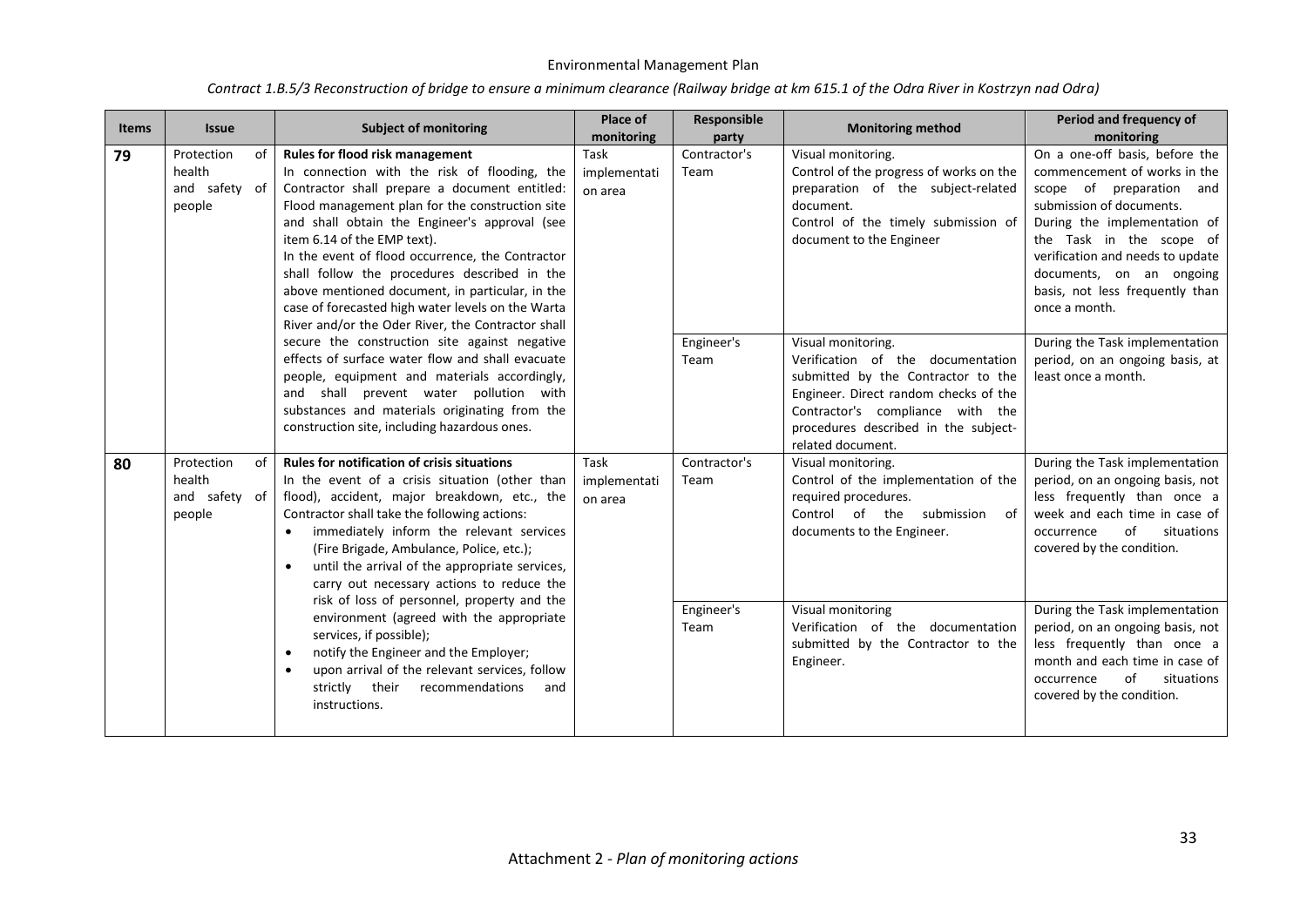| <b>Items</b> | <b>Issue</b>                                                              | <b>Subject of monitoring</b>                                                                                                                                                                                                                                                                                                      | Place of<br>monitoring          | Responsible<br>party | <b>Monitoring method</b>                                                                                                                                                   | Period and frequency of<br>monitoring                                                                                                                                                              |
|--------------|---------------------------------------------------------------------------|-----------------------------------------------------------------------------------------------------------------------------------------------------------------------------------------------------------------------------------------------------------------------------------------------------------------------------------|---------------------------------|----------------------|----------------------------------------------------------------------------------------------------------------------------------------------------------------------------|----------------------------------------------------------------------------------------------------------------------------------------------------------------------------------------------------|
| 81           | Protection<br>of<br>health<br>and safety of<br>people                     | Rules for unexploded shells or ordnance<br>Task<br>management<br>In case an unexploded shell or unexploded<br>ordnance is found, one shall:<br>stop the work immediately;<br>$\bullet$<br>evacuate the area around the finding;<br>$\bullet$<br>immediately inform the sapper supervision<br>$\bullet$                            | implementati<br>on area         | Contractor's<br>Team | Visual monitoring.<br>Control of the implementation of the<br>required procedures.<br>Control of the submission<br>of<br>documents to the Engineer.                        | During the Task implementation<br>period, on an ongoing basis, not<br>less frequently than once a<br>week and each time in case of<br>of<br>situations<br>occurrence<br>covered by the condition.  |
|              |                                                                           | (see item 92) and the Police, and then<br>follow their instructions:<br>notify the Engineer and the Employer.<br>It is strictly forbidden to lift, dig up, bury, carry,<br>throw into fire or water, etc., unexploded shells<br>or unexploded ordnance found.                                                                     |                                 | Engineer's<br>Team   | Visual monitoring.<br>Verification of the documentation<br>submitted by the Contractor to the<br>Engineer.                                                                 | During the Task implementation<br>period, on an ongoing basis, not<br>less frequently than once a<br>month and each time in case of<br>of<br>situations<br>occurrence<br>covered by the condition. |
| 82           | Protection<br>of<br>health<br>and safety of<br>people<br>Protection<br>0f | Rules for management of leakage of petroleum-<br>derivative substances<br>In connection with the risk of possible leakage of<br>petroleum-derivative substances, the Contractor<br>shall prepare a document, a so-called spillage                                                                                                 | Task<br>implementati<br>on area | Contractor's<br>Team | Check<br>of<br>the<br>preparation<br>and<br>of document to<br>submission<br>the<br>Engineer.                                                                               | During the Task implementation<br>period, on an ongoing basis, at<br>least once a week.                                                                                                            |
|              | water                                                                     | procedure (see item 6.14 of the EMP text) and<br>shall obtain its approval by the Engineer.                                                                                                                                                                                                                                       |                                 | Engineer's<br>Team   | Visual monitoring.<br>Verification of the documentation<br>submitted by the Contractor to the<br>Engineer.                                                                 | During the Task implementation<br>period, on an ongoing basis, at<br>least once a month.                                                                                                           |
| N            |                                                                           | REQUIREMENTS FOR THE PROTECTION OF CULTURAL MONUMENTS                                                                                                                                                                                                                                                                             |                                 |                      |                                                                                                                                                                            |                                                                                                                                                                                                    |
| 83           | Protection<br>0f<br>monuments                                             | Provision of archaeological supervision team<br>For the whole period of earthworks execution,<br>the Contractor shall ensure the participation of a<br>team of archaeological experts (archaeological<br>supervision of the Contractor).<br>The archaeological supervision team of the<br>Contractor shall be responsible for the | Task<br>implementati<br>on area | Contractor's<br>Team | Visual monitoring. Control of the<br>participation of the required experts<br>and the approvals obtained.<br>Control of the submission<br>of<br>documents to the Engineer. | During the Task implementation<br>period, on an ongoing basis, at<br>least once a week.                                                                                                            |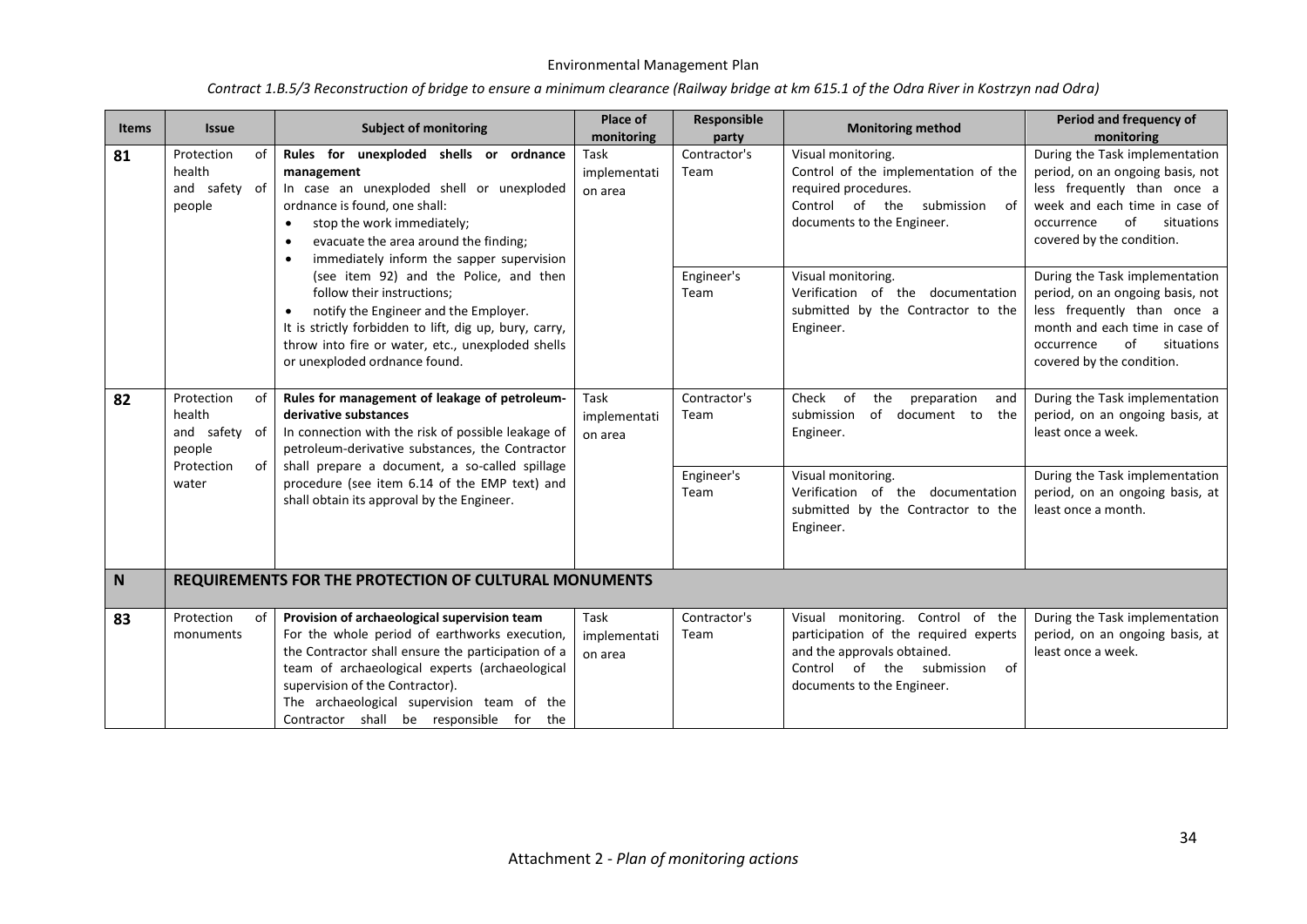| <b>Items</b> | <b>Issue</b>                  | <b>Subject of monitoring</b>                                                                                                                                                                                                                                                                                                                                                                                                                                                                                                                                                                                                                                                                       | Place of<br>monitoring          | Responsible<br>party | <b>Monitoring method</b>                                                                                                                                         | Period and frequency of<br>monitoring                                                                                                                                                              |
|--------------|-------------------------------|----------------------------------------------------------------------------------------------------------------------------------------------------------------------------------------------------------------------------------------------------------------------------------------------------------------------------------------------------------------------------------------------------------------------------------------------------------------------------------------------------------------------------------------------------------------------------------------------------------------------------------------------------------------------------------------------------|---------------------------------|----------------------|------------------------------------------------------------------------------------------------------------------------------------------------------------------|----------------------------------------------------------------------------------------------------------------------------------------------------------------------------------------------------|
|              |                               | implementation and/or coordination of the<br>following activities:<br>a) obtaining and updating permits to carry<br>archaeological surveys and works on a<br>monument,<br>b) carrying out archaeological surveys in advance,<br>c) execution of works in accordance with the<br>conditions specified by the Voivodship<br>Conservator of Monuments,<br>d) appropriate protection of valuable objects and<br>other elements of the historical substance and<br>transporting them from the area of works to a<br>designated place or institution,<br>e) preparation of an appropriate archaeological<br>supervision action plan in the form of a Quality<br>Assurance Plan.                          |                                 | Engineer's<br>Team   | Visual monitoring.<br>Verification of the documentation<br>submitted by the Contractor to the<br>Engineer.<br>Checking the participation of required<br>experts. | During the Task implementation<br>period, on an ongoing basis, at<br>least once a month.                                                                                                           |
| 84           | Protection<br>0f<br>monuments | Rules of conduct in case of discovery of movable<br>monuments or archaeological sites<br>If the Contractor, in the course of execution of<br>construction or earthworks has found an object,<br>which is presumed to be a monument, it shall<br>(taking into account the requirements of items<br>85-86 below):                                                                                                                                                                                                                                                                                                                                                                                    | Task<br>implementati<br>on area | Contractor's<br>Team | Visual monitoring.<br>Checking<br>the<br>participation of required experts.<br>Control of the submission<br>of<br>documents to the Engineer.                     | During the Task implementation<br>period, on an ongoing basis, not<br>less frequently than once a<br>week and each time in case of<br>of<br>occurrence<br>situations<br>covered by the condition.  |
|              |                               | a) stop any works likely to damage or destroy the<br>found objects and secure, with the means<br>available, this object and the discovery site,<br>immediately notify the Voivodship<br>b)<br>Conservator of Monuments about this fact, and if<br>this is not possible, the Mayor of the City of<br>Szczecin. The Contractor shall at the same time<br>notify the Engineer accordingly about the above<br>scope,<br>c) immediately notify the archaeological expert<br>team of the Contractor,<br>d) enable and ensure carrying out documentation<br>activities, archaeological surveys and other<br>necessary actions indicated by the team of<br>archaeological experts of the Contractor and/or |                                 | Engineer's<br>Team   | Visual monitoring.<br>Verification of the documentation<br>submitted by the Contractor to the<br>Engineer.<br>Checking the participation of required<br>experts. | During the Task implementation<br>period, on an ongoing basis, not<br>less frequently than once a<br>month and each time in case of<br>of<br>situations<br>occurrence<br>covered by the condition. |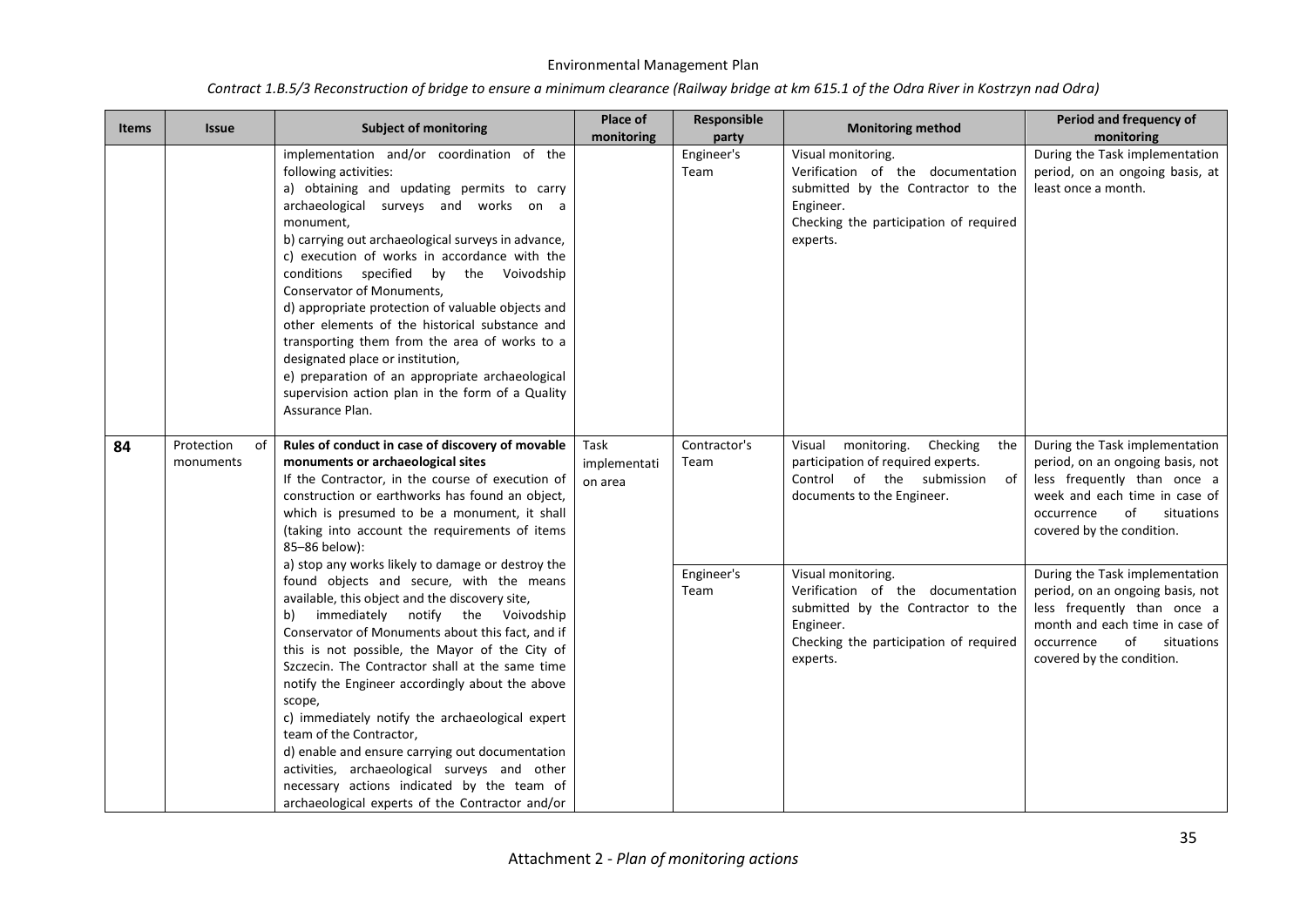| <b>Items</b> | <b>Issue</b>                                                                                                                                                                                | <b>Subject of monitoring</b>                                                                                                                                                                                                                                                                                                                                                                                                                                                                                                                  | Place of<br>monitoring          | Responsible<br>party               | <b>Monitoring method</b>                                                                                                                                               | Period and frequency of<br>monitoring                                                                                                                                                                                               |
|--------------|---------------------------------------------------------------------------------------------------------------------------------------------------------------------------------------------|-----------------------------------------------------------------------------------------------------------------------------------------------------------------------------------------------------------------------------------------------------------------------------------------------------------------------------------------------------------------------------------------------------------------------------------------------------------------------------------------------------------------------------------------------|---------------------------------|------------------------------------|------------------------------------------------------------------------------------------------------------------------------------------------------------------------|-------------------------------------------------------------------------------------------------------------------------------------------------------------------------------------------------------------------------------------|
|              |                                                                                                                                                                                             | administrative bodies responsible for securing<br>the objects and other monumental substance,<br>e) in the case of immovable monuments, upon<br>completion of the actions described in item d),<br>the guidelines and other actions specified by the<br>team of archaeologists / or administrative bodies<br>responsible for securing the objects and other<br>monumental substance must be implemented,<br>The contractor shall develop a procedure to be<br>followed in case of finding an object, which has<br>the features of a monument. |                                 |                                    |                                                                                                                                                                        |                                                                                                                                                                                                                                     |
| 85           | Protection<br>of<br>monuments                                                                                                                                                               | Obtaining permit from<br>the Voivodship<br>Conservator of Monuments in case of<br>discovering<br>movable<br>monuments<br>or<br>archaeological sites during execution<br>of<br>construction works or earthworks<br>In order to implement the provisions of the EMP                                                                                                                                                                                                                                                                             | Task<br>implementati<br>on area | Contractor's<br>Team<br>Engineer's | Check of the progress in obtaining the<br>permits in question.<br>Verification of the documentation                                                                    | During the Task implementation<br>period, on an ongoing basis, not<br>less frequently than once a<br>week and each time in case of<br>of<br>occurrence<br>situations<br>covered by the condition.<br>During the Task implementation |
|              | described in item 84, the Contractor, if necessary,<br>granted by the Employer, permit from the<br>Voivodship Conservator of Monuments (VCM) to<br>carry out archaeological rescue surveys. | will also obtain, on the basis of power of attorney                                                                                                                                                                                                                                                                                                                                                                                                                                                                                           |                                 | Team                               | submitted by the Contractor to the<br>Engineer.                                                                                                                        | period, on an ongoing basis, not<br>less frequently than once a<br>month and each time in case of<br>of<br>situations<br>occurrence<br>covered by the condition.                                                                    |
| 86           | Protection<br>0f<br>monuments                                                                                                                                                               | Carrying out archaeological surveys in the area<br>of earthworks within the Kostrzyn Fortress<br>In the area of the Kostrzyn Fortress, earthy<br>cultural layers are also subject to protection. For<br>earthworks in this area, it is required to carry out                                                                                                                                                                                                                                                                                  | Task<br>implementati<br>on area | Contractor's<br>Team               | Visual monitoring. Control of the<br>submission of documents to the<br>Engineer.                                                                                       | During the Task implementation<br>period, on an ongoing basis, at<br>least once a week.                                                                                                                                             |
|              |                                                                                                                                                                                             | archaeological surveys on the basis of the<br>obtained permit from<br>the Voivodship<br><b>Conservator of Monuments.</b><br>In the view of the above, the Contractor will carry<br>out archaeological surveys prior to the<br>commencement of earthworks within the<br>Kostrzyn Fortress on the basis of a permit from<br>the Voivodship Conservator of Monuments to<br>carry out archaeological surveys. If necessary, the<br>Contractor shall update the above permit.<br>The archaeological supervision team of the                        |                                 | Engineer's<br>Team                 | Checking<br>monitoring.<br>the<br>Visual<br>participation of required experts.<br>Verification of the documentation<br>submitted by the Contractor to the<br>Engineer. | During the Task implementation<br>period, on an ongoing basis, at<br>least once a month.                                                                                                                                            |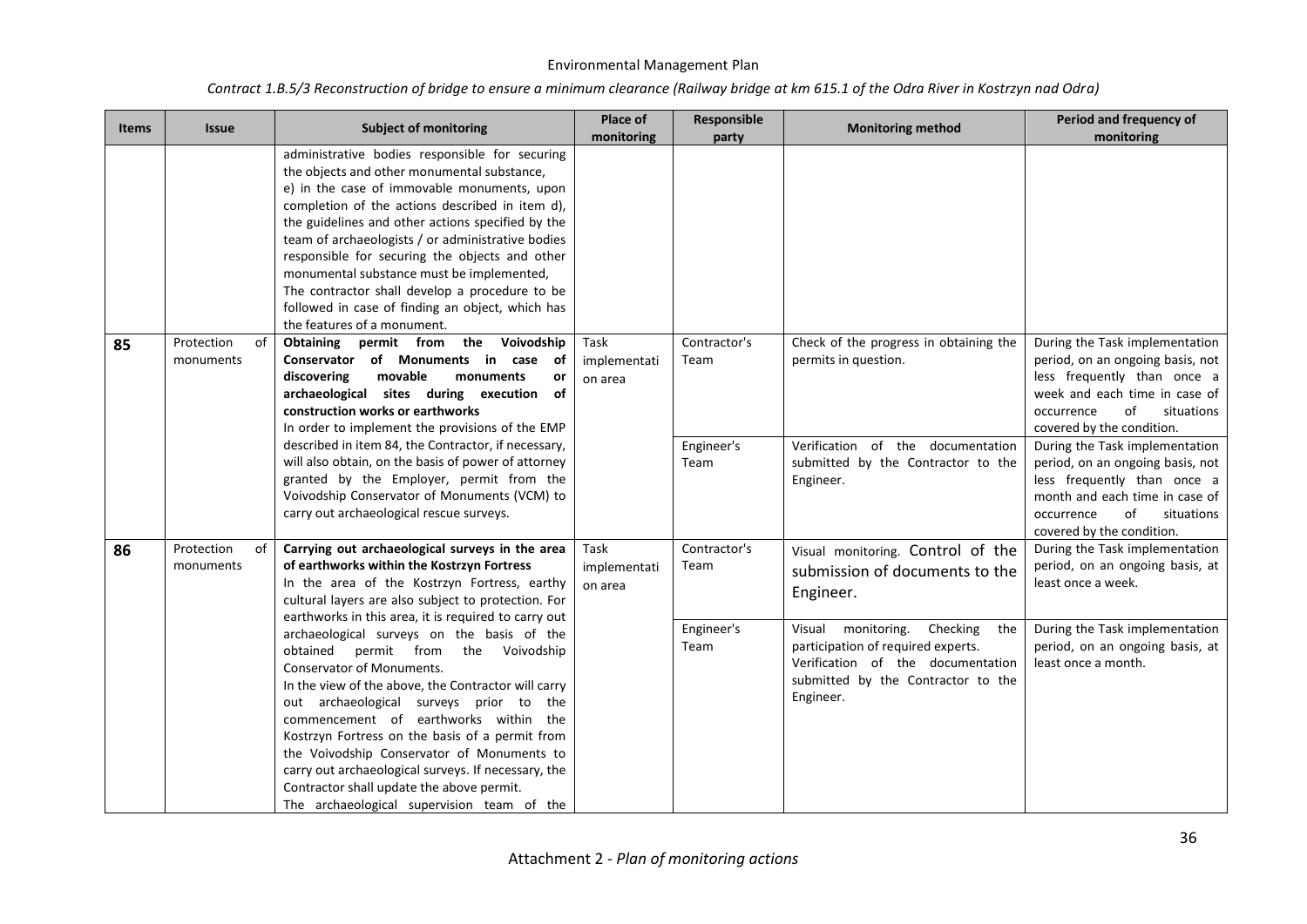| <b>Items</b> | <b>Issue</b>                                                             | <b>Subject of monitoring</b>                                                                                                                                                                                                                                                                                                                               | Place of<br>monitoring          | <b>Responsible</b><br>party | <b>Monitoring method</b>                                                                                                                                                                    | Period and frequency of<br>monitoring                                                    |
|--------------|--------------------------------------------------------------------------|------------------------------------------------------------------------------------------------------------------------------------------------------------------------------------------------------------------------------------------------------------------------------------------------------------------------------------------------------------|---------------------------------|-----------------------------|---------------------------------------------------------------------------------------------------------------------------------------------------------------------------------------------|------------------------------------------------------------------------------------------|
|              |                                                                          | responsible<br>Contractor<br>shall<br>for<br>the<br>be<br>implementation and/or coordination of<br>the<br>above activities.                                                                                                                                                                                                                                |                                 |                             |                                                                                                                                                                                             |                                                                                          |
| 87           | Protection<br>of<br>monuments                                            | Protection of objects entered into the register of<br>monuments and included in the Voivodship list<br>of monuments<br>Works within the Kostrzyn Fortress and at the<br>objects included in the Voivodship list of                                                                                                                                         | Task<br>implementati<br>on area | Contractor's<br>Team        | monitoring.<br>Checking<br>the<br>Visual<br>participation of required experts.<br>Control of the submission<br>of<br>documents to the Engineer.                                             | During the Task implementation<br>period, on an ongoing basis, at<br>least once a week.  |
|              |                                                                          | monuments will be carried out under the<br>supervision of the archaeological supervision<br>team of the Contractor, in accordance with the<br>provisions of the permit and arrangements of the<br>Voivodship Conservator of Monuments to carry<br>out works on the monuments. If necessary, the<br>Contractor shall update the permit and<br>arrangements. |                                 | Engineer's<br>Team          | Checking<br>Visual<br>monitoring.<br>the<br>of required experts.<br>participation<br>Verification of the documentation<br>submitted by the Contractor to the<br>Engineer.                   | During the Task implementation<br>period, on an ongoing basis, at<br>least once a month. |
| O            |                                                                          | REQUIREMENTS FOR THE CONTRACTOR'S PERSONNEL INVOLVED IN THE IMPLEMENTATION OF THE EMP                                                                                                                                                                                                                                                                      |                                 |                             |                                                                                                                                                                                             |                                                                                          |
| 88           | Implementation<br>reporting<br>and<br>the<br>EMP<br>on<br>implementation | Training of the Contractor's staff in the EMP<br>implementation<br>The Contractor is responsible for conducting the<br>training (concluded with a test verifying the<br>knowledge of the participants) on the terms and<br>conditions of the EMP and protective guidelines                                                                                 | Task<br>implementati<br>on area | Contractor's<br>Team        | Verification of the training course<br>completion by all required persons<br>currently working on the Contract and<br>submission of conclusions to the<br><b>Construction Site Manager.</b> | During the Task implementation<br>period, on an ongoing basis, at<br>least once a week.  |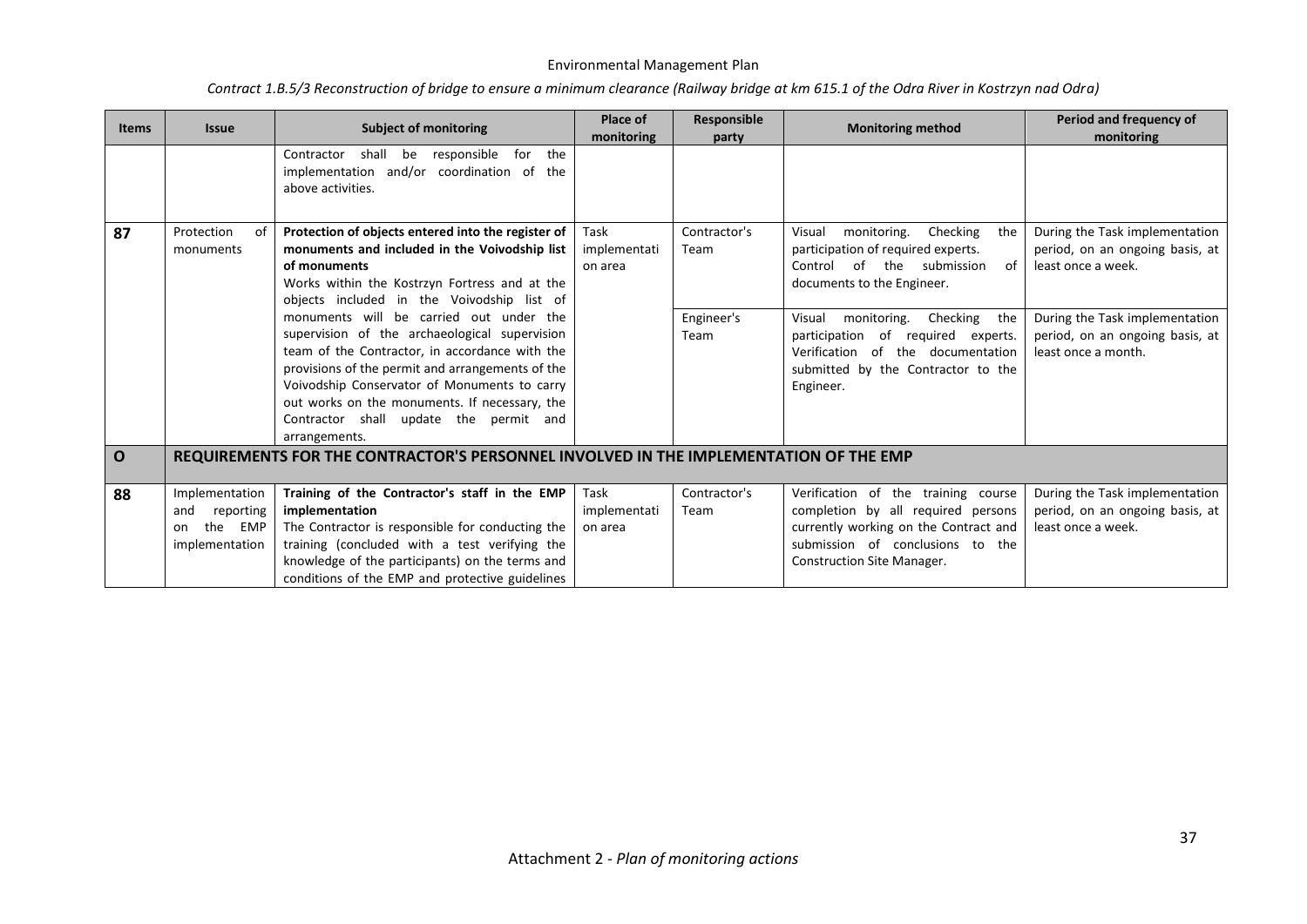| <b>Items</b> | <b>Issue</b>                                                             | <b>Subject of monitoring</b>                                                                                                                                                                                                                                                                                                                                                                                                                                                                                                                                                                                                                                                                                                                                                                             | Place of<br>monitoring          | Responsible<br>party                      | <b>Monitoring method</b>                                                                                                                                                                                                                          | Period and frequency of<br>monitoring                                                    |
|--------------|--------------------------------------------------------------------------|----------------------------------------------------------------------------------------------------------------------------------------------------------------------------------------------------------------------------------------------------------------------------------------------------------------------------------------------------------------------------------------------------------------------------------------------------------------------------------------------------------------------------------------------------------------------------------------------------------------------------------------------------------------------------------------------------------------------------------------------------------------------------------------------------------|---------------------------------|-------------------------------------------|---------------------------------------------------------------------------------------------------------------------------------------------------------------------------------------------------------------------------------------------------|------------------------------------------------------------------------------------------|
|              |                                                                          | during the construction process<br>for its<br>management and engineering and technical staff<br>supervising the construction site, which should<br>be prepared with the assistance of its team of<br>environmental experts. Employees of the<br>Contractor who will deal with fuels and other<br>petroleum-derivative substances and other<br>substances harmful to<br>health and<br>the<br>environment shall be trained in the principles of<br>the soil and water environment protection and<br>application of protection measures, including the<br>use of sorbents.<br>In the monthly reports submitted to the<br>Engineer, the<br>Contractor<br>shall<br>provide<br>information on the state of training of the<br>Contractor's personnel in the EMP conditions in<br>the current reporting period. |                                 | Engineer's<br>Team                        | Verification of information on the<br>training of the Contractor's personnel<br>provided to the Engineer together with<br>monthly reports.<br>Current checks on the knowledge of<br>EMP conditions by the current<br>personnel of the Contractor. | During the Task implementation<br>period, on an ongoing basis, at<br>least once a month. |
| 89           | Implementation<br>reporting<br>and<br>the<br>EMP<br>on<br>implementation | Appointment of the EMP coordinator in the<br><b>Contractor's team</b><br>A person will be appointed in the Contractor's<br>team to coordinate and supervise activities<br>related to the implementation of the EMP.<br>The duties of such person will include, among<br>other things:<br>supervision of the implementation of<br>$\bullet$<br>particular EMP conditions in subsequent<br>stages of the Task implementation;<br>ongoing monitoring of the status of<br>$\bullet$<br>implementation of particular conditions<br>from the Attachments 1 and 2 in the Task                                                                                                                                                                                                                                   | Task<br>implementati<br>on area | Contractor's<br>(Site<br>Team<br>Manager) | Checking the presence of the EMP<br>Coordinator.<br>Verification of the documentation<br>submitted by the Coordinator for EMP<br>to the Engineer.                                                                                                 | During the Task implementation<br>period, continuous monitoring.                         |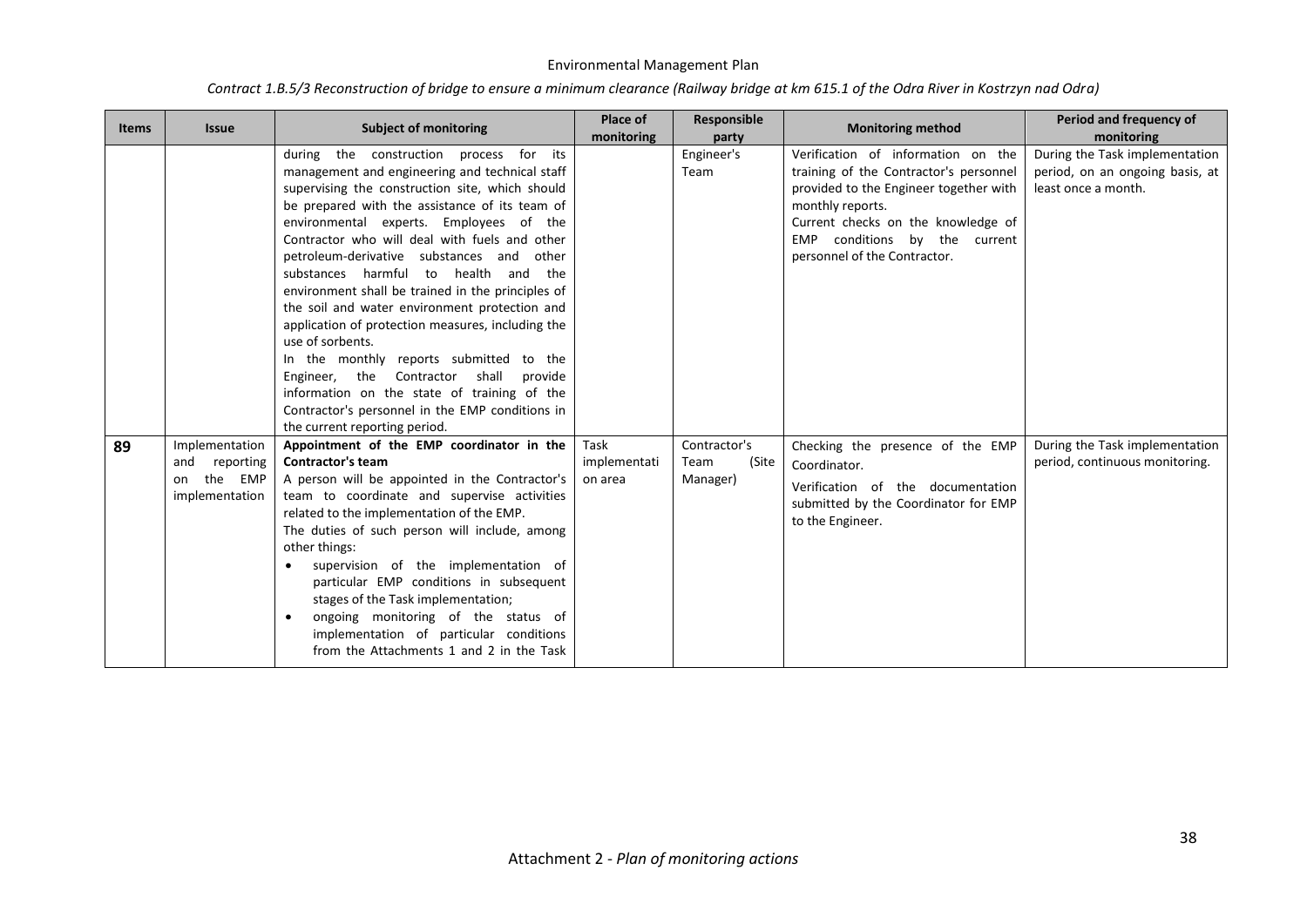| <b>Items</b> | <b>Issue</b>                                                          | <b>Subject of monitoring</b>                                                                                                                                                                                                                                                                                                                                                                                                                                                                                                                                                                                                                                                                                                                                                                                                                                                                                                                                | Place of<br>monitoring          | Responsible<br>party | <b>Monitoring method</b>                                                                                                                                                                                                                                                                                                                                      | Period and frequency of<br>monitoring                                                    |
|--------------|-----------------------------------------------------------------------|-------------------------------------------------------------------------------------------------------------------------------------------------------------------------------------------------------------------------------------------------------------------------------------------------------------------------------------------------------------------------------------------------------------------------------------------------------------------------------------------------------------------------------------------------------------------------------------------------------------------------------------------------------------------------------------------------------------------------------------------------------------------------------------------------------------------------------------------------------------------------------------------------------------------------------------------------------------|---------------------------------|----------------------|---------------------------------------------------------------------------------------------------------------------------------------------------------------------------------------------------------------------------------------------------------------------------------------------------------------------------------------------------------------|------------------------------------------------------------------------------------------|
|              |                                                                       | implementation area;<br>keeping the management<br>of<br>the<br>Contractor's team informed about the<br>obligations resulting from the EMP at a<br>given stage of works as well as about any<br>problems with the implementation of the<br>EMP;<br>cooperation with the remaining part of the<br>Contractor's team (including in particular<br>the supervision of the environmental<br>supervision team referred to in item 90) in<br>ensuring the implementation of the EMP;<br>reporting on the implementation of the<br>$\bullet$<br>EMP (in accordance with the rules set out in<br>items 84-97);<br>cooperation with persons responsible for<br>the implementation of EMP in the team of<br>the Engineer and the Employer.<br>The EMP Coordinator cannot be a member of the<br>Contractor's environmental supervision team<br>(environmental supervision).<br>The person appointed to the above mentioned<br>function requires the Engineer's approval. |                                 | Engineer's<br>Team   | Check of the presence of the required<br>person in the Contractor's team.<br>Verification of the documentation<br>submitted by the Contractor to the<br>Engineer.                                                                                                                                                                                             | During the Task implementation<br>period, on an ongoing basis, at<br>least once a month. |
| 90           | Implementation<br>reporting<br>and<br>the EMP<br>on<br>implementation | Provision of environmental supervision team<br>For the whole duration of the Task<br>implementation, the Contractor will ensure the<br>participation of the environmental supervision<br>team consisting of representatives of the<br>following<br>specialities:<br>botanist-phytosociologist;<br>a)<br>(natural habitats and protected plant<br>species);<br>dendrologist (principles of tree care and<br>b)<br>protection);<br>zoologist-herpetologist (amphibians and<br>C)<br>reptiles);<br>zoologist-bird fauna specialist (birds);<br>d)                                                                                                                                                                                                                                                                                                                                                                                                              | Task<br>implementati<br>on area | Contractor's<br>Team | Confirmation of the Contractor's<br>execution of activities in a monthly<br>report on the implementation of the<br>Contract, supported by the reports<br>from the site investigation, reports of<br>the environmental supervision team<br>(referred to in item 85), etc.<br>Check of the participation of the<br>required expert in the Contractor's<br>team. | During the Task implementation<br>period, on an ongoing basis, at<br>least once a week.  |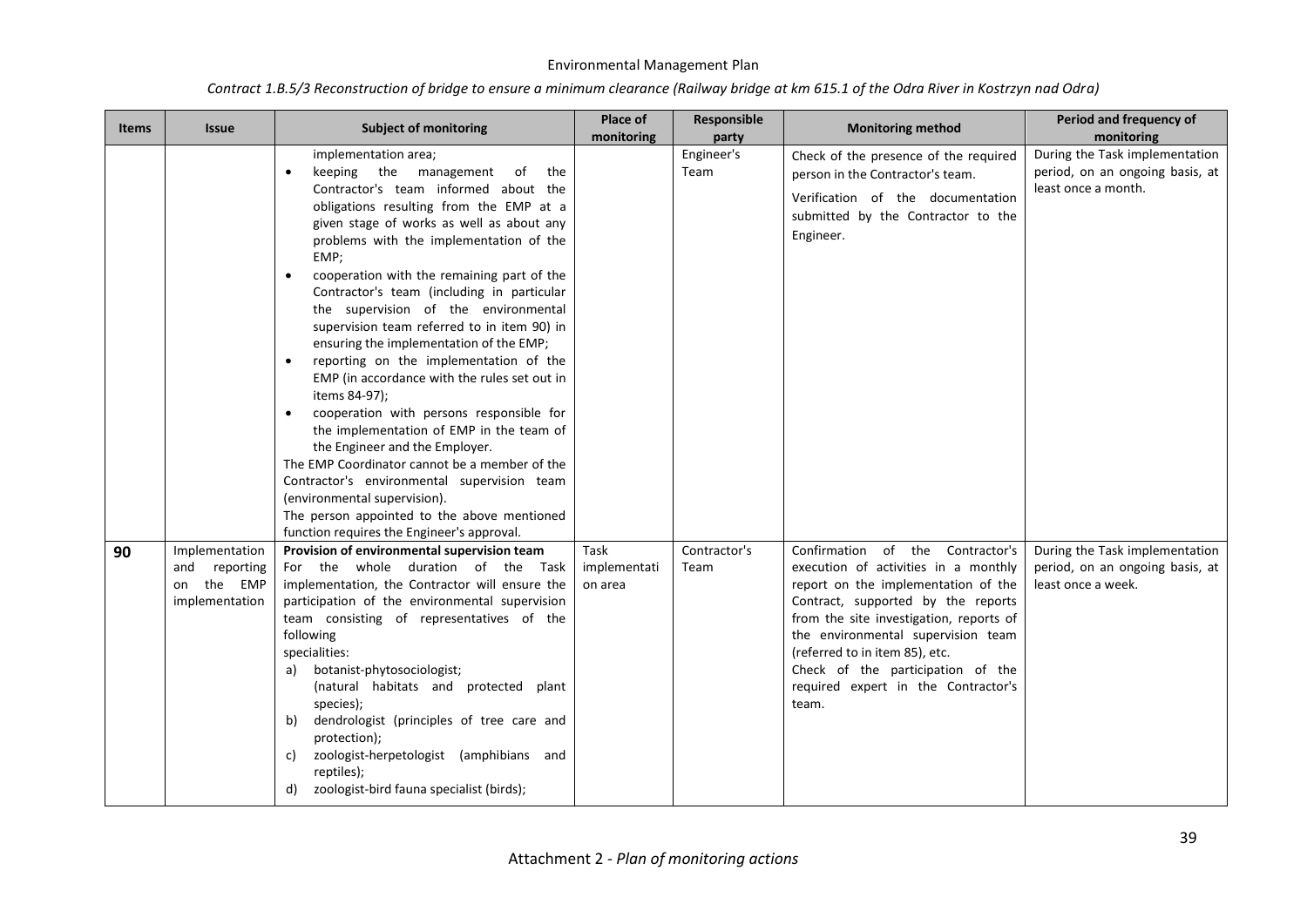| <b>Items</b> | <b>Issue</b> | <b>Subject of monitoring</b>                         | Place of<br>monitoring | Responsible<br>party | <b>Monitoring method</b>              | Period and frequency of<br>monitoring |
|--------------|--------------|------------------------------------------------------|------------------------|----------------------|---------------------------------------|---------------------------------------|
|              |              | zoologist-mammalian fauna specialist (non-<br>e)     |                        | Engineer's           | Verification of the documentation     | During the Task implementation        |
|              |              | flying mammals).                                     |                        | Team                 | submitted by the Contractor to the    | period, on an ongoing basis, at       |
|              |              | zoologist-chiropterologist (bats);<br>f)             |                        |                      | Engineer. Ongoing inspections of the  | least once a month.                   |
|              |              | zoologist-entomolologist (insects).<br>g)            |                        |                      | fulfilment of current duties<br>by    |                                       |
|              |              |                                                      |                        |                      | in<br>environmental<br>experts<br>the |                                       |
|              |              | These experts will be involved in the                |                        |                      | Contractor's team.                    |                                       |
|              |              | implementation of selected mitigation and            |                        |                      |                                       |                                       |
|              |              | monitoring activities specified in the EMP, and in   |                        |                      |                                       |                                       |
|              |              | particular:                                          |                        |                      |                                       |                                       |
|              |              | mitigation activities listed in the Attachment<br>a) |                        |                      |                                       |                                       |
|              |              | 1 to the EMP in the items, in particular: 24-        |                        |                      |                                       |                                       |
|              |              | 48, 91                                               |                        |                      |                                       |                                       |
|              |              | monitoring activities listed in the<br>b)            |                        |                      |                                       |                                       |
|              |              | Attachment 2 to the EMP in the items, in             |                        |                      |                                       |                                       |
|              |              | particular: 24-48, 91                                |                        |                      |                                       |                                       |
|              |              | The personnel composition of the Contractor's        |                        |                      |                                       |                                       |
|              |              | environmental supervision team requires the          |                        |                      |                                       |                                       |
|              |              | approval of the Engineer.                            |                        |                      |                                       |                                       |
|              |              | One member of the environmental supervision          |                        |                      |                                       |                                       |
|              |              | team may represent a maximum of two                  |                        |                      |                                       |                                       |
|              |              | environmental specialisations listed in items a) to  |                        |                      |                                       |                                       |
|              |              | e) above.                                            |                        |                      |                                       |                                       |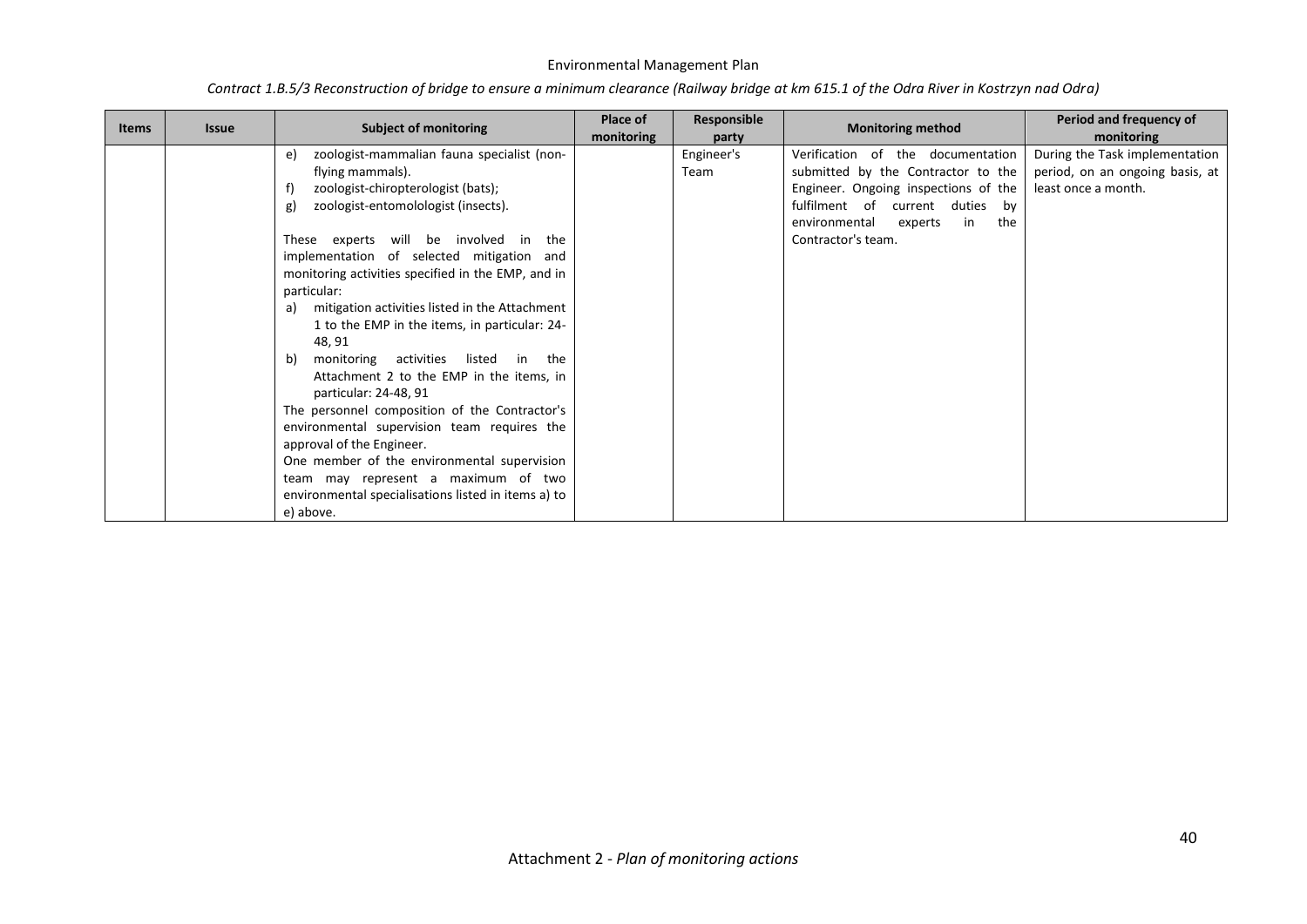| <b>Items</b> | <b>Issue</b>                                                          | <b>Subject of monitoring</b>                                                                                                                                                                                                                                                                                                                                                                                                                                                                                                                                                                                                                                                                                                                                                                                                                                                                                                                                                                                                                                                                                                                                                                                                                                                                                                                             | Place of<br>monitoring          | Responsible<br>party | <b>Monitoring method</b>                                                                                                                                                                                                                                                                                                                                      | Period and frequency of<br>monitoring                                                   |
|--------------|-----------------------------------------------------------------------|----------------------------------------------------------------------------------------------------------------------------------------------------------------------------------------------------------------------------------------------------------------------------------------------------------------------------------------------------------------------------------------------------------------------------------------------------------------------------------------------------------------------------------------------------------------------------------------------------------------------------------------------------------------------------------------------------------------------------------------------------------------------------------------------------------------------------------------------------------------------------------------------------------------------------------------------------------------------------------------------------------------------------------------------------------------------------------------------------------------------------------------------------------------------------------------------------------------------------------------------------------------------------------------------------------------------------------------------------------|---------------------------------|----------------------|---------------------------------------------------------------------------------------------------------------------------------------------------------------------------------------------------------------------------------------------------------------------------------------------------------------------------------------------------------------|-----------------------------------------------------------------------------------------|
| 91           | Implementation<br>reporting<br>and<br>the EMP<br>on<br>implementation | Tasks of the environmental supervision team<br>The task of environmental supervision will be to<br>take appropriate protective measures in the<br>event of identification of risk to protected species<br>of fauna and flora as the result of construction<br>works. In particular, the duties of the<br>environmental supervision should include:<br>prior to the commencement of the Task<br>implementation, checking the area on<br>which the construction works are to be<br>carried out in terms of the presence of<br>protected species sites (see item 34);<br>if habitats and species of fauna and flora<br>subject to protection are found, for which it<br>will be necessary to breach the prohibitions<br>set out in the applicable regulations,<br>obtaining of appropriate permits for the<br>execution of these activities before<br>commencing construction works (see items<br>$36-39$ :<br>carrying out supervision in the course of<br>execution of construction works, including<br>in particular these consisting in removal of<br>trees and shrubs, designation of habitats<br>and sites of protected species, restoration<br>of green areas (see also items 27-33, 40-42,<br>$44 - 48$ ).<br>training of the Contractor's employees on<br>how to deal with situations posing a risk to<br>the natural environment occurring on the | Task<br>implementati<br>on area | Contractor's<br>Team | Confirmation of the Contractor's<br>execution of activities in a monthly<br>report on the implementation of the<br>Contract, supported by the reports<br>from the site investigation, reports of<br>the environmental supervision team<br>(referred to in item 85), etc.<br>Check of the participation of the<br>required expert in the Contractor's<br>team. | During the Task implementation<br>period, on an ongoing basis, at<br>least once a week. |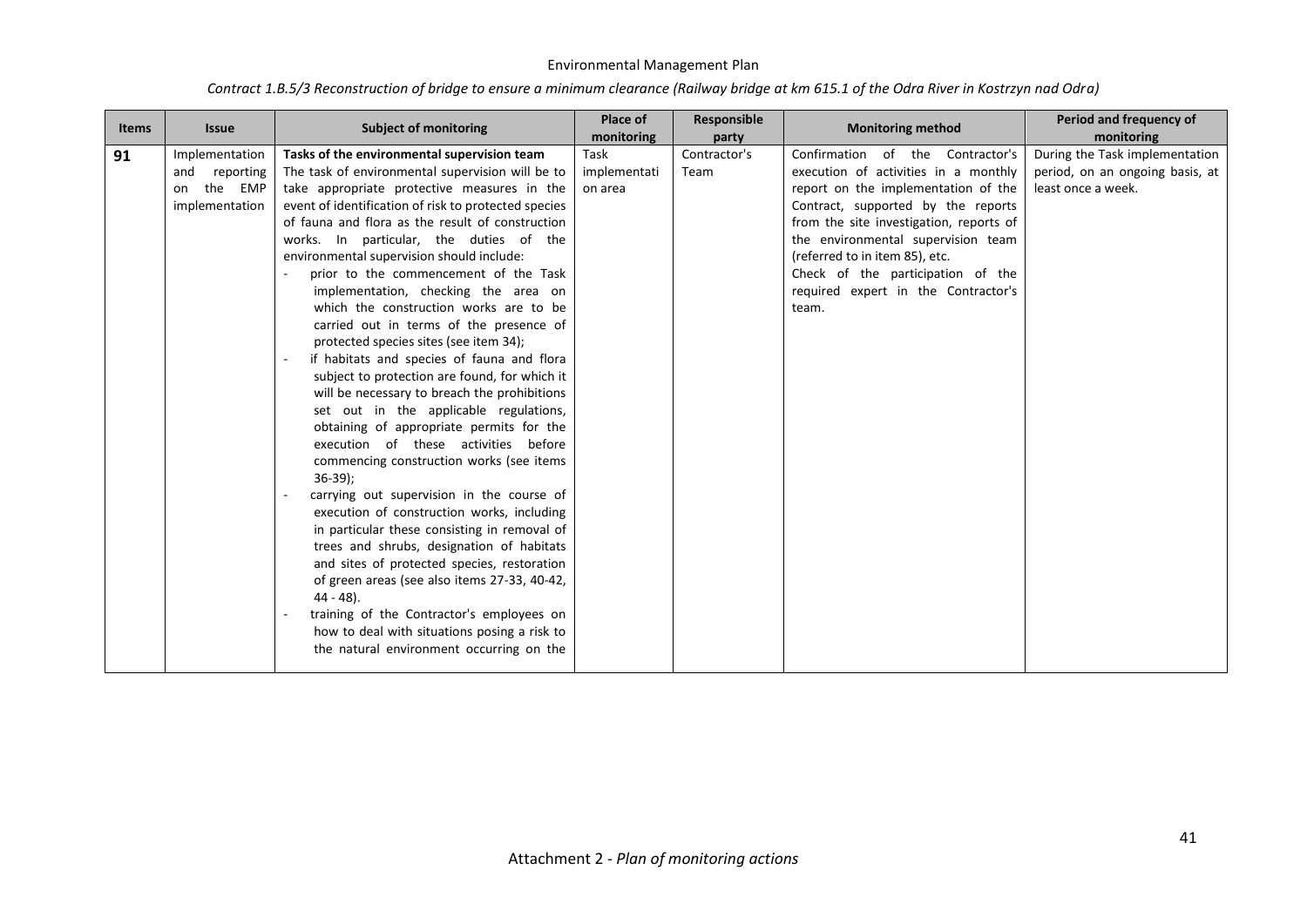| Contract 1.B.5/3 Reconstruction of bridge to ensure a minimum clearance (Railway bridge at km 615.1 of the Odra River in Kostrzyn nad Odra) |  |  |
|---------------------------------------------------------------------------------------------------------------------------------------------|--|--|
|---------------------------------------------------------------------------------------------------------------------------------------------|--|--|

| <b>Items</b> | <b>Issue</b>                                                          | <b>Subject of monitoring</b>                                                                                                                                                                                                                                                                                                                           | Place of<br>monitoring          | Responsible<br>party | <b>Monitoring method</b>                                                                                                                                                                                              | Period and frequency of<br>monitoring                                                                                                                                                                           |
|--------------|-----------------------------------------------------------------------|--------------------------------------------------------------------------------------------------------------------------------------------------------------------------------------------------------------------------------------------------------------------------------------------------------------------------------------------------------|---------------------------------|----------------------|-----------------------------------------------------------------------------------------------------------------------------------------------------------------------------------------------------------------------|-----------------------------------------------------------------------------------------------------------------------------------------------------------------------------------------------------------------|
|              |                                                                       | construction site, including activities related<br>to the control of places, which may<br>constitute traps for small animals, referred<br>to in item 88.                                                                                                                                                                                               |                                 | Engineer's<br>Team   | Verification of the documentation<br>submitted by the Contractor to the<br>Engineer. Ongoing inspections of the<br>fulfilment of current duties by the<br>environmental<br>experts<br>in<br>the<br>Contractor's team. | During the Task implementation<br>period, on an ongoing basis, at<br>least once a month.                                                                                                                        |
| 92           | Implementation<br>and<br>reporting<br>the EMP<br>on<br>implementation | Provision of sapper supervision team<br>The Contractor will ensure the participation of<br>the sapper supervision team for the whole<br>duration of the Task implementation period.<br>Such team will be involved in the implementation<br>of selected mitigation activities specified in the<br>EMP (in particular the activities listed in item 74). | Task<br>implementati<br>on area | Contractor's<br>Team | Visual monitoring.<br>Checking the<br>participation<br>and<br>agreement of required experts.<br>Control of the submission<br>0f<br>documents to the Engineer.                                                         | During the Task implementation<br>period, on an ongoing basis, not<br>less frequently than once a<br>week and each time in case of<br>situations<br>of<br>occurrence<br>covered by the condition in item<br>76. |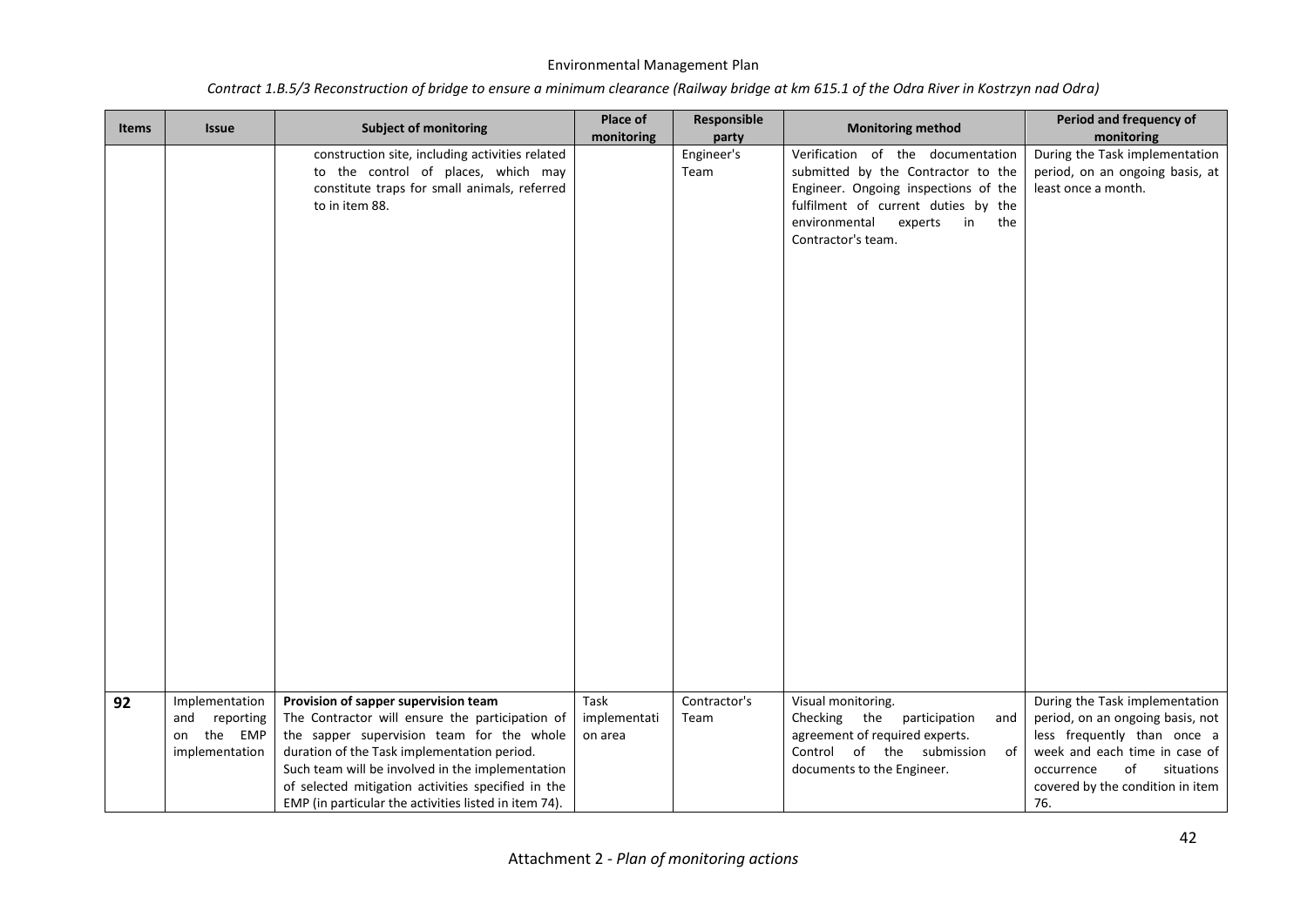| <b>Items</b> | <b>Issue</b>                                                             | <b>Subject of monitoring</b>                                                                                                                                                                                                                                                                                                                                                                                                                                    | Place of<br>monitoring          | Responsible<br>party | <b>Monitoring method</b>                                                                                                                                          | Period and frequency of<br>monitoring                                                                                                                                                                            |
|--------------|--------------------------------------------------------------------------|-----------------------------------------------------------------------------------------------------------------------------------------------------------------------------------------------------------------------------------------------------------------------------------------------------------------------------------------------------------------------------------------------------------------------------------------------------------------|---------------------------------|----------------------|-------------------------------------------------------------------------------------------------------------------------------------------------------------------|------------------------------------------------------------------------------------------------------------------------------------------------------------------------------------------------------------------|
|              |                                                                          | Depending on the needs, the sapper supervision<br>team may consist of at least one or more persons<br>holding relevant industry licences. The team<br>composition of the sapper supervision team<br>requires the Engineer's approval.                                                                                                                                                                                                                           |                                 | Engineer's<br>Team   | Checking<br>the participation<br>and<br>agreement of required experts.<br>Verification of the documentation<br>submitted by the Contractor to the<br>Engineer.    | During the Task implementation<br>period, on an ongoing basis, not<br>less frequently than once a<br>month and each time in case of<br>of<br>situations<br>occurrence<br>covered by the condition in item<br>76. |
| 93           | Implementation<br>reporting<br>and<br>the<br>EMP<br>on<br>implementation | Provision of archaeological supervision team<br>For the whole period of earthworks execution,<br>the Contractor shall ensure the participation of a<br>team of archaeological experts (archaeological<br>supervision of the Contractor). These experts will<br>be involved in the implementation of selected<br>mitigation measures identified in the EMP (in                                                                                                   | Task<br>implementati<br>on area | Contractor's<br>Team | Visual monitoring.<br>the participation<br>Checking<br>and<br>agreement of required experts.<br>Control of the submission<br>of<br>documents to the Engineer.     | During the Task implementation<br>period, on an ongoing basis, not<br>less frequently than once a<br>week and each time in case of<br>of<br>situations<br>occurrence<br>covered by the condition in item<br>79.  |
|              |                                                                          | particular these described in items 83 - 87). The<br>experts of the archaeological supervision team of<br>the Contractor must have appropriate industry<br>licences. The composition of the archaeological<br>expert team requires the approval of the<br>Engineer.<br>Prior to the commencement of works, the<br>Contractor shall submit for the approval by the<br>Engineer a Quality Assurance Plan for the<br>activities of the archaeological expert team. |                                 | Engineer's<br>Team   | Checking<br>the<br>participation<br>and<br>agreement of required experts.<br>Verification of the documentation<br>submitted by the Contractor to the<br>Engineer. | During the Task implementation<br>period, on an ongoing basis, not<br>less frequently than once a<br>month and each time in case of<br>of<br>situations<br>occurrence<br>covered by the condition in item<br>79. |
| P            |                                                                          | REQUIREMENTS FOR THE REPORTING OF THE EMP IMPLEMENTATION                                                                                                                                                                                                                                                                                                                                                                                                        |                                 |                      |                                                                                                                                                                   |                                                                                                                                                                                                                  |
| 94           | Implementation<br>reporting<br>and<br>the EMP<br>on<br>implementation    | Reporting on the state of implementation of the<br><b>EMP</b> in monthly reports<br>During the Task implementation period, the<br>Contractor shall timely submit monthly reports to<br>the Engineer on the implementation of<br>conditions specified in the EMP (in the form of a<br>checklist together with the necessary                                                                                                                                      | Task<br>implementati<br>on area | Contractor's<br>Team | Control of the progress of preparation<br>and submission of required reports and<br>information within the Contractor's<br>team.                                  | During the Task implementation<br>period, on an ongoing basis, at<br>least once a week.                                                                                                                          |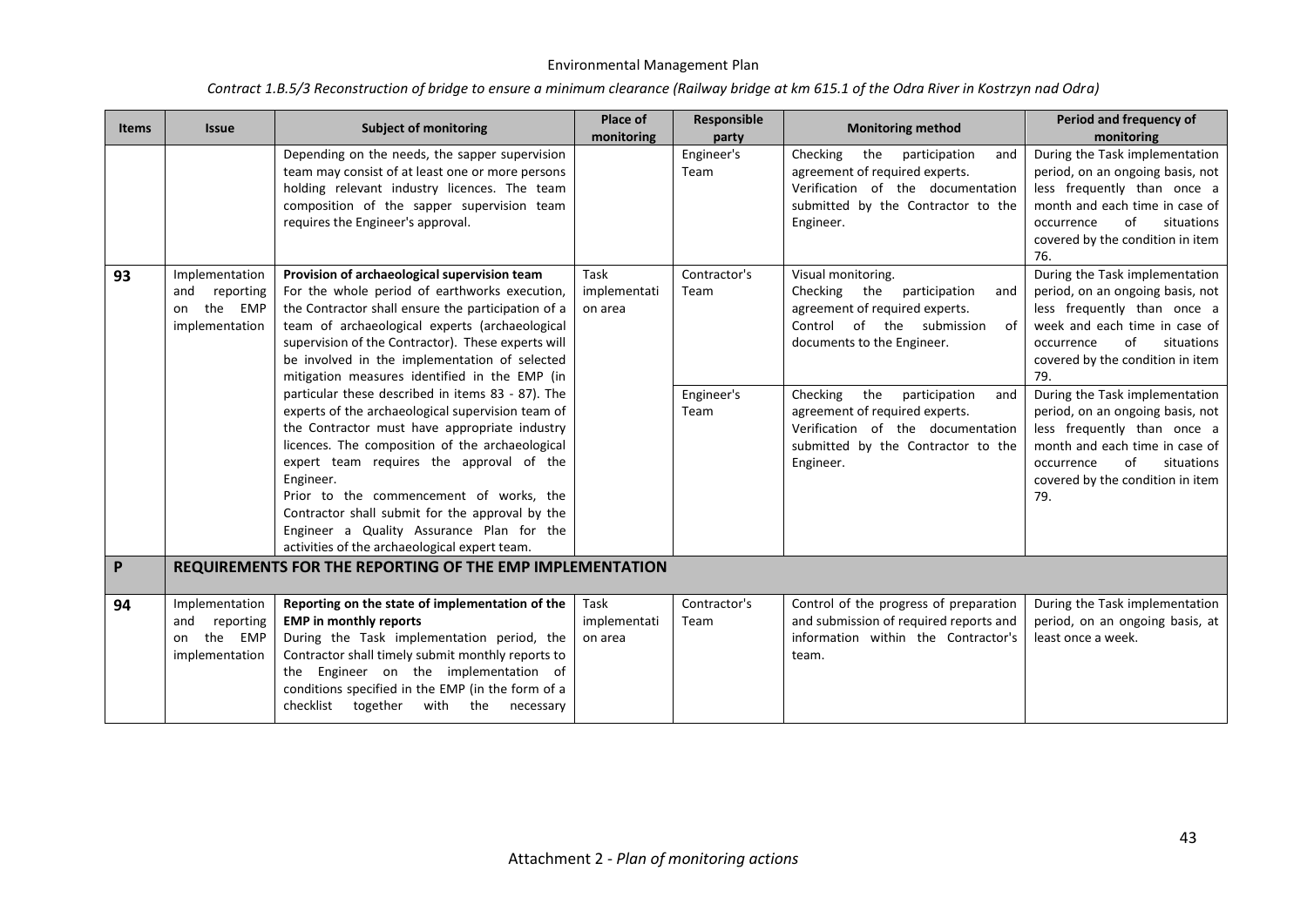| <b>Items</b> | <b>Issue</b>                                                             | <b>Subject of monitoring</b>                                                                                                                                                                                                                                                                                                                                                                                                                                                                                              | Place of<br>monitoring          | Responsible<br>party                       | <b>Monitoring method</b>                                                                                                                                                                                                                                                                                                                                                                                                                                                                                                                                                                                 | Period and frequency of<br>monitoring                                                                                                                                                |
|--------------|--------------------------------------------------------------------------|---------------------------------------------------------------------------------------------------------------------------------------------------------------------------------------------------------------------------------------------------------------------------------------------------------------------------------------------------------------------------------------------------------------------------------------------------------------------------------------------------------------------------|---------------------------------|--------------------------------------------|----------------------------------------------------------------------------------------------------------------------------------------------------------------------------------------------------------------------------------------------------------------------------------------------------------------------------------------------------------------------------------------------------------------------------------------------------------------------------------------------------------------------------------------------------------------------------------------------------------|--------------------------------------------------------------------------------------------------------------------------------------------------------------------------------------|
|              |                                                                          | attachments,<br>including reports<br>the<br>on<br>implementation of environmental supervision).<br>The Contractor shall prepare a template of the<br>above report (checklist) and obtain the<br>Engineer's approval for this document.<br>Depending on the circumstances, the Engineer<br>may require from the Contractor to submit<br>additional reports concerning, among other<br>things, crisis situations, implementation of<br>selected items of the EMP and other things.                                          |                                 | Engineer's<br>Team                         | Control of the progress of preparation<br>and submission of required reports and<br>information to the Engineer                                                                                                                                                                                                                                                                                                                                                                                                                                                                                          | During the Task implementation<br>period, on an ongoing basis, at<br>least once a month.                                                                                             |
| 95           | Implementation<br>and<br>reporting<br>the EMP<br>on<br>implementation    | Discussing the implementation of EMP during<br>working meetings and construction site<br>meetings<br>During the Task implementation period, monthly<br>meetings of representatives of the PIO, Engineer<br>and Contractor will be held to discuss and control<br>the implementation of mitigation and monitoring<br>activities specified in the EMP.<br>Regardless of the above, current requirements<br>and problems related to the implementation of<br>the EMP will be discussed at all construction site<br>meetings. | Task<br>implementati<br>on area | Contractor's<br>Team<br>Engineer's<br>Team | Control of the holding of the meetings<br>in question and control of the<br>discussion of matters related to the<br>implementation of the EMP at the<br>construction site meetings. Submission<br>of applications to the Construction Site<br>Manager.<br>Control of the holding of the meetings<br>in question and control of the<br>discussion of matters related to the<br>implementation of the EMP at the<br>construction site meetings. Submission<br>of applications to the Construction Site<br>Manager.<br>Verification of the documentation<br>submitted by the Contractor to the<br>Engineer. | During the Task implementation<br>period, on an ongoing basis, at<br>least once a month.<br>During the Task implementation<br>period, on an ongoing basis, at<br>least once a month. |
|              | Implementation<br>and<br>reporting<br>the<br>EMP<br>on<br>implementation | Reports of the Contractor's environmental team<br>The Contractor's environmental team carries out<br>reporting:                                                                                                                                                                                                                                                                                                                                                                                                           | Task<br>implementati<br>on area |                                            |                                                                                                                                                                                                                                                                                                                                                                                                                                                                                                                                                                                                          |                                                                                                                                                                                      |
| 96           |                                                                          | periodic reports<br>(monthly,<br>preparing<br>a)<br>quarterly and final reports) on the<br>implementation of conditions specified in<br>the EMP (in the form of a checklist with the<br>necessary attachments, including reports                                                                                                                                                                                                                                                                                          |                                 | Contractor's<br>Team                       | Control of the progress of preparation<br>and submission of the required reports<br>and information to the Engineer.<br>Check of the documentation submitted<br>by the Contractor to the Engineer.                                                                                                                                                                                                                                                                                                                                                                                                       | During the Task implementation<br>period, on an ongoing basis, at<br>least once a month.                                                                                             |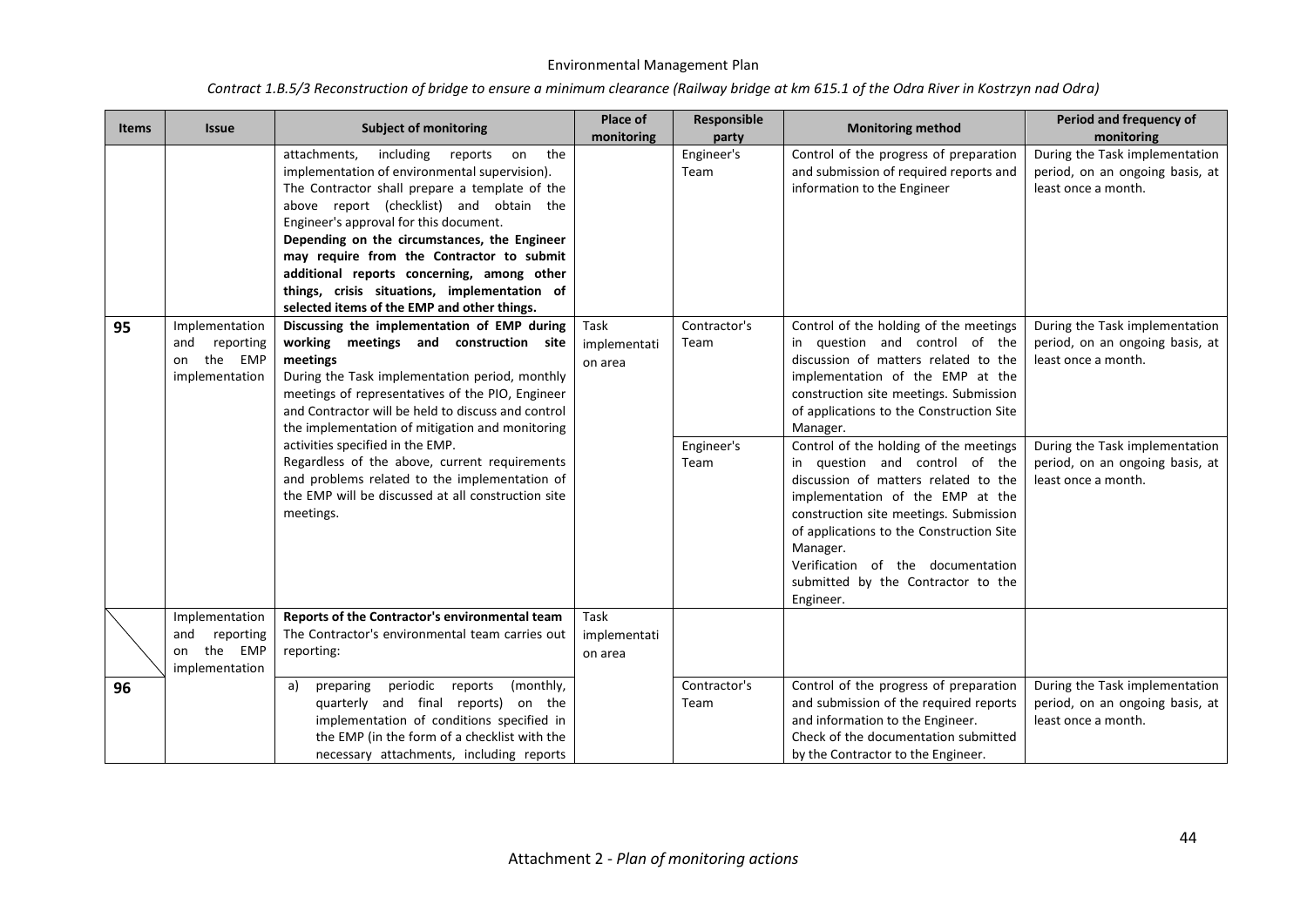| <b>Items</b> | <b>Issue</b> | <b>Subject of monitoring</b>                                                                                                                                                                                            | Place of<br>monitoring | Responsible<br>party | <b>Monitoring method</b>                                                                                                                                                                       | Period and frequency of<br>monitoring                                                    |
|--------------|--------------|-------------------------------------------------------------------------------------------------------------------------------------------------------------------------------------------------------------------------|------------------------|----------------------|------------------------------------------------------------------------------------------------------------------------------------------------------------------------------------------------|------------------------------------------------------------------------------------------|
|              |              | on the implementation of environmental<br>supervision) submitted to the Engineer and<br>requiring his / her approval.                                                                                                   |                        | Engineer's<br>Team   | Verification of the documentation<br>submitted by the Contractor to the<br>Engineer.                                                                                                           | During the Task implementation<br>period, on an ongoing basis, at<br>least once a month. |
| 97           |              | b) preparing reports to be submitted to the<br>environmental authorities in accordance<br>with the terms of the decisions indicated in<br>items 36 to 39, if required.<br>The preparation of the documents indicated in |                        | Contractor's<br>Team | Control of the progress of preparation<br>and submission of required reports and<br>information to the Engineer.<br>Check of the documentation submitted<br>by the Contractor to the Engineer. | During the Task implementation<br>period, on an ongoing basis, at<br>least once a month. |
|              |              | items a) and b) shall be the responsibility of the<br>coordinator for the EMP in the Contractor's<br>team.                                                                                                              |                        | Engineer's<br>Team   | Verification of the documentation<br>submitted by the Contractor to the<br>Engineer.                                                                                                           | During the Task implementation<br>period, on an ongoing basis, at<br>least once a month. |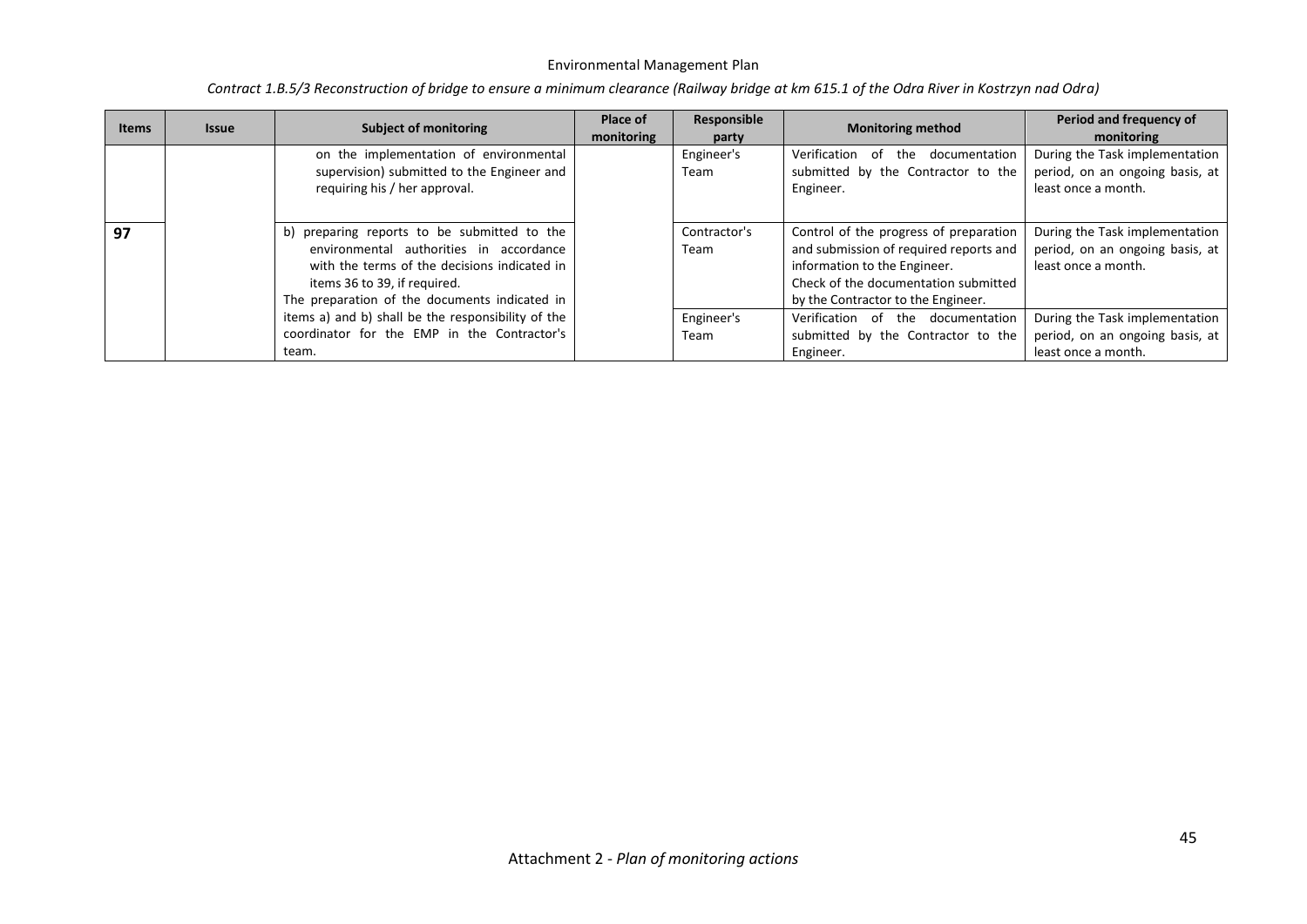| <b>Item</b><br>$\mathsf{s}$ | <b>Issue</b>                                          | <b>Subject of monitoring</b>                                                                                                                                                                                                                                                                                                                           | Place of<br>monitoring          | Responsible<br>party | <b>Monitoring method</b>                                                                                                                                               | Period and frequency of<br>monitoring                                                                     |  |
|-----------------------------|-------------------------------------------------------|--------------------------------------------------------------------------------------------------------------------------------------------------------------------------------------------------------------------------------------------------------------------------------------------------------------------------------------------------------|---------------------------------|----------------------|------------------------------------------------------------------------------------------------------------------------------------------------------------------------|-----------------------------------------------------------------------------------------------------------|--|
| R                           |                                                       | SPECIFIC REQUIREMENTS OF THE ES WORLD BANK POLICIES                                                                                                                                                                                                                                                                                                    |                                 |                      |                                                                                                                                                                        |                                                                                                           |  |
| 98                          | Protection<br>οf<br>health<br>and safety of<br>people | Contractor's responsibility for compliance with the<br>ES<br>The Contractor shall ensure that all requirements<br>and conditions of the ES and the plan referred to in<br>item 72 are met.                                                                                                                                                             | Task<br>implementat<br>ion area | Contractor's<br>Team | Visual monitoring. Verification of the<br>documentation<br>submitted<br>by<br>Subcontractors to the Contractor.                                                        | During<br>Task<br>the<br>implementation<br>period,<br>continuous monitoring<br>with<br>monthly reporting. |  |
|                             |                                                       | This condition applies to the Contractor and its staff,<br>regardless of the legal form of cooperation and<br>Subcontractors and their staff respectively.                                                                                                                                                                                             |                                 | Engineer's<br>Team   | Visual monitoring.<br>Verification of the documentation<br>submitted by the Contractor to the<br>Engineer.                                                             | During<br>the<br>Task<br>implementation<br>period,<br>continuous monitoring.                              |  |
| 99                          | Protection<br>of<br>health<br>and safety of<br>people | Prevention of sexual harassment and mobbing<br>The Contractor shall ensure that during the<br>execution of the Contract, such conditions are in<br>place as to prevent mobbing and sexual harassment<br>to its staff and Subcontractors' staff, as well as to<br>other persons (whether related to the execution of<br>the Contract or third parties). | Task<br>implementat<br>ion area | Contractor's<br>Team | Visual monitoring. Verification of the<br>register of complaints and requests.                                                                                         | During<br>the<br>Task<br>implementation<br>period,<br>continuous monitoring<br>with<br>monthly reporting. |  |
|                             |                                                       |                                                                                                                                                                                                                                                                                                                                                        |                                 | Engineer's<br>Team   | Visual monitoring. Verification of the<br>register of complaints and requests.<br>Verification of the documentation<br>submitted by the Contractor to the<br>Engineer. | the<br>During<br>Task<br>implementation<br>period,<br>continuous monitoring.                              |  |
| 100                         | Protection<br>οf<br>health<br>and safety of<br>people | Awareness-raising on the prevention of sexual<br>harassment and mobbing<br>The Contractor shall, through an approved and<br>qualified service provider, conduct training and<br>implement an awareness-raising programme on the                                                                                                                        | Task<br>implementat<br>ion area | Contractor's<br>Team | Verification of the qualification of the<br>service provider.<br>Verification of training documentation<br>and awareness-raising programme.                            | During<br>the<br>Task<br>implementation<br>period,<br>continuous monitoring<br>with<br>monthly reporting. |  |
|                             |                                                       | prevention of sexual harassment and mobbing.<br>These activities shall be carried out throughout the<br>entire term of the Contract, including the period of<br>notification of defects at least every two months.<br>These actions will have the form of information,<br>education and awareness-raising campaigns.                                   |                                 | Engineer's<br>Team   | Verification of the documentation<br>submitted by the Contractor to the<br>Engineer.                                                                                   | the<br>Task<br>During<br>implementation period. Once a<br>month.                                          |  |
| 101                         | Protection<br>of<br>health                            | Reporting cases of sexual harassment and mobbing<br>It is the Contractor's duty to inform the Consultant                                                                                                                                                                                                                                               | Task<br>implementat             | Contractor's         | the<br>Verification<br>of<br>register<br>of<br>complaints and requests.                                                                                                | During<br>Task<br>the<br>implementation<br>period,                                                        |  |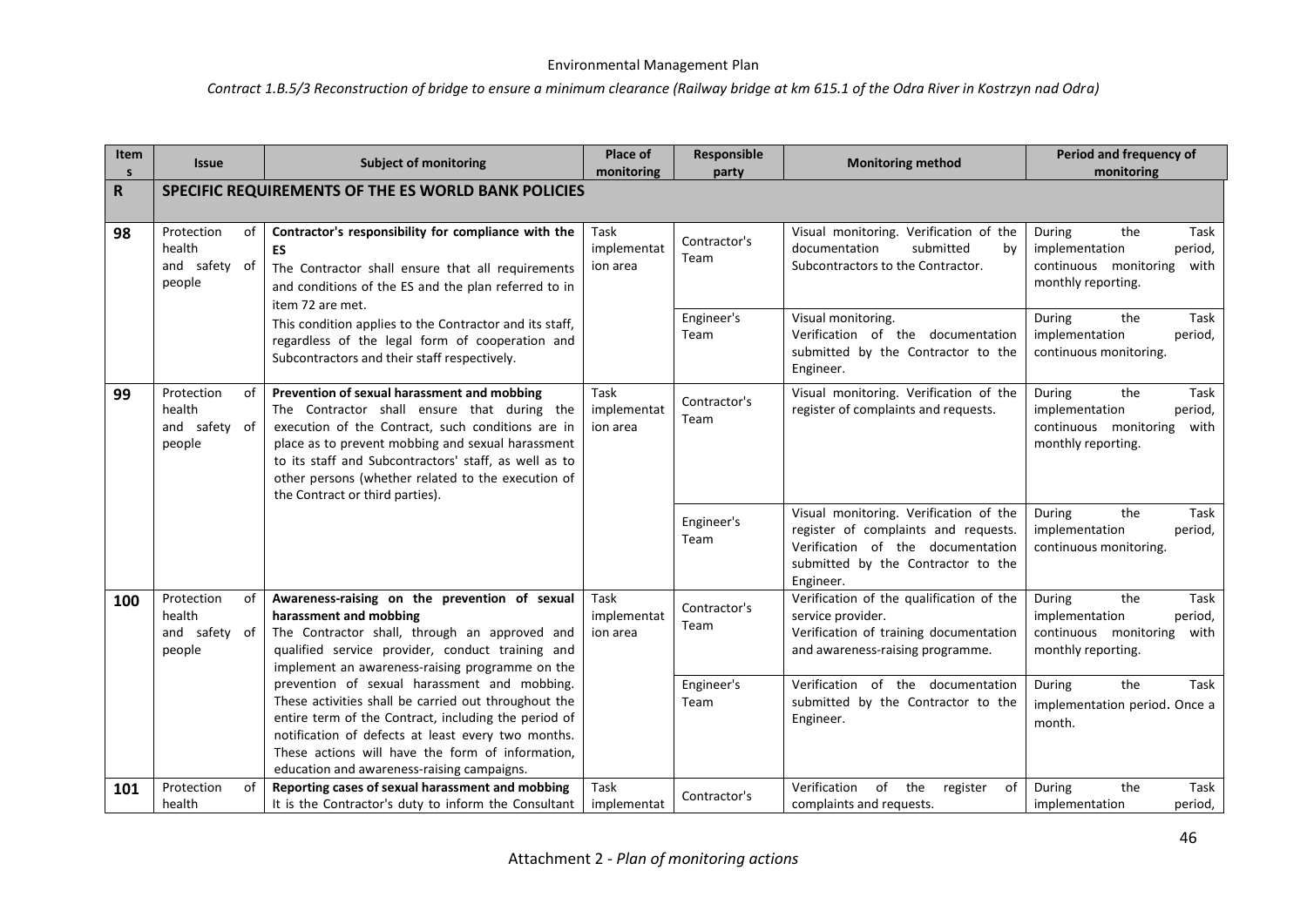| <b>Item</b><br>$\mathsf{s}$ | <b>Issue</b>                                          | <b>Subject of monitoring</b>                                                                                                                                                                                                                                                                                                                                                                                                                                                           | Place of<br>monitoring          | Responsible<br>party | <b>Monitoring method</b>                                                                                   | Period and frequency of<br>monitoring                                                                                                                                              |
|-----------------------------|-------------------------------------------------------|----------------------------------------------------------------------------------------------------------------------------------------------------------------------------------------------------------------------------------------------------------------------------------------------------------------------------------------------------------------------------------------------------------------------------------------------------------------------------------------|---------------------------------|----------------------|------------------------------------------------------------------------------------------------------------|------------------------------------------------------------------------------------------------------------------------------------------------------------------------------------|
|                             | and safety of<br>people                               | immediately about all reported cases and suspicions<br>concerning sexual harassment and mobbing.<br>All reported cases and suspicions concerning sexual                                                                                                                                                                                                                                                                                                                                | ion area                        | Team                 |                                                                                                            | continuous monitoring<br>with<br>monthly reporting.                                                                                                                                |
|                             |                                                       | harassment and mobbing should be entered into the<br>register of complaints and requests kept by the<br>Contractor.<br>In the case of mobbing or sexual harassment, the<br>Contractor shall be obliged to take actions aimed at<br>immediate termination of such behaviour and to<br>take all legal measures against the perpetrators of<br>such behaviour. The Contractor shall be also obliged<br>to provide all necessary assistance and support to<br>the victims of such conduct. |                                 | Engineer's<br>Team   | of the documentation<br>Verification<br>submitted by the Contractor to the<br>Engineer.                    | Task<br>During<br>the<br>implementation<br>period,<br>continuous monitoring.                                                                                                       |
| 102                         | Protection<br>of<br>health<br>and safety of<br>people | Ensuring that staff employed in the implementation<br>of the Task can submit complaints and requests<br>Contractor will inform all employees on the<br>construction site about the possibility of lodging                                                                                                                                                                                                                                                                              | Task<br>implementat<br>ion area | Contractor's<br>Team | Verification<br>of the<br>register<br>of<br>complaints and requests.                                       | During<br>the<br>Task<br>implementation<br>period,<br>continuous monitoring<br>with<br>monthly reporting.                                                                          |
|                             |                                                       | complaints about working and pay conditions and<br>will provide an information leaflet with the<br>necessary information on how to lodge complaints<br>and requests, in which it will ensure that there are<br>no repercussions for the person reporting a problem.<br>The Contractor will keep a register of complaints and<br>requests.<br>The content of the leaflet and the format of the<br>register will be agreed with the Consultant.                                          |                                 | Engineer's<br>Team   | Verification<br>of the documentation<br>submitted by the Contractor to the<br>Engineer.                    | the<br>Task<br>During<br>implementation<br>period,<br>continuous monitoring.                                                                                                       |
| 103                         | Protection<br>of<br>health<br>and safety of<br>people | Ensuring accident-free working conditions<br>The Contractor shall ensure such conditions in the<br>Task area and outside the Task area (during activities<br>related to the execution of the Task, e.g. during<br>transport) as to prevent accidents involving persons<br>related to the execution of the Contract, including                                                                                                                                                          | Task<br>implementat<br>ion area | Contractor's<br>Team | monitoring.<br>Verification of<br>Visual<br>construction documents and post-<br>accident documentation.    | During<br>the<br>Task<br>implementation<br>period,<br>continuous monitoring<br>with<br>reporting once a month and<br>each time in case of an accident<br>covered by the condition. |
|                             |                                                       | Contractor's, Engineer's, Investor's, Subcontractors'<br>staff, etc., as well as third parties.<br>In the event of such accidents, it is necessary to:<br>• immediately ensure proper handling of the<br>injured party;<br>• secure the location of the accident;                                                                                                                                                                                                                      |                                 | Engineer's<br>Team   | Visual monitoring.<br>Verification of the documentation<br>submitted by the Contractor to the<br>Engineer. | During<br>the<br>Task<br>implementation<br>period,<br>continuous monitoring.                                                                                                       |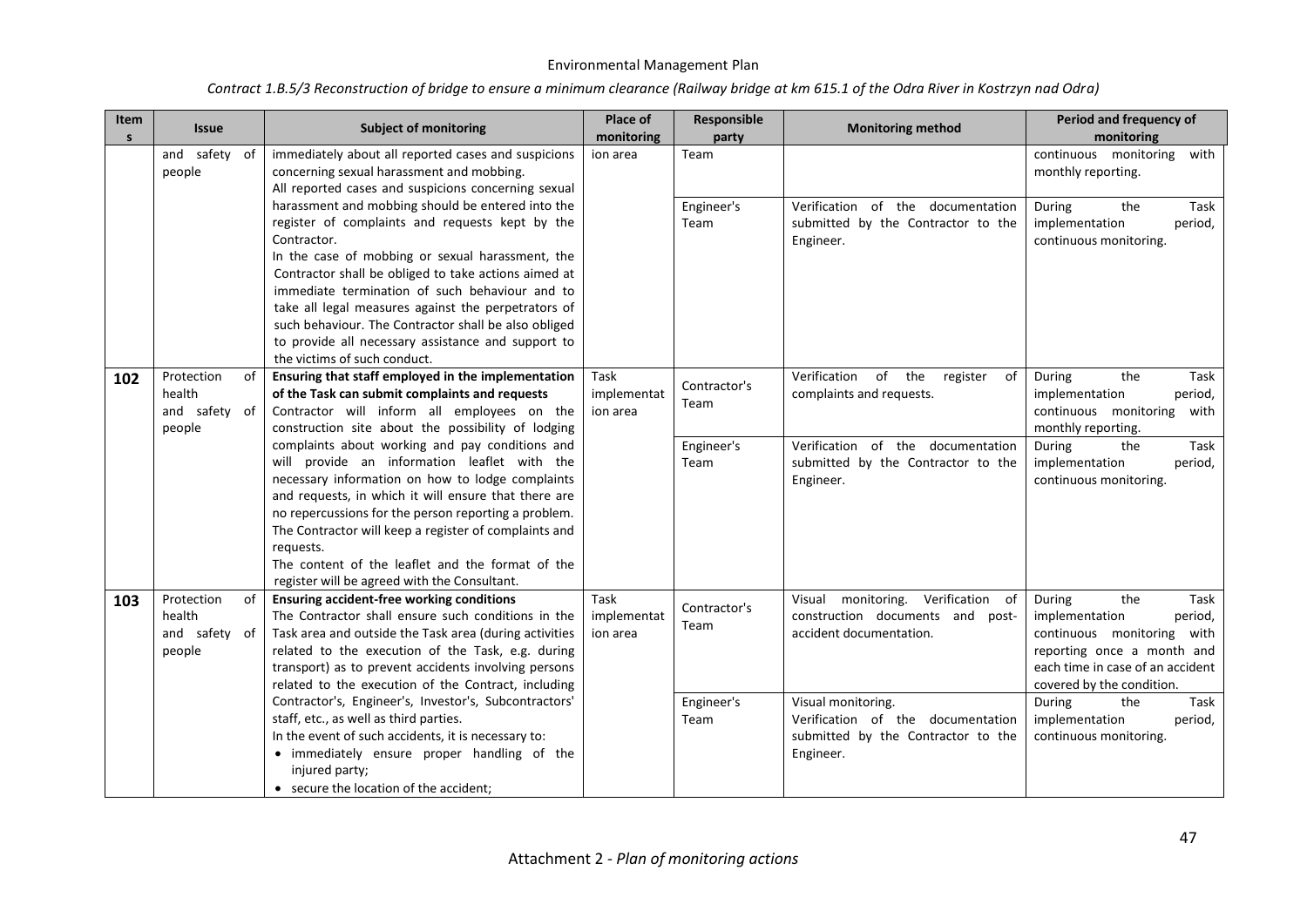| <b>Item</b><br>s | <b>Issue</b>                                                                                                                                                                                                                                                                                                                                   | <b>Subject of monitoring</b>                                                                                                                                                                                                                                                                                                                                         | Place of<br>monitoring          | Responsible<br>party                                                                                       | <b>Monitoring method</b>                                                                                                                                                           | Period and frequency of<br>monitoring                                                                     |
|------------------|------------------------------------------------------------------------------------------------------------------------------------------------------------------------------------------------------------------------------------------------------------------------------------------------------------------------------------------------|----------------------------------------------------------------------------------------------------------------------------------------------------------------------------------------------------------------------------------------------------------------------------------------------------------------------------------------------------------------------|---------------------------------|------------------------------------------------------------------------------------------------------------|------------------------------------------------------------------------------------------------------------------------------------------------------------------------------------|-----------------------------------------------------------------------------------------------------------|
|                  |                                                                                                                                                                                                                                                                                                                                                | • inform the Engineer as soon as possible about the<br>accident and the Contractor's reaction to the<br>accident:<br>• notify the relevant services and allow them to<br>reach the place of the accident.                                                                                                                                                            |                                 |                                                                                                            |                                                                                                                                                                                    |                                                                                                           |
| 104              | Protection<br>οf<br>health<br>and safety<br>of<br>people                                                                                                                                                                                                                                                                                       | Conditions of employment of young workers<br>In connection with the execution of the Contract,<br>Contractor may employ only such a juvenile who is<br>at least 15 years old, has completed primary school                                                                                                                                                           | Task<br>implementat<br>ion area | Contractor's<br>Team                                                                                       | Visual monitoring. Check of employees'<br>documentation.                                                                                                                           | During<br>Task<br>the<br>implementation<br>period,<br>continuous monitoring<br>with<br>monthly reporting. |
|                  |                                                                                                                                                                                                                                                                                                                                                | of at least eight years duration and has presented a<br>medical certificate stating that the work in question<br>does not endanger his / her health. The Contractor<br>shall ensure that juvenile employees (persons under<br>18 years of age) will not perform works prohibited to<br>juvenile employees, specified in relevant regulation<br>(see p. 6.15 of EMP). |                                 | Engineer's<br>Team                                                                                         | Visual monitoring.<br>Verification of the documentation<br>submitted by the Contractor to the<br>Engineer.                                                                         | During<br>the<br>Task<br>implementation<br>period,<br>continuous monitoring.                              |
| 105              | Protection<br>οf<br>health<br>and safety of<br>people                                                                                                                                                                                                                                                                                          | Health and Safety Supervision by the Contractor<br>During the Task implementation period, the<br>Contractor will ensure constant supervision of health<br>and safety at work. The scope of duties,<br>qualifications and personal composition of the                                                                                                                 | Task<br>implementat<br>ion area | Contractor's<br>Team                                                                                       | Visual monitoring. Check of employees'<br>documentation.                                                                                                                           | During<br>the<br>Task<br>implementation<br>period,<br>continuous monitoring<br>with<br>monthly reporting. |
|                  | Contractor's HS services shall be in accordance with<br>the Polish labour law regulations.<br>Prior to the commencement of works, the<br>Contractor's health and safety supervision shall<br>conduct a dedicated training for the Contractor's<br>personnel in the field of work safety and accident<br>risk during the execution of the Task. |                                                                                                                                                                                                                                                                                                                                                                      | Engineer's<br>Team              | Visual monitoring.<br>Verification of the documentation<br>submitted by the Contractor to the<br>Engineer. | During<br>the<br>Task<br>implementation<br>period,<br>continuous monitoring.                                                                                                       |                                                                                                           |
| 106              | Protection<br>of<br>health<br>and safety of<br>people                                                                                                                                                                                                                                                                                          | The Contractor shall be obliged to apply and comply<br>with all labour law regulations in force in Poland, in<br>particular all provisions of the Labour Code, and shall<br>act in accordance with the ES Code of Conduct. In<br>particular, the following issues should be reflected in<br>the Contractor's employment policy and the<br>remuneration regulations:  | Task<br>implementat<br>ion area | Contractor's<br>Team                                                                                       | Visual monitoring. Check of employees'<br>documentation. Check of compliance<br>with the procedures described in<br>particular Contractor's documents and<br>the legal provisions. | During<br>the<br>Task<br>implementation<br>period,<br>continuous monitoring<br>with<br>monthly reporting. |
|                  |                                                                                                                                                                                                                                                                                                                                                | • ensuring equal pay for employees carrying out                                                                                                                                                                                                                                                                                                                      |                                 |                                                                                                            |                                                                                                                                                                                    |                                                                                                           |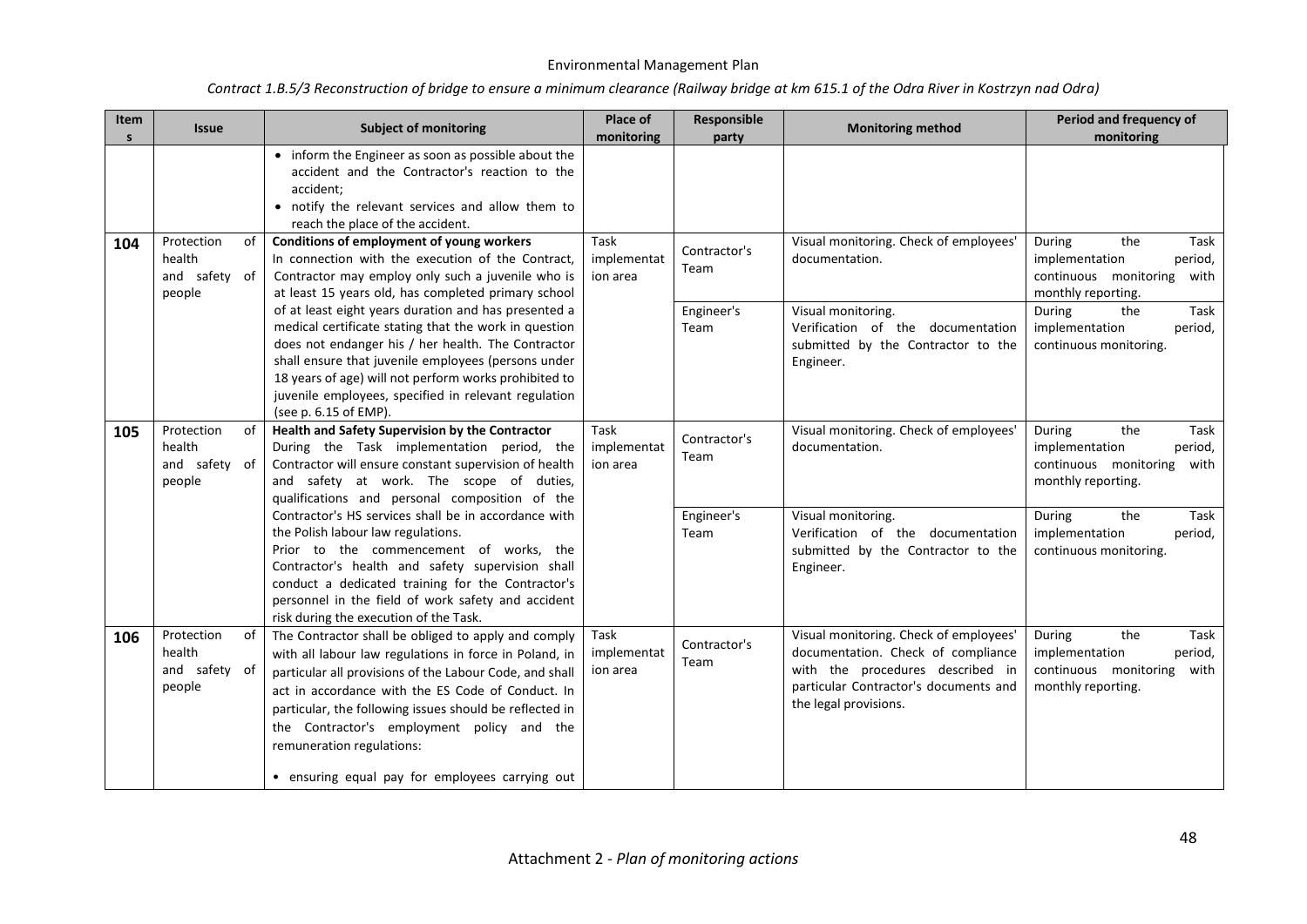| Contract 1.B.5/3 Reconstruction of bridge to ensure a minimum clearance (Railway bridge at km 615.1 of the Odra River in Kostrzyn nad Odra) |  |  |  |
|---------------------------------------------------------------------------------------------------------------------------------------------|--|--|--|
|---------------------------------------------------------------------------------------------------------------------------------------------|--|--|--|

| <b>Item</b><br>s. | <b>Issue</b>                                                                                                                                                                                                                                                                                                                                                                                                                                                                                                                                                              | <b>Subject of monitoring</b>                                                                                                                                                                                                                                                                                                                                                                                                                                                                                                                                                                        | Place of<br>monitoring          | Responsible<br>party | <b>Monitoring method</b>                                                                                                                                                                                                         | Period and frequency of<br>monitoring                                                                                                                  |
|-------------------|---------------------------------------------------------------------------------------------------------------------------------------------------------------------------------------------------------------------------------------------------------------------------------------------------------------------------------------------------------------------------------------------------------------------------------------------------------------------------------------------------------------------------------------------------------------------------|-----------------------------------------------------------------------------------------------------------------------------------------------------------------------------------------------------------------------------------------------------------------------------------------------------------------------------------------------------------------------------------------------------------------------------------------------------------------------------------------------------------------------------------------------------------------------------------------------------|---------------------------------|----------------------|----------------------------------------------------------------------------------------------------------------------------------------------------------------------------------------------------------------------------------|--------------------------------------------------------------------------------------------------------------------------------------------------------|
|                   | the same work without taking into account<br>gender, sexual orientation or age;<br>• ensuring that persons employed in the Contract<br>are not persecuted or discriminated against on<br>the basis of gender, sexual orientation and age;<br>• ensuring that the Contractor, in accordance with<br>the possibilities and conditions and the Polish<br>Labour Code provisions, will meet the living and<br>social needs of employees in the workplace;<br>• ensuring by the Contractor to make it easier for<br>employees to improve their professional<br>qualifications. |                                                                                                                                                                                                                                                                                                                                                                                                                                                                                                                                                                                                     |                                 | Engineer's<br>Team   | Verification of the documentation<br>submitted by the Contractor to the<br>Engineer.<br>Direct random checks of compliance<br>with the procedures described in<br>particular Contractor's documents and<br>the legal provisions. | the<br>Task<br>During<br>implementation<br>period,<br>continuous monitoring.                                                                           |
| S                 |                                                                                                                                                                                                                                                                                                                                                                                                                                                                                                                                                                           | <b>PARTICULAR REQUIREMENTS OF THE WORLD BANK'S ES POLICIES</b>                                                                                                                                                                                                                                                                                                                                                                                                                                                                                                                                      |                                 |                      |                                                                                                                                                                                                                                  |                                                                                                                                                        |
| 107               | Protection<br>of<br>health<br>and safety of<br>people                                                                                                                                                                                                                                                                                                                                                                                                                                                                                                                     | If the state of epidemic of the state of epidemic risk<br>applies during the works, the Contractor shall:<br>provide the persons on the Construction<br>a)<br>Site with all necessary precautions to<br>maintain the health and safety of physical<br>workers, Contractor's Personnel, to the<br>extent described in the Terms and<br>Conditions of the Contract, in particular<br>with regard to the introduction of<br>appropriate measures to avoid or minimise<br>the spread of diseases, including measures<br>aimed at avoiding or minimising the<br>transmission of infectious diseases that | Task<br>implementat<br>ion area | Contractor's<br>Team | Visual monitoring.                                                                                                                                                                                                               | In the Task period, on an<br>ongoing basis but at least<br>once a week plus on each<br>occurrence of the event<br>by<br>the<br>covered<br>requirement. |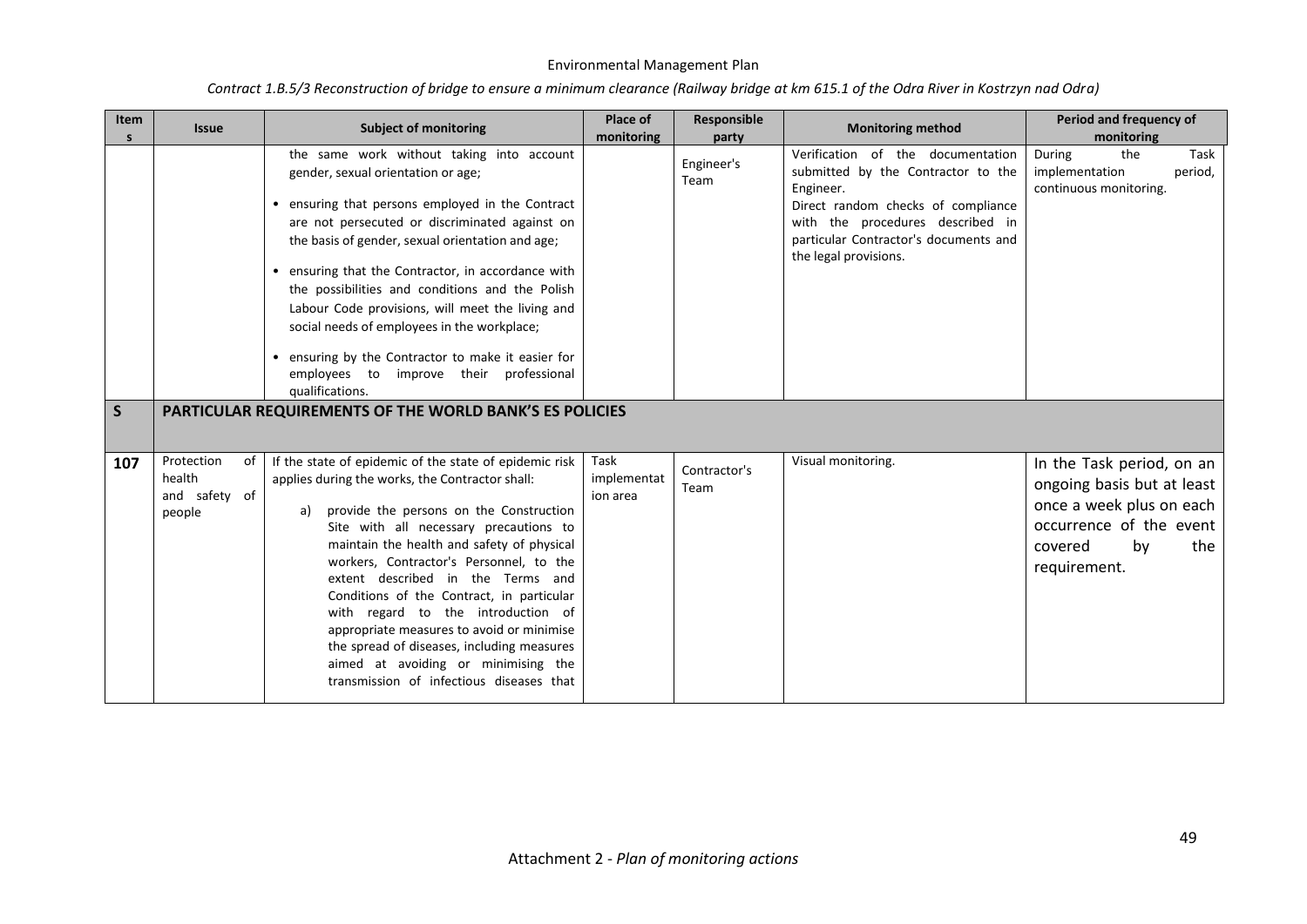| Item<br>s. | <b>Issue</b> |                | <b>Subject of monitoring</b>                                                                                                                                                                                                                                                                                                                                                                                                                                                                                                                                                                                                                                                                                                                                                                                                                                                                                                                                                                                                                                                                                                                                                                                                                                                                                                                                                                               | Place of<br>monitoring | Responsible<br>party | <b>Monitoring method</b>                                                                                   | Period and frequency of<br>monitoring                                                                                          |
|------------|--------------|----------------|------------------------------------------------------------------------------------------------------------------------------------------------------------------------------------------------------------------------------------------------------------------------------------------------------------------------------------------------------------------------------------------------------------------------------------------------------------------------------------------------------------------------------------------------------------------------------------------------------------------------------------------------------------------------------------------------------------------------------------------------------------------------------------------------------------------------------------------------------------------------------------------------------------------------------------------------------------------------------------------------------------------------------------------------------------------------------------------------------------------------------------------------------------------------------------------------------------------------------------------------------------------------------------------------------------------------------------------------------------------------------------------------------------|------------------------|----------------------|------------------------------------------------------------------------------------------------------------|--------------------------------------------------------------------------------------------------------------------------------|
|            |              | b)<br>C)<br>d) | may be associated with the inflow of<br>temporary or permanent labour, related to<br>the performance of the Contract, in the<br>manner specified in the applicable Law,<br>e.g. in those issued pursuant to Article 46 a<br>of the Act of 5 December 2008, on<br>preventing and combating infections and<br>infectious diseases in humans (i.e. Journal<br>of Laws of 2019, item 1239, as amended)<br>regulations on establishing specific<br>restrictions, orders and bans in connection<br>with the occurrence of the state of the<br>epidemic,<br>designate a person responsible within the<br>Contract for matters concerning the health<br>and safety at work during epidemics or the<br>state of epidemic risk;<br>implement relevant recommendations of<br>the World Bank and sanitary services for<br>the territory of the Republic of Poland;<br>cooperate with the Contracting Authority<br>and the Engineer, in particular, provide<br>current information on the precautions<br>taken or planned, including the<br>appropriate protection of the Construction<br>Site against unauthorized access, the<br>introduced<br>and<br>the<br>procedures<br>appropriate updating of the documents<br>described in point 6.14, in particular the<br>BIOZ Plan, Waste Management Plan,<br>Construction Site Organization Project,<br>Management<br>Strategy<br>and<br><b>ES</b><br>Implementation Plans, |                        | Engineer's<br>Team   | Visual monitoring.<br>Verification of the documentation<br>submitted by the Contractor to the<br>Engineer. | In the Task period, on an<br>ongoing basis, but at least<br>once a month when the<br>event covered by the<br>condition occurs. |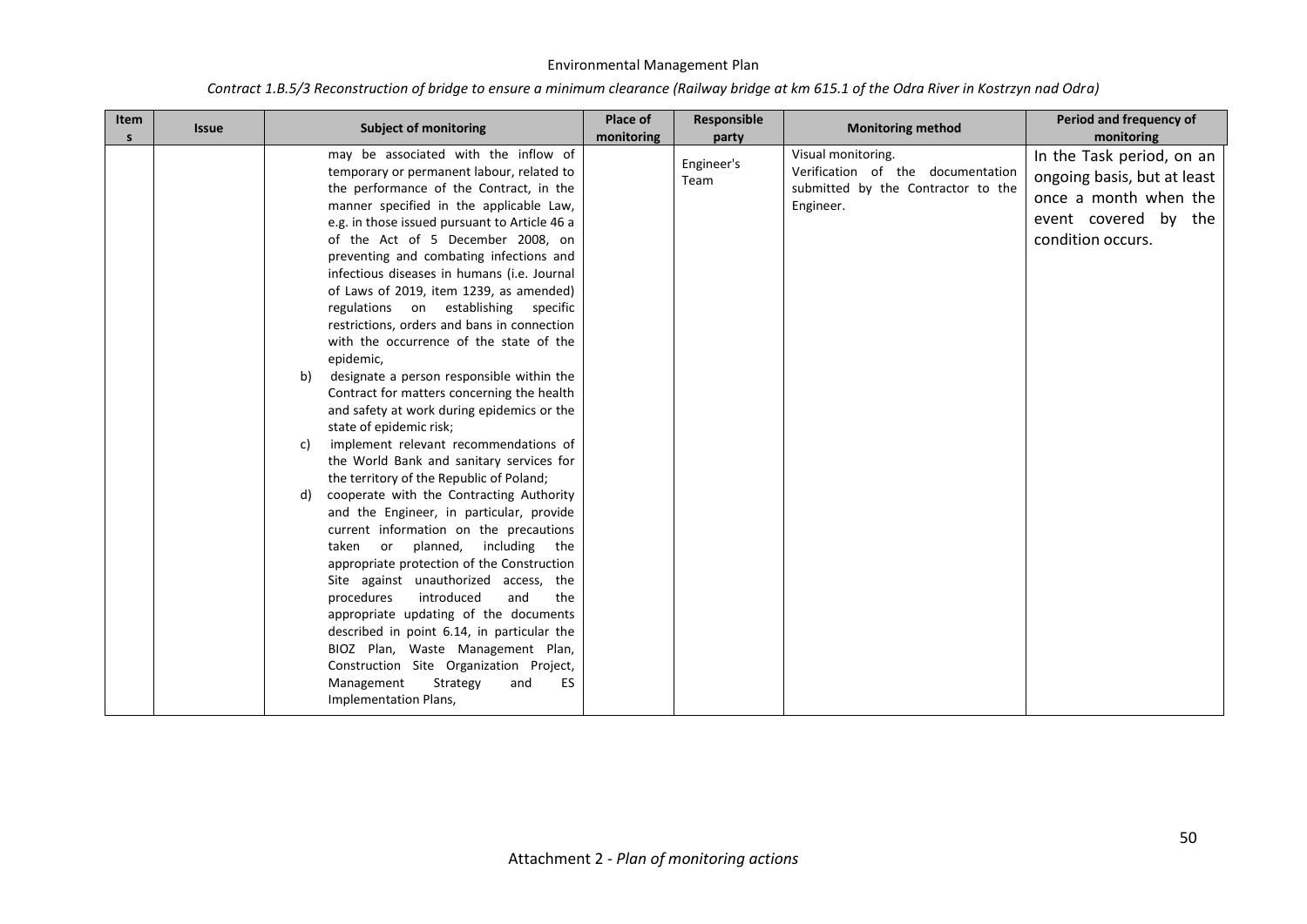| Contract 1.B.5/3 Reconstruction of bridge to ensure a minimum clearance (Railway bridge at km 615.1 of the Odra River in Kostrzyn nad Odra) |  |
|---------------------------------------------------------------------------------------------------------------------------------------------|--|
|---------------------------------------------------------------------------------------------------------------------------------------------|--|

| Item<br>s | <b>Issue</b> | <b>Subject of monitoring</b>                                                                                                                                                                                                                                                                                                                                                                                                                                                                                                                                                                                                                                                                                                                                                                                                                                                                                                                                                                                                                                                                                                                                                                                                                                                                                                                                                                                                                                                 | Place of<br>monitoring | Responsible<br>party | <b>Monitoring method</b> | Period and frequency of<br>monitoring |
|-----------|--------------|------------------------------------------------------------------------------------------------------------------------------------------------------------------------------------------------------------------------------------------------------------------------------------------------------------------------------------------------------------------------------------------------------------------------------------------------------------------------------------------------------------------------------------------------------------------------------------------------------------------------------------------------------------------------------------------------------------------------------------------------------------------------------------------------------------------------------------------------------------------------------------------------------------------------------------------------------------------------------------------------------------------------------------------------------------------------------------------------------------------------------------------------------------------------------------------------------------------------------------------------------------------------------------------------------------------------------------------------------------------------------------------------------------------------------------------------------------------------------|------------------------|----------------------|--------------------------|---------------------------------------|
|           |              | organise an information campaign (e.g. in<br>e)<br>the form of posters and instructions placed<br>at the Construction Site) concerning the<br>symptoms and signs of infection, the<br>spread of the virus, and the methods of<br>protection (including regular hand<br>washing);<br>arrange training sessions for workers and<br>f)<br>Contractor's Personnel, covering at least<br>the following:<br>revised procedures and documents,<br>j.<br>the symptoms and signs of COVID-19 (or<br>ii.<br>any other infectious disease related to an<br>introduced state of epidemic / state of<br>epidemic risk), including independent<br>monitoring of such symptoms, the spread<br>of the virus, and available protective<br>measures,<br>procedure in case of noticing any<br>iii.<br>symptoms of the disease in ourselves or<br>other persons,<br>applicable regulations concerning the<br>iv.<br>quarantine of employees and their<br>families, remuneration for the period of<br>disease, isolation or quarantine, the<br>provision of healthcare, including sanitary<br>transport provided to prevent infection,<br>applicable procedures of reporting any<br>v.<br>breach or filing complaints by employees,<br>waste handling, for example masks, gloves,<br>vi.<br>disinfectants and cleaning agents.<br>During the state of epidemic or the state of epidemic<br>risk, as far as permitted by law, training sessions<br>should be conducted through means of electronic |                        |                      |                          |                                       |
|           |              |                                                                                                                                                                                                                                                                                                                                                                                                                                                                                                                                                                                                                                                                                                                                                                                                                                                                                                                                                                                                                                                                                                                                                                                                                                                                                                                                                                                                                                                                              |                        |                      |                          |                                       |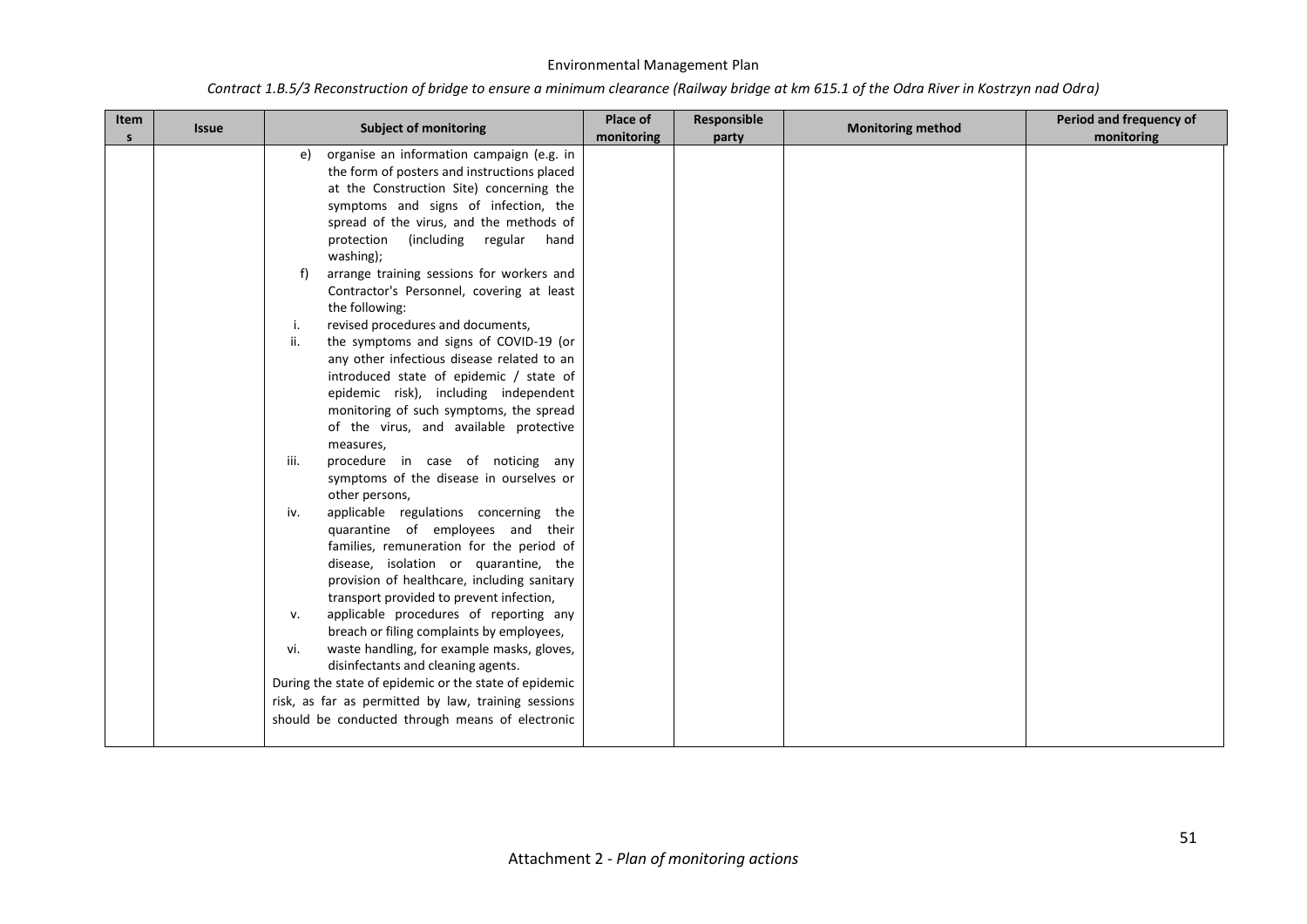| <b>Item</b><br>$\mathsf{s}$ | <b>Issue</b>                                                                                                                                                                                      | <b>Subject of monitoring</b>                                                                                                                                                                                                                                       | Place of<br>monitoring          | Responsible<br>party                                                                                       | <b>Monitoring method</b>                                                                                   | Period and frequency of<br>monitoring                                                    |
|-----------------------------|---------------------------------------------------------------------------------------------------------------------------------------------------------------------------------------------------|--------------------------------------------------------------------------------------------------------------------------------------------------------------------------------------------------------------------------------------------------------------------|---------------------------------|------------------------------------------------------------------------------------------------------------|------------------------------------------------------------------------------------------------------------|------------------------------------------------------------------------------------------|
|                             |                                                                                                                                                                                                   | communication or in the form of self-training.<br>The aforesaid rules shall be applied in an appropriate<br>manner in case of the state of epidemic or the state<br>of epidemic risk established in the Republic of<br>Poland due to any other infectious disease. |                                 |                                                                                                            |                                                                                                            |                                                                                          |
| $\mathsf{T}$                | REQUIREMENTS FOR CARRYING OUT ENVIRONMENTAL MONITORING                                                                                                                                            |                                                                                                                                                                                                                                                                    |                                 |                                                                                                            |                                                                                                            |                                                                                          |
| 108                         | Protection<br>of<br>water<br>and soils                                                                                                                                                            | <b>Tightness check of tanks</b><br>Regular leakage tests should be carried out on                                                                                                                                                                                  | Task<br>implementat<br>ion area | Contractor's<br>Team                                                                                       | Visual monitoring.                                                                                         | During the Task implementation<br>period, on an ongoing basis, at<br>least once a week.  |
|                             |                                                                                                                                                                                                   | machine fuel tanks and tanks where fuels and oils<br>are stored.                                                                                                                                                                                                   |                                 | Engineer's<br>Team                                                                                         | Visual monitoring. Verification of the<br>documentation submitted<br>by the<br>Contractor to the Engineer. | During the Task implementation<br>period, on an ongoing basis, at<br>least once a month. |
| 109                         | Protection<br>of<br>water<br>and soils                                                                                                                                                            | Visual and organoleptic assessment of earth masses<br>During the execution of the earthworks, the<br>Contractor will continuously assess and verify the                                                                                                            | Task<br>implementat<br>ion area | Contractor's<br>Team                                                                                       | Visual monitoring.                                                                                         | During the Task implementation<br>period, on an ongoing basis, at<br>least once a week.  |
|                             | quality of the excavated soil in terms of any possible<br>changes in colour, smell and consistency.                                                                                               |                                                                                                                                                                                                                                                                    | Engineer's<br>Team              | Visual monitoring. Verification of the<br>documentation submitted<br>by the<br>Contractor to the Engineer. | During the Task implementation<br>period, on an ongoing basis, at<br>least once a month.                   |                                                                                          |
| 110                         | Protection<br>0f<br>water<br>and soils                                                                                                                                                            | Preventing the emission of petroleum-derivative<br>pollutants<br>For the whole duration of the Task implementation,                                                                                                                                                | Task<br>implementat<br>ion area | Contractor's<br>Team                                                                                       | Visual monitoring.                                                                                         | During the Task implementation<br>period, on an ongoing basis, at<br>least once a week.  |
|                             | the technical condition of working vehicles,<br>machines and equipment should be checked on an<br>ongoing basis in order to eliminate leaks of<br>petroleum hydrocarbons to the ground and water. |                                                                                                                                                                                                                                                                    | Engineer's<br>Team              | Visual monitoring.<br>Verification of the documentation<br>submitted by the Contractor to the<br>Engineer. | During the Task implementation<br>period, on an ongoing basis, at<br>least once a month.                   |                                                                                          |
| U                           | REQUIREMENTS CONCERNING THE CHECK OF COMPLIANCE WITH THE RECORDS OF DOCUMENTS PREPARED BY THE CONTRACTOR                                                                                          |                                                                                                                                                                                                                                                                    |                                 |                                                                                                            |                                                                                                            |                                                                                          |